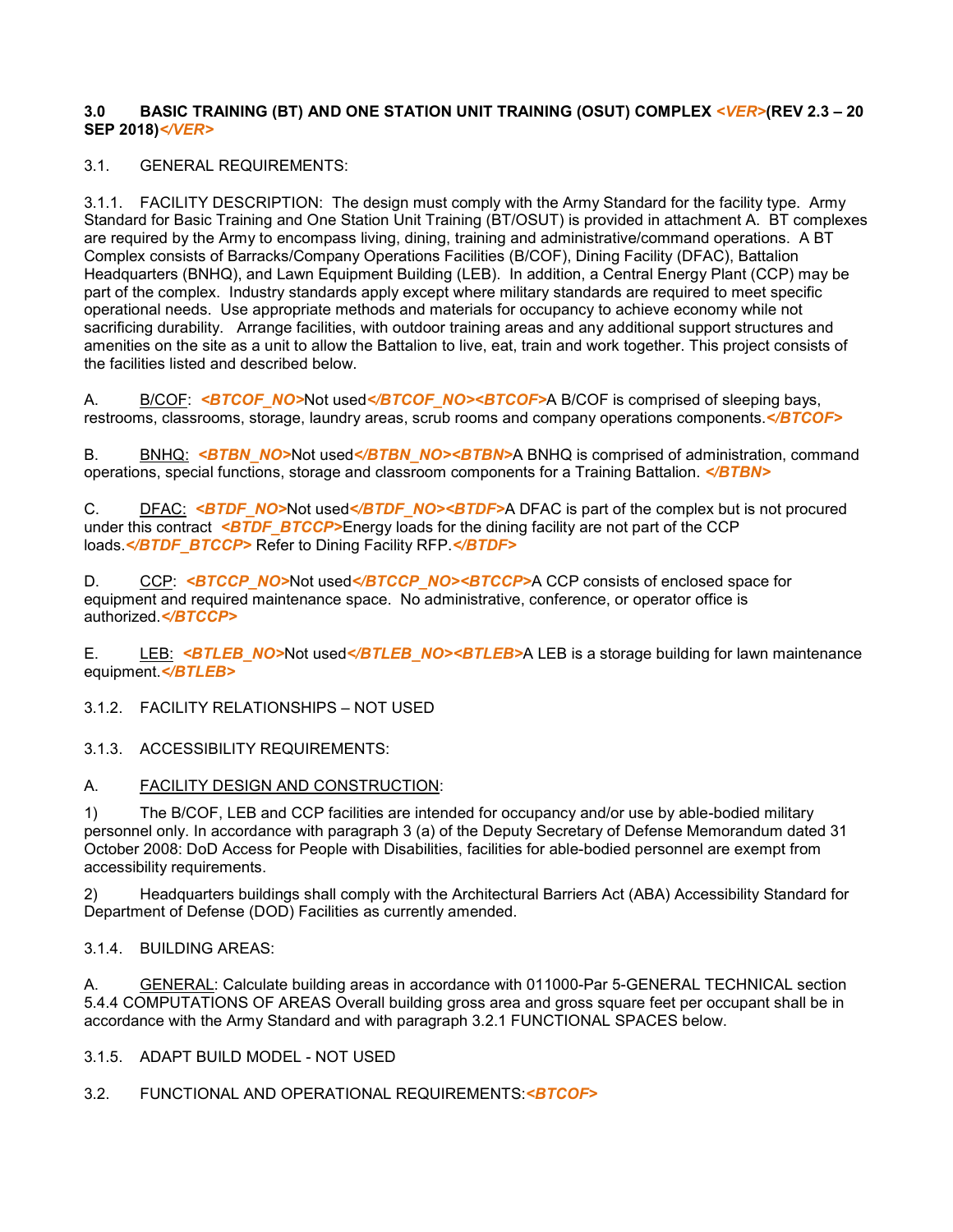#### **3.2.1.BTBCOF FUNCTIONAL AND AREA REQUIREMENTS – BARRACKS/COMPANY OPERATIONS FACILITIES (B/COF)**

# A. PRIMARY SPACES

## 1) **Company Operations:**

a) **Private/Semi-Private Offices:** Provide 12 private offices for: (total = eight private offices per B/COF) Command Offices- Company Commander (150 NSF); Executive Officer (110 NSF); Training Office (110 NSF); 1st Sgt (110 NSF) and four (4) Drill Instructor Offices with one office located adjacent to each barracks sleeping area and 3 Drill Instructors per office (350 NSF per office). Each Drill Instructor office shall have a private toilet and shower.

b) **Supply:** Provide one (1) Company storage space for company Space shall be 830 NSF minimum design for storage of general equipment and supplies. Shipping and receiving functions are performed from company supply area. Provide an overhead coiling door with ramp for exterior vehicular access, a built-in issue counter between this room and the queuing corridor and space in the supply room area for two Supply NCOs.

c) **Secure Storage:** Provide a minimum 288 NSF for the storage of high value items of electronic equipment, e.g. night goggles. Secure Storage shall comply with AR 190-13 The Army Physical Security Program and AR 190-51 Security of Unclassified Army Property (Sensitive and Nonsensitive) paragraph 3-6 and Appendix B-2. Default to Risk Level I unless a risk assessment and threat analysis is provided by the installation identifying the necessary Risk Level. Secure storage area shall be adjacent to the arms vault and shall be accessible from the company supply area only. Secure storage shall have built-in storage shelves.

d) **Mask Storage:** Provide a minimum 280 NSF room for the storage of 288 gas mask. Provide a mask storage room adjacent to the arms vault. Mask storage room shall be accessible from the queuing corridor only.

e) **Arms Vault:** Provide arms vault in accordance with AR 190-11. Vault door shall incorporate a steel Dutch-door type day-gate with a steel issue shelf built into lower leaf of day-gate. A minimum of 380 NSF shall be provided in the vault. Secure arms vault requires 240 PN arms storage for each B/COF. Weapons racks are typically Government furnished and contractor installed. Weapons racks are securely anchored to building Arms structure. Arms vault shall be adjacent to the company supply storage room and shall be accessible from the queuing corridor only. Intrusion Detection and Integrated Commercial Intrusion Detection Systems are required for all Arms vaults.

f) **Covered Training/Assembly Area:** Provide covered training areas for soldiers to conduct assembly formations and to perform calisthenics during periods of inclement weather. Provide one (1) 10,700 GSF covered training/assembly area per Company. A minimum of ten (10) public telephones shall be provided for each Covered Training Assembly Area. Covered Training/Assembly Area shall be located a minimum of ten-feet (10') away from the B/COF.

# 2) **Barracks:**

a) **Sleeping Area: :** Each B/COF shall be designed for a single training company of 240 personnel in 4- 60 PN Sleeping Areas. Periodic events require a surge capacity of 72 PN Each Sleeping Bay shall provide minimum 5,350 GSF sleeping area. HVAC system shall avoid "sweeping" room return or exhaust air over multiple beds to reduce the likelihood of spreading respiratory infections. Return air shall flow over no more than two (2) bed rows in the sleeping bay.

(1) **Toilet/Shower/Dressing:** Provide each sleeping bay with two separate and equal toilet/shower/dressing rooms. Each toilet/shower/dressing room shall have a dressing area furnished with a minimum of twelve shower stalls, seven water closets and eight lavatories. Urinals shall not be substituted for water closets. Furnish dressing area with benches, mirrors and clothes hooks. Provide lavatories in a continuous vanity top and furnish each lavatory with a combination mirror/shelf. Lavatories to be constructed to support a minimum of 150lbs/linear foot and allow ease of floor maintenance.

(2) **Laundry**: Each sleeping bay shall have two separate and equal laundry rooms. Locate one laundry room adjacent to each toilet/shower/dressing area. Each laundry room door shall be 36 inches wide minimum. Provide a total of thirty-six (36) washers and forty-eight (48) stackable dryers per B/COF with, folding tables and one laundry tray and sink. Provide power receptacles, natural gas connection (where gas is available to site) and vent connections for all dryers.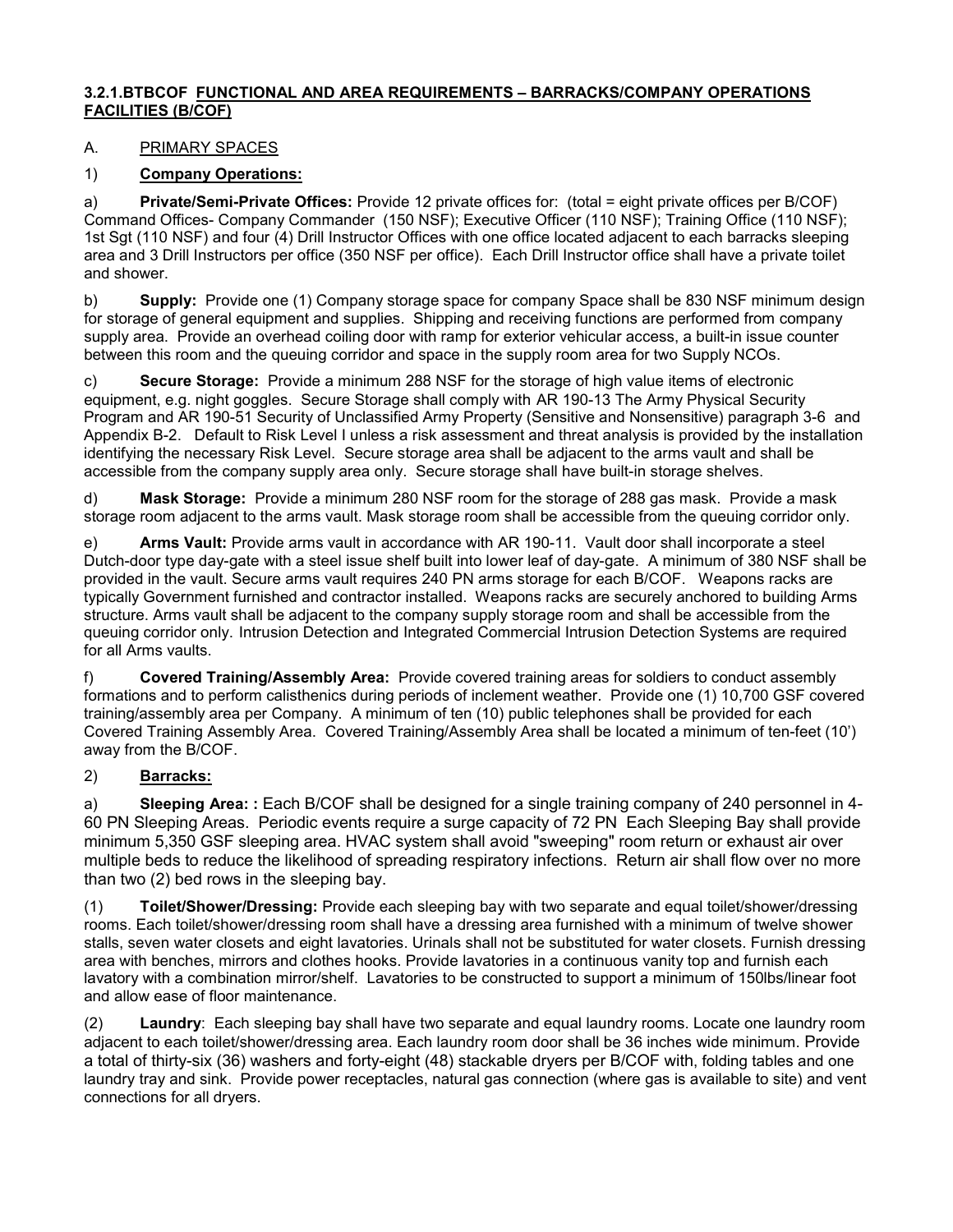b) **Drill Instructor (DI) Office:** Provide an administrative office adjacent to each sleeping bay on each floor to accommodate three work stations.

(3) **DI Toilet/Shower:** Locate adjacent to DI Office and provide the DI toilet/shower with a lavatory, toilet, shower, dressing area and lockers, accessible from the DI Office only.

c) **Platoon Classrooms:** Provide a classroom adjacent to each sleeping area on each floor. Size each classroom for 60-persons seating (and 72 Person Surge) and space for an instructor. Each classroom shall have marker boards, two projection screens and projector mounting systems, one per screen.

## B. COMMON AREAS

1) **Reception/CQ:** Provide a reception area in the company operations area with a minimum 250 NSF reception area provided near the main building entrance. Reception CQ desk shall have an unobstructed view of the main building entrance.

## 2) **Public Toilet(s):**

a) Separate male and female restrooms shall be provided on the first floor for visitors, administrative personnel, and building occupant use. Each restroom shall have a minimum of one (1) shower.

3) **Vestibule:** Provide an enclosed transition space between the exterior and interior of the building, at the primary entry point. Provide a minimum of 7 feet between doors. Provide walk off mats in the vestibule space.

a) **Entry Vestibule:** Entry vestibule for the sleeping bays shall be at the primary stairwell on each sleeping bay floor.

b) **Stair Vestibule:** Stair vestibule shall be the secondary ground floor entry into the sleeping bays and shall be located at the fire exit stairwell at the end of the covered training area on the first floor and adjacent to the toilet/shower/dressing and laundry areas of each sleeping bay on the upper floors.

4) **Corridors:** Provide 6 feet minimum width corridors.

a) **Queuing Corridor:** Provide a queuing corridor minimum 6 feet wide, connecting the mask storage room, the arms vault and the company supply room.

b) **Admin. Corridor:** Corridor in front of the administrative offices shall be 10 feet minimum width, to serve as a waiting area.

5) **Stairs:** Provide 4 feet 6 inch minimum width stairs.

6) **Janitor Closet:** Provide a minimum 30 NSF janitor closet with built-in sink per floor, in the central core area. Janitor closet shall have a mop sink, mop rack, storage shelving and space for buckets and vacuum.

7) **Mechanical, Electrical, and Telecommunications Rooms:** Size mechanical rooms to accommodate equipment maintenance and repair access without having to remove other equipment. First floor exterior access is required for centralized mechanical room.

8) **Recyclables Storage:** Provide a recyclable storage area visible in areas of high circulation or adjacent to the main point of entry into the facility to serve as a single point of collection for recyclable materials in the facility

9) *<BOOT\_WASH>***Bootwash:** Provide an outdoor area for soldiers to rinse mud from field gear, boots and clothing. Provide bootwash stations at three (3) locations, each building wing and the main building entrance. *</BOOT\_WASH><BOOT\_SCRAPER>***Boot Scraper/Brush Station:** Provide cast iron dry boot scraper stations. Locate ten (10) stations beneath each covered training area and three (3) stations at the main building entrance. *</BOOT\_SCRAPER>*

10) **Scrub Room**: Provide two scrub rooms for equipment and weapons cleaning. Large sinks and tables are used to clean field equipment and TA-50 gear. A total of 950 NSF shall be provided (two (2) rooms x 475 NSF provided in each room). Locate one scrub room at the rear of each covered training area. Furnish each scrub room with counter tops and washing troughs subdivided into multiple washing stations varying in size.

11) **Platoon Classroom Storage:** Provide a shared storage room for the two classrooms on each floor.

12) **TA-50 Storage:** Provide a TA-50 storage room for each sleeping bay on each floor. Provide four (4) storage rooms to accommodate 120 TA-50 gear for a total of 960 NSF (240 x 4).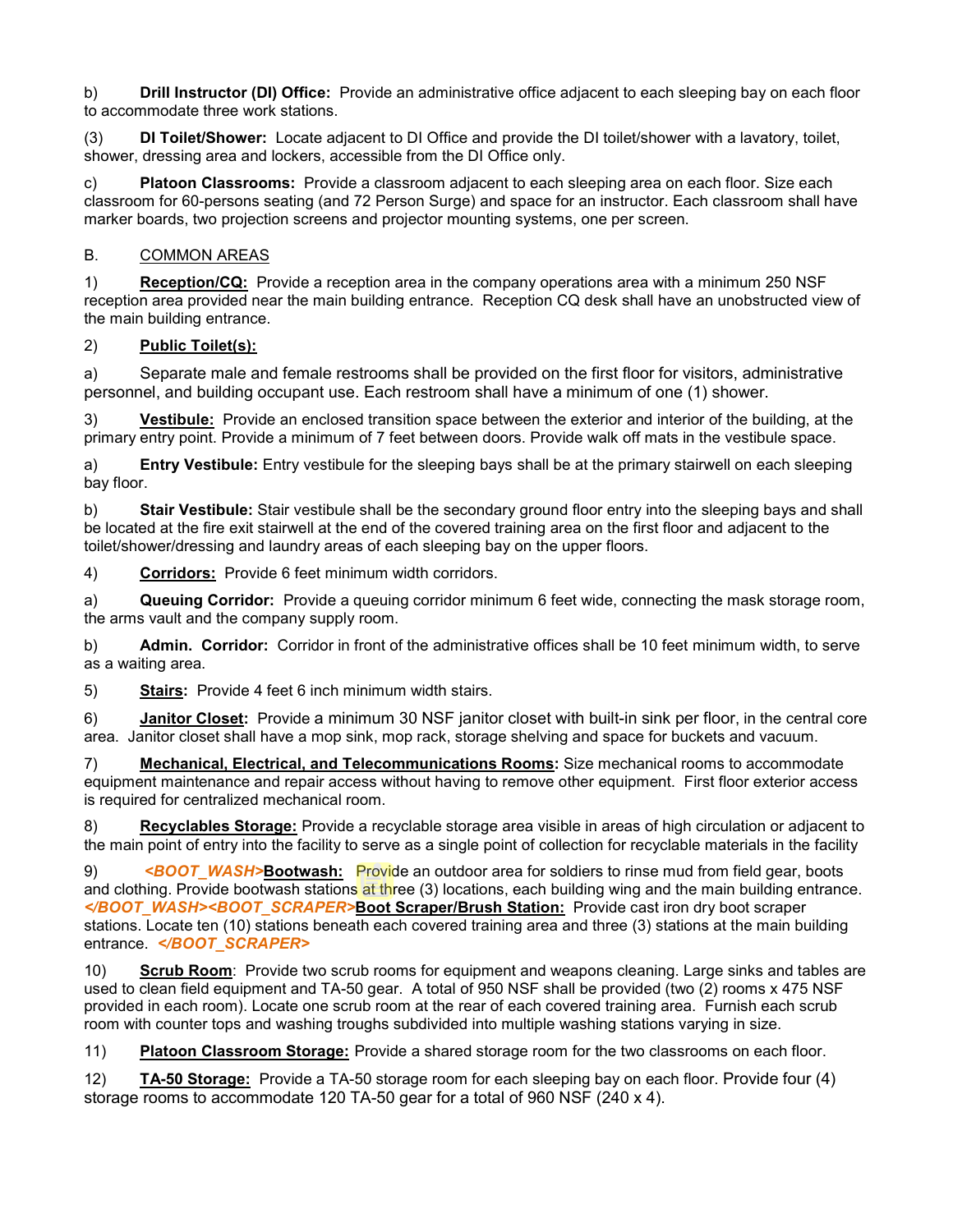13) **General Storage:** Provide one general storage room for each sleeping bay, adjacent to the TA-50 storage.

14) **Luggage Storage:** Provide secure storage for four (4) luggage rooms. Each room shall be a minimum 90 NSF and capable to store soldier's suitcases. Central luggage storage shall be lockable and partitioned into four separate and equal storage rooms. Each storage room shall be accessible from the central core of the central luggage storage area and shall have a lockable door.

# *</BTCOF><BTBN>*

# **3.2.1.BTBN FUNCTIONAL SPACES – BATTALIAN HEADQUARTERS (BNHQ)**

A. GENERAL: Calculate building areas in accordance with 011000-Par 5-GENERAL TECHNICAL section 5.4.4 COMPUTATIONS OF AREAS.

## B. PRIMARY SPACES:

1) **Private Offices:** Provide private offices for: (total= eight (8) private offices per BNHQ) Battalion Commander (200 NSF) with a Closet (12 NSF minimum); Executive Officer (150 NSF); CSM (150 NSF); S-1 (110 NSF); S-2 (110 NSF); S-3 (110 NSF); S-4 (110 NSF); Chaplain (150 NSF).

2) **Command Conference Room:** Provide a minimum 750 NSF conference room capable of accommodating at least sixteen (16) chairs around a conference table and twelve (12) chairs along the conference room walls.

3) **Command Toilet/Shower:** Provide one shower stall and toilet facilities to serve the administrative personnel assigned to the command suite.

4) **Semi-Private Offices:** Provide semi-private offices for: (total = three (3) semi-private offices per BNHQ) S-2/S-3 Shared (210 NSF); Asst. Chaplain/Waiting Area (310 NSF); S-1 PAC (840 NSF).

5) **Reception:** Provide a minimum 500 NSF Reception area located within the Command Suite.

6) **Chaplain Storage**: Provide a minimum 50 NSF storage room located adjacent to the Chaplain's office area.

7) **S-4 Storage:** Provide a minimum 800 NSF storage room located adjacent to the S-4 office area

8) **Copy Areas:** Provide a minimum 110 NSF copy areas located adjacent to the Reception and Staff Duty.

9) **Message Center:** Provide a minimum 140 NSF Message Center located adjacent to the S-1 Office, S-1 PAC, and the Lobby. Provide a lockable pass-through opening with a counter from the Message Center to the Lobby.

10) **Classrooms:** Provide two (2) classrooms, each a minimum of 3,600 NSF and capable of accommodating a minimum of 240 personnel seated in tablet arm chairs and space for a 10 feet deep full width instructor space along the front. Classrooms that are multi-functional spaces divisible by partitions and with full automation connectivity for up to three multi-functional configurations for each large space. Each large classroom space shall be capable of being subdivided into two equal classrooms. Each subdivided classroom must have two separate exits. Each classroom shall have marker boards, two projection screens and projector mounting systems, one per screen.

a) **Classroom Storage:** Provide two (2) minimum 160 NSF storage rooms located adjacent to each classroom for a total of four (4) Classroom storage rooms.

b) **Classroom Vestibules:** Provide a vestibule at each exterior entry point into the classrooms.

c) **Classroom Hall:** Provide a central hallway adjacent to the main entry into the classrooms to serve as the primary circulation area for the classrooms with a minimum of five (5) drinking fountains.

#### C. COMMON AREAS:

1) **Lobby**: Provide a reception area adjacent to the primary entry vestibule, to receive the general public and serve the battalion business functions. Lobby shall be a minimum 900 NSF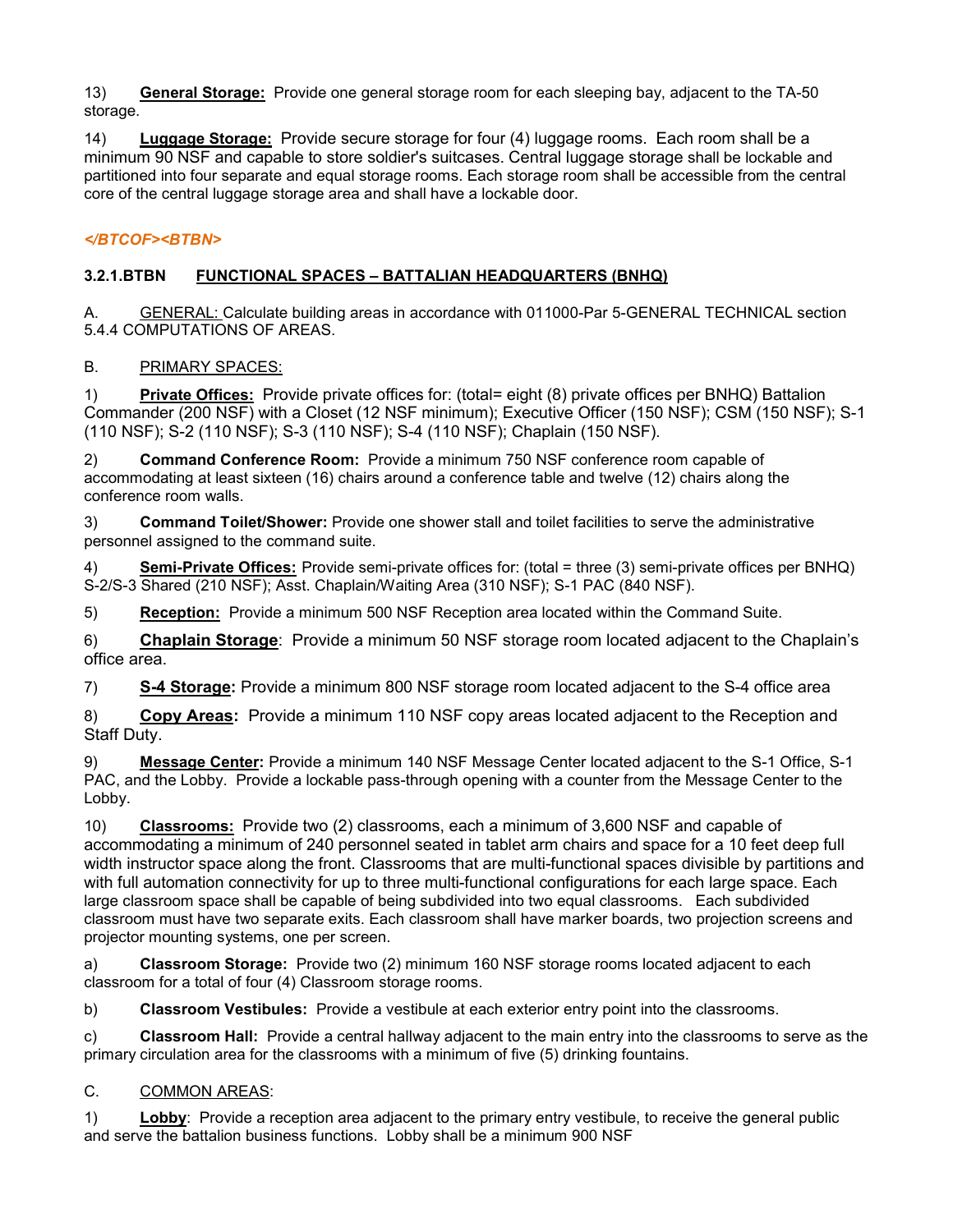# 2) **Toilet(s**):

a) **Classroom/Public Restrooms**: Provide separate male and female restrooms with a minimum 210 NSF each. Restrooms shall be located on the first floor for visitors and building occupant use. Each restroom shall have a minimum of one (1) shower. Locate two (2) drinking fountains adjacent to the exterior of the Public Restrooms

b) **Command Suite Restroom**: Provide a minimum 55 NSF unisex restroom located within Command Suite for use of command staff

3) **Vestibule:** Provide an enclosed transition space between the exterior and interior of the building, at the primary and secondary entry points. Provide a minimum of 7 feet between doors.

4) **Corridors:** Provide 6 foot minimum width corridors.

5) **Janitor Closet** Provide a minimum 40 NSF janitor closet with built-in sink, mop sink, mop rack, storage shelving and space for buckets and vacuum.

6) **Mechanical, Electrical, and Telecommunications Rooms:** Size mechanical rooms to accommodate equipment maintenance and repair access without having to remove other equipment. First floor exterior access is required for centralized mechanical. All telecommunications rooms shall be conditioned space.

7) **Vending Area**: Provide a minimum 130 NSF open space to accommodate three (3) vending machines that allows access from both the classroom area and reception area.

8) **Recyclables Storage:** Provide recyclable storage visible in areas of high circulation or adjacent to the main point of entry into the facility to serve as a single point of collection for recyclable materials in the facility.

9) **Staff Duty/Message Area:** Provide a minimum 110 NSF in the building entrance/reception area to include security office for building surveillance.

10) **Copy Area:** Provide space as needed for media reproduction adjacent to Staff Duty area.

## *</BTBN><BTLEB>*

#### **3.2.1.BTLEB FUNCTIONAL SPACES – LAWN EQUIPMENT BUILDING (LEB)**

A. GENERAL: Provide a lawn maintenance equipment storage building, based on 400 gross square feet per B/COF. Divide LEB with partitions, to provide an individually securable storage space with separate access for each B/COF. Provide access to each individual storage space through an overhead coiling door.*</BTLEB><BTCCP>*

# **3.2.1.BTCCP FUNCTIONAL SPACES –CENTRAL ENERGY PLAN (CCP)**

A. GENERAL: Provide adequate space and clearance for equipment maintenance and repair.*</BTCCP>*

#### 3.3. **SITE FUNCTIONAL REQUIREMENTS**

#### A. PARKING:

1) **Privately Owned Vehicle (POV) Parking:** *<BTOSUT\_POV\_NO>*POV parking details within the designated BT Complex are provided below for information only; as parking will not be procured under this contract. </**BTOSUT\_POV\_NO><BTOSUT\_POV\_YES>Design and construct POV parking, within the designated** BT Complex as identified below. Base the location and design of the POV parking area(s) on the Installation's site constraints. Parking can either be consolidated or spread out along the perimeter of the complex. POV parking shall be as follows: *</BTOSUT\_POV\_YES> <BTCOF>*

a) **B/COF**: Provide 18 spaces per 240 PN B/COF for a total of 90 spaces. *</BTCOF><BTBN>*

b) **BNHQ**: Provide 23 total spaces of which includes two accessible and three visitor spaces *</BTBN><BTDF>*

c) **DFAC** - Provide 65 total spaces of which includes three accessible spaces. *</BTDF>*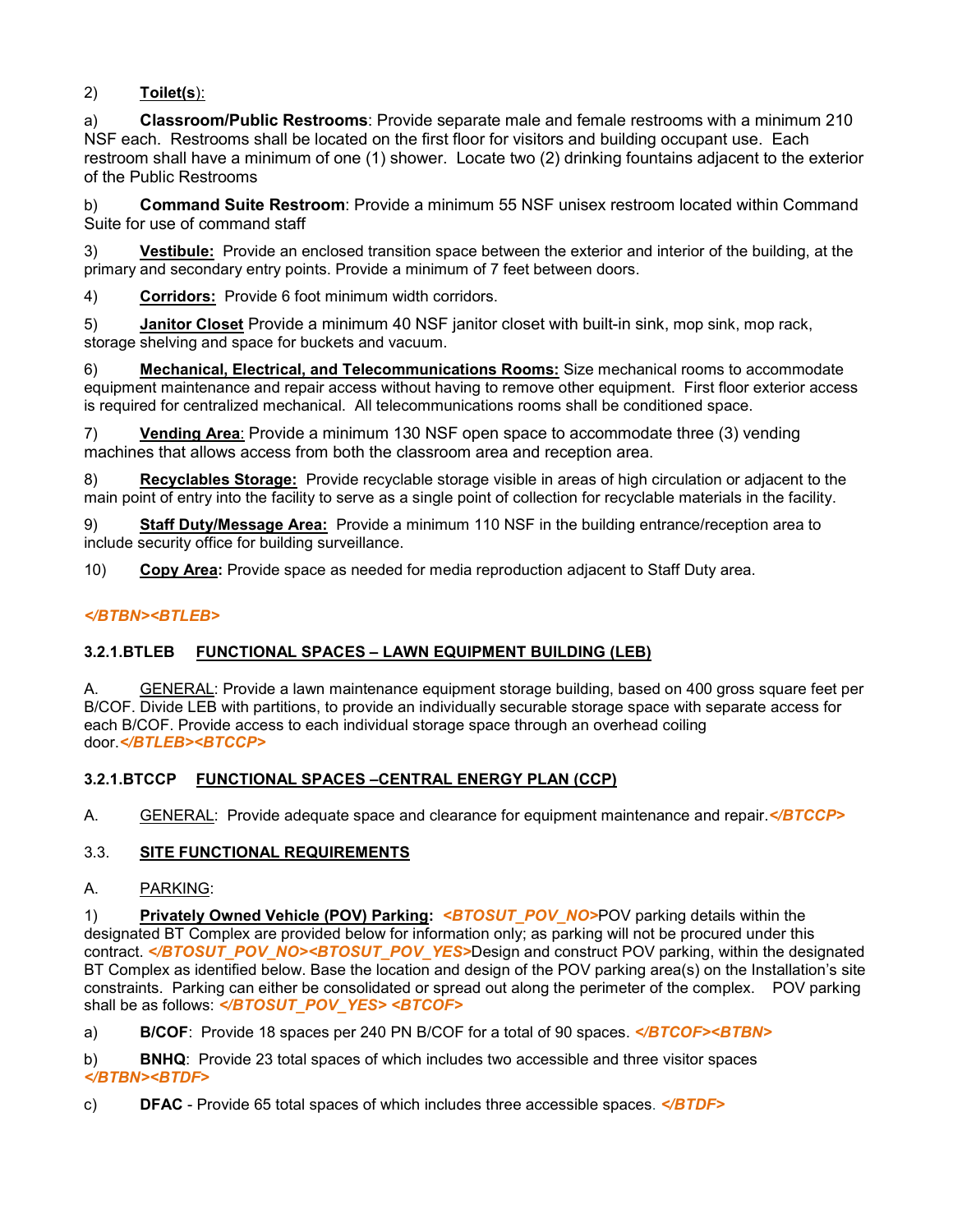## B. ACCESS DRIVES AND LANES:

1) **Access Drives:** Provide access drives to each building. Minimum access drive width shall be 24 feet. Design drives with curb and gutter and minimum turning radius required for emergency vehicle access.

2) **Emergency Vehicle/Fire Access Lanes:** Provide access in accordance with NFPA 1, UFC 3-600-01 and the Installation's requirements.

C. TROOP FORMATION/ASSEMBLY AREA: *<BTCOF\_NO>*Not Used*</BTCOF\_NO><BTCOF>* Construct pavements for Troop formation/assembly areas, such as the pavement beneath the outdoor "Covered Training Areas" of Portland cement concrete having a minimum nominal thickness of 4 inches. Troop formation areas that are designed to also support emergency and service vehicle traffic shall be designed as roadway pavements. See Roadway Pavements of Paragraph 3.4 Site and Landscape Requirements for design requirements. *</BTCOF>*

3.4. SITE AND LANDSCAPE REQUIREMENTS

## A. SITE STRUCTURES

1) **Dumpster Enclosure Area:** Locate, design and construct dumpster enclosure area(s) and screening. Locate dumpster enclosures outside of restricted areas to allow for servicing activities. Dumpsters are GFGI. Size dumpster pads to accommodate<**BTOSUT\_TRASH\_DUMP>** trash dumpsters only. No recycling dumpsters are required.</BTOSUT\_TRASH\_DUMP> <BTOSUT\_RECYC\_DUMP>both trash and recycling dumpsters.<*/BTOSUT\_RECYC\_DUMP>* Dumpster screening shall be aesthetically and architecturally compatible with the building it serves and shall be designed in accordance with the Installations guidelines.

#### B. LANDSCAPING/HARDSCAPING

1) **Non-Vehicular Walks:** Construct non-vehicular pedestrian and troop formation sidewalks of Portland cement concrete having a minimum nominal thickness of 4 inches. Design uniform and symmetrical joint patterns in accordance with AASHTO standards. The length to width ratio shall not exceed 1.25 for non-reinforced pavements.Locate walks paralleling buildings beyond the eave drip line and at least 5 feet from the foundation.

a) **Pedestrian Sidewalks**: Provide pedestrian walks within the designated construction area and connect to existing sidewalks, where applicable. Sidewalks shall be a minimum of 6 feet wide.

b) **Troop Formation Sidewalks**: Troop formation sidewalks shall be a minimum of 15 feet wide. Troop formation sidewalks that are also designed to support emergency and service vehicle traffic shall be a minimum of 20 feet wide will be considered roadway pavements.

2) **Roadway Pavement:** Troop formation areas and sidewalks designed to support emergency and service vehicle traffic shall meet AASHTO standards for roadway pavements. Construct vehicular supported walks of Portland cement concrete having a minimum nominal thickness of 7 inches. Design uniform and symmetrical joint patterns in accordance with AASHTO standards. The length to width ratio shall not exceed 1.25 for nonreinforced pavements.

3) **Physical Training Areas:** *<BTOSUT\_PT\_NO>*Physical training areas are an integral component of the BT Complex. However the details below are for information only; as PT areas will not be procured under this contract.*</BTOSUT\_PT\_NO><BTOSUT\_PT\_YES>*The design and construction of physical training areas is required. <*/BTOSUT\_PT\_YES>* Locate outdoor training areas, particularly those that are needed for physical fitness, to the interior areas of the BT Complex. The minimum mandatory exterior training areas for the complex include one running track per Battalion, one physical training (PT) pit per B/COF and four 4-station climbing bar sets per B/COF.

a) **Running Track**: If required by RFP, provide one closed, oval or round shaped, 1/4 mile running track. The track must be a separate stand-alone feature, not incorporated into other site features, such as roads or walks. The entire track must be observable from one central location to allow minimal drill instructor oversight. Construct the track of a synthetic sports surface material, as specified in Specification Section 02 83 30 Synthetic Sports Surface of Appendix J. Track width shall be 15 feet. Running lanes are not required. Design surface and subsurface drainage for the track. Standing water is not permitted on the track.

b) **PT Pits**: If required by RFP, provide one PT Pit and four 4-station climbing bar sets for each B/COF. Refer to Appendix J, drawings for physical training equipment. Each pit shall be a minimum of 18,500 square feet. Square pits are desired, but pits configurations may be adjusted to accommodate site conditions. Locate the pits to the rear of each facility as either be stand-alone facilities or located within the interior of the track.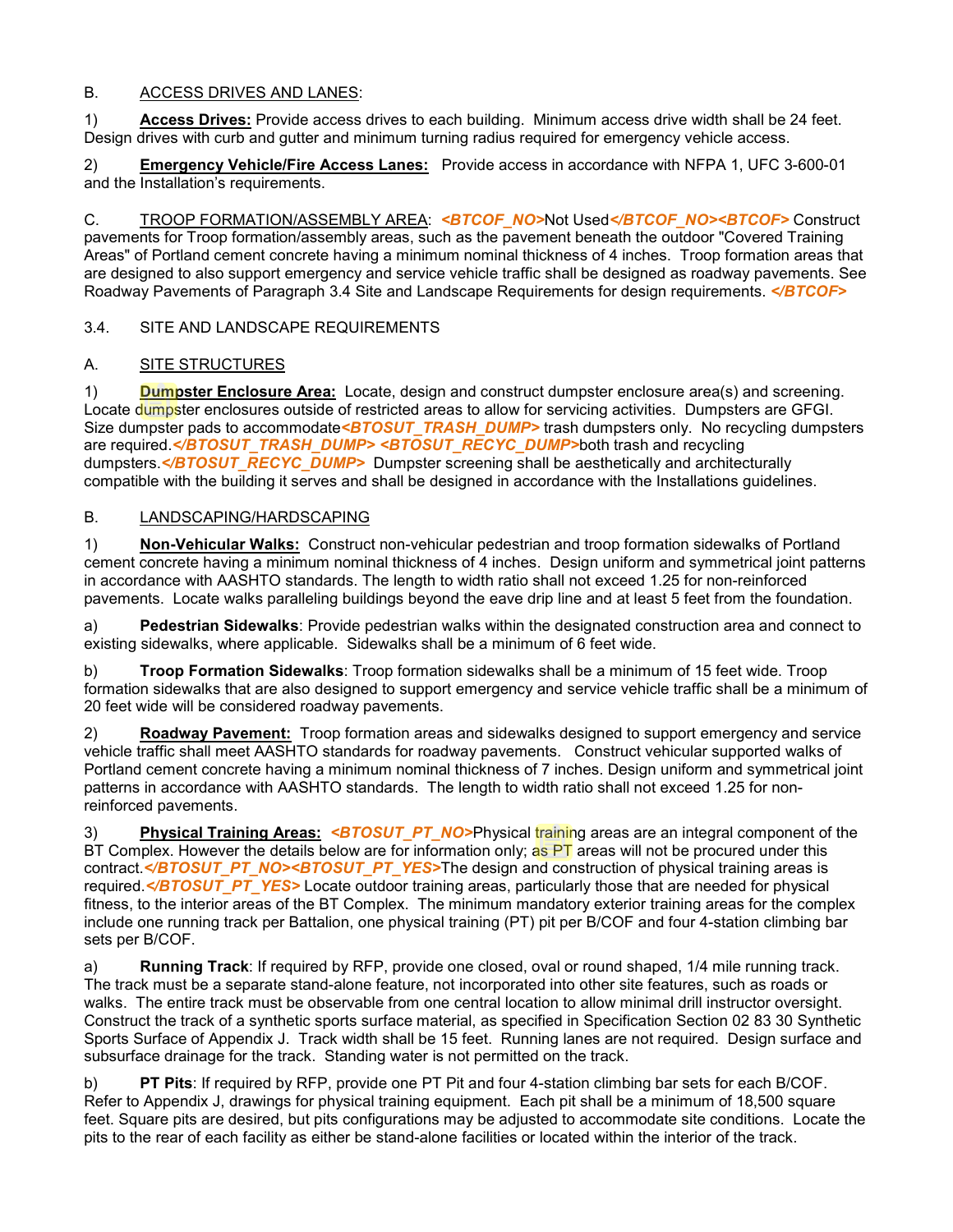Separation of PT pits located within the track shall be visibly defined. PT pits will be used for hand to hand combat drills, as well as, calisthenics. Construct the PT pit of a durable, low maintenance surface, such as shredded rubber chips. Design surface and subsurface drainage for the PT pits. Standing is not permitted on the PT pits. Providing canopy coverings over the PT pits or fencing around the pits is not permitted.

# 3.5. ARCHITECTURAL REQUIREMENTS

A. GENERAL: Do not use exterior materials that require periodic repainting or similar refinishing processes. Material exposed to weather shall be factory pre-finished, integrally colored or provided with intrinsic weathering finish.

# B. WALLS:

1) **Exterior Walls**: Where Exterior Insulation and Finish Systems (EIFS), or any other material except CMU or other Masonry material is used as exterior finish material, it shall be in conjunction with a CMU wainscot. EIFS shall be "high-impact" type and shall be "drainable" type.

C. MOLD AND MILDEW: The Designer of Record shall provide details in the design analysis and design showing steps taken to mitigate the potential growth of mold and mildew in the facility. Perform a wall and/or roof construction moisture analysis to verify appropriate thermal insulation and vapor permeability retardant assemblies to prevent condensation within the wall and/or roof under all foreseeable climate conditions. All gypsum board shall achieve a score of 10, the highest level of performance for mold resistance under the ASTM D 3273 test method. All gypsum board shall be transported, handled, stored and installed in accordance with the GYPSUM ASSOCIATION – Guidelines for Prevention of Mold Growth on Gypsum Board (GA-238-03).

D. ROOF SYSTEMS: For membrane roof systems provide a minimum slope of 1/4 inch per foot and roof crickets with a minimum ½ inch per foot slope. Membrane roof systems shall be fully adhered. Provide pitched roof systems with a minimum slope of 3 inches per foot. Structural standing seam metal roofs shall comply with the requirements of ASTM E 1592. Roof system shall be Underwriters Laboratory (UL 580 Class 90) rated or Factory Mutual Global (FM) I-90 rated and comply with applicable criteria for fire rating.

1) **Roof Mounted Equipment**: For roof mounted equipment, if allowed, provide permanent access walkways and platforms to protect roof. Roof mounted equipment on pitched roof systems generally unacceptable exceptions must have prior government approval. Roof mounted equipment on membrane roof systems shall be completely screened by the roof parapet to a distance of 400 feet.

2) **Roof Access:** Roof access from building exterior is prohibited.

3) **Trim and Flashing:** Gutters, downspouts, and fascias shall be factory pre-finished metal and shall comply with SMACNA Architectural Sheet Metal Manual.

# E. OPENINGS

# 1) **Storefronts/Curtain Walls & Entrances:**

a) **Storefronts (Main Entrance Doors):** Provide aluminum storefront doors and frames with Architectural Class 1 anodized finish, fully glazed, with medium or wide stile for entry into lobbies or corridors. Provide doors complete with frames, framing members, subframes, transoms, sidelights, trim, applied muntins and accessories. Provide framing systems with thermal-break design. Storefront systems shall comply with wind-load requirements of applicable codes and criteria, including UFC 4-010-01.

b) **Curtain Wall Systems:** Curtain wall systems shall be capable of withstanding area wind loads, thermal and structural movement required by location and project requirements, and shall comply with applicable codes and criteria.

# 2) **Windows:**

a) **Exterior Windows:** Provide insulated, high efficiency window systems, with thermally broken frames complying with applicable codes and criteria. Design window sills to discourage bird nesting. Exterior windows must meet the DoD minimum Antiterrorism standards of UFC 04-010-01 for force protection requirements.

3) **Doors and Frames**: Provide hollow metal doors, or flush solid core wood doors as required. All door frames shall be hollow metal. Fire-rated and smoke control doors and frames shall comply with applicable codes,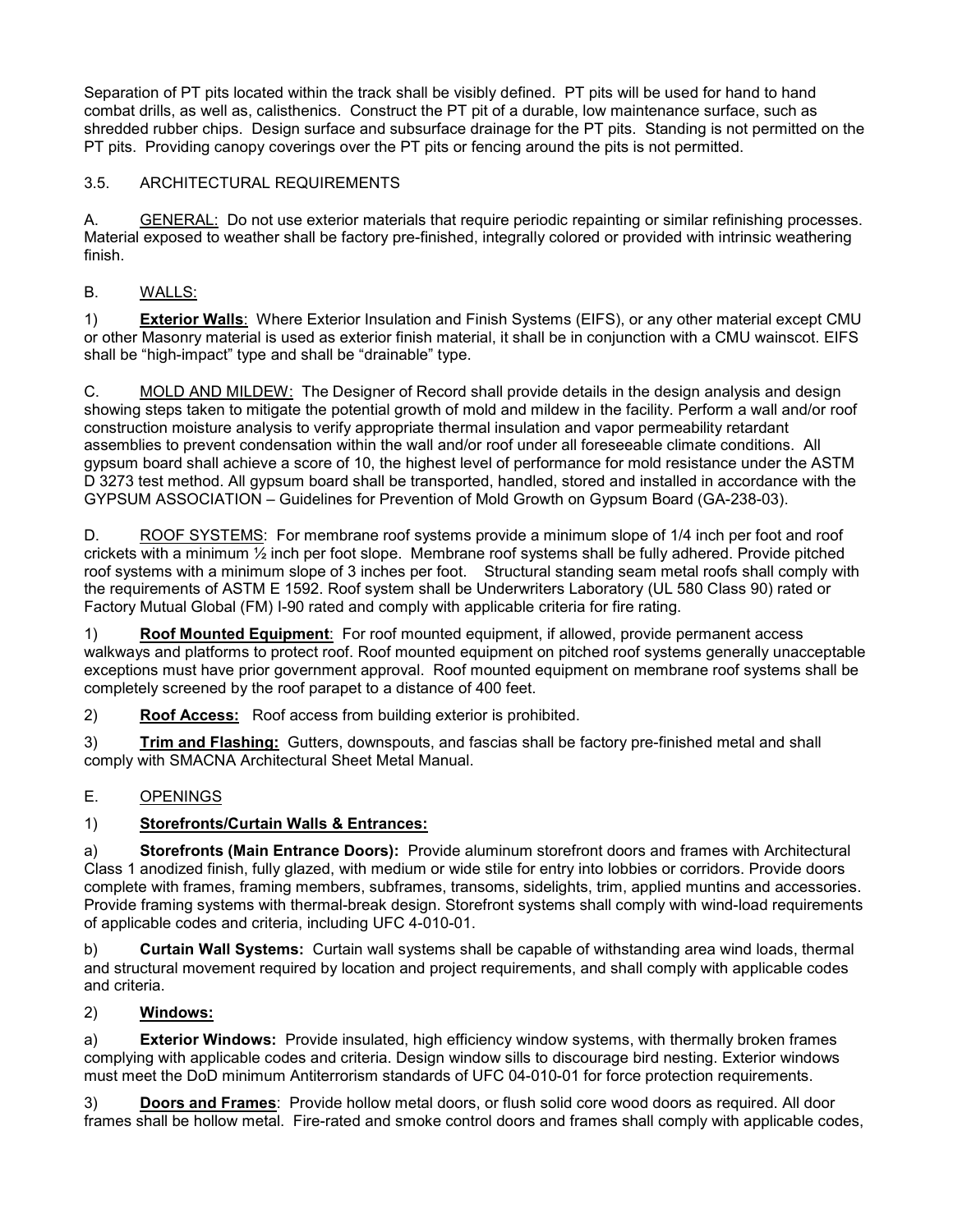criteria and requirements of labeling authority. STC ratings shall be of the sound classification required and shall include the entire door, seals and frame assembly.

a) **Exterior Insulated Hollow Metal Doors & Frames**: Provide galvanized insulated hollow metal doors and frames opening to spaces other than corridors or lobbies compliant with ANSI A250.8/SDI 100. Doors shall be heavy duty (grade 2) insulated with 18-gage steel cladding; top edge closed flush; A60 galvannealed. Frames shall be 12-gauge, with continuously welded mitered corners and seamless face joints. Construct doors and frames of hot dipped zinc coated steel sheet, complying with ASTM A653, Commercial Steel, Type B, minimum A40 coating weight; factory primed. Fire-rated openings shall comply with applicable codes, and the requirements of the labeling authority. Door and frame installation shall comply with applicable codes and criteria. Exterior doors must meet the DoD Minimum Antiterrorism Standards of UFC 04-010-01 for force protection requirements.

b) **Interior Insulated Metal Doors:** Insulated hollow metal doors shall comply with ANSI A250.8/SDI 100. Doors shall be minimum Level 2, physical performance Level B, Model 2; factory primed. Provide insulated hollow metal doors for utility rooms, storage rooms and toilets.

c) **Solid Core Wood Doors:** All doors shall be wood doors except noted otherwise Provide flush solid core wood doors conforming to WDMA I.S.-1A. Stile edges shall be non-finger jointed hardwood compatible with face veneer. Provide Architectural Woodwork Institute (AWI) Grade A hardwood face veneer for transparent finished doors.

d) **Interior Hollow Metal Frames:** Hollow metal frames shall comply with ANSI A250.8/SDI 100. Frames shall be minimum Level 2, 16 gauge, with continuously welded mitered corners and seamless face joints; factory primed.

## 4) **Hardware:**

a) **Door Hardware:** Provide closers for all exterior doors, all doors opening to corridors and as required by codes. Install exit devices on all building egress doors. Provide other hardware as necessary for a complete installation.

(1) **Finish Hardware (Master Keying System/Cores):** All hardware shall be consistent and shall conform to ANSI/BMHA standards for Grade 1. Coordinate all requirements for hardware with the Contracting Officer. Provide extension of the existing Installation's keying system. The Installation keying system is *«BTOSUT\_KEYING».* Locksets shall have interchangeable cores with no less than seven pins. Provide keyremovable type cylinder cores that allow core removal form the lockset without disassembly of knob or lockset. Locksets for mechanical, electrical and telecommunications rooms only shall be keyed to the existing Installation Master Keying System. Provide HVAC terminal units that are accessed from a central corridor with a deadbolt to minimize protrusion into corridor. Plastic cores are unacceptable.

(2) **Fire and Exit Door Labeling:** Install hardware for fire doors in accordance with the requirements of applicable codes. Exit devices installed on fire doors shall have a visible label bearing the marking "Fire Exit Hardware". Other hardware installed on fire doors, such as locksets, closers, and hinges shall have a visible label or stamp indicating that the hardware items have been approved by an approved testing agency for installation on fire-rated doors. Hardware for smoke-control door assemblies shall be installed in accordance with applicable codes.

(3) **Door Stops:** Provide wall or floor stops for all exterior doors that do not have overhead holder/stops.

- b) **Auxiliary Hardware:**
- (1) **Clothes/Robe Hooks:**
- (a) **Toilets/Showers**: Provide double robe hook adjacent to shower enclosure entry.
- c) **Electronic Key Card Access System:**

d) **Non-Destructive Emergency Access System (KNOX Box)**: *<BTOSUT\_LOCKBOX\_NO>*Not Used*</BTOSUT\_LOCKBOX\_NO><BTOSUT\_LOCKBOX>* «BTOSUT\_LOCKBOX\_DESCRIPTION» *</BTOSUT\_LOCKBOX>*

#### 5) **Louvers and Vents:**

a) **Exterior:** Provide exterior louvers with bird, bug and/or both screens designed to exclude wind-driven rain constructed to withstand wind loads in accordance with the applicable codes. Wall louvers shall bear the Air Movement & Control Association (AMCA) International certified ratings program seal for air performance and water penetration in accordance with AMCA 500-D and AMCA 511. Louver finish shall be factory applied.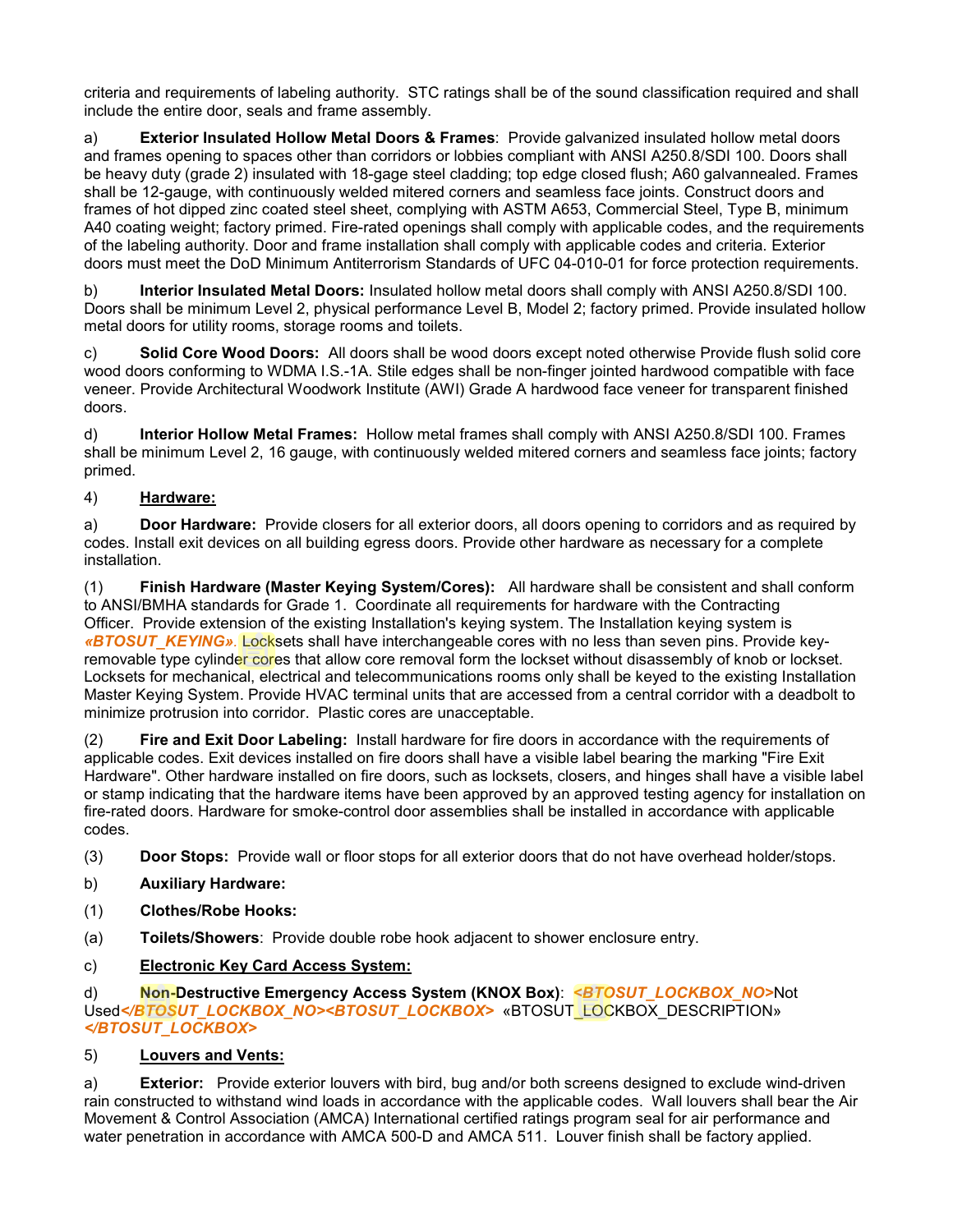## F. EXTERIOR SPECIALTIES:

1) **Bird Habitat Mitigation:** Provide details in the design necessary to eliminate the congregating and nesting of birds at, on, and in the facility.

G. ACOUSTICAL REQUIREMENTS: Design exterior walls and roof/floor/ceiling assemblies, doors, windows and interior partitions to provide for attenuation of external noise sources such as airfields in accordance with applicable criteria, but not less than the following:

1) **Walls and Floor/Ceiling Assemblies:** Provide sound insulation to meet a minimum rating of STC 49 at walls and floor/ceiling assemblies.

2) **Video Teleconferencing Areas:** In addition to the sound insulation required, video teleconferencing areas shall meet a Noise Criteria (NC) 30 rating in accordance with ASHRAE Fundamentals Handbook.

3) **Interior Doors:** At interior doors provide a minimum rating of STC 25.

4) **Interior Spaces:** Sound conditions and levels for interior spaces, due to the operation of mechanical and electrical systems and devices, shall not exceed levels as recommended by ASHRAE handbook criteria. Provide acoustical treatment for drain lines and other utilities to prevent noise transmission into the interior of all surrounding spaces.

H. THERMAL REQUIREMENTS: Place emphasis on providing thermal envelope performance using continuous insulation components outside of the structural elements of the facility. *<BTCOF>*

#### **3.5.BTBCOF ARCHITECTURAL REQUIREMENTS – BARRACKS/COMPANY OPERATIONS FACILITY (B/COF)**

## A. OPENINGS

1) **Windows**:

a) **Interior Windows:** Provide a laminated sliding glass window integrated with a lockable rolling shutter door at the built-in issue counter between the supply room and the queuing corridor. The supply room issue counter opening shall be 36 inches wide and 42 inches high minimum.

# 2) **Doors and Frames**:

a) **Overhead Doors:** Provide a 7 foot high by 8 feet wide, overhead coiling door in the supply room.

b) **Dutch Doors:**

(1) **Mask Storage:** Provide a lockable dutch-door with a supply shelf built into the bottom leaf.

(2) **Arms Vault:** Arms vault door shall incorporate a steel dutch-door type day-gate with a steel issue shelf built into the lower leaf of the day-gate and shall comply with Appendix G of AR 190-11.

c) **Secure Storage:** Door and frame provided for Secure Storage shall comply with AR 190-51 Appendix B-2 and ANSI A250.8/SDI 100. In the event of conflict between the references, apply the most stringent requirement.

- 3) **Hardware:**
- a) **Auxiliary Hardware:**
- (1) **Clothes/Robe Hooks:**

(a) **Sleeping Bay Toilet/Shower(s):** Provide a double robe hook at each shower entry.

(b) **Sleeping Bay Dressing:** Furnish and install thirty wall mounted clothes hooks spaced evenly along the walls of each dressing area above the wood benches.

- (c) **DI Toilet/Shower(s):** Provide a double robe hook in each shower dressing area.
- 4) **Glass and Glazing**:
- a) **Mirrors:**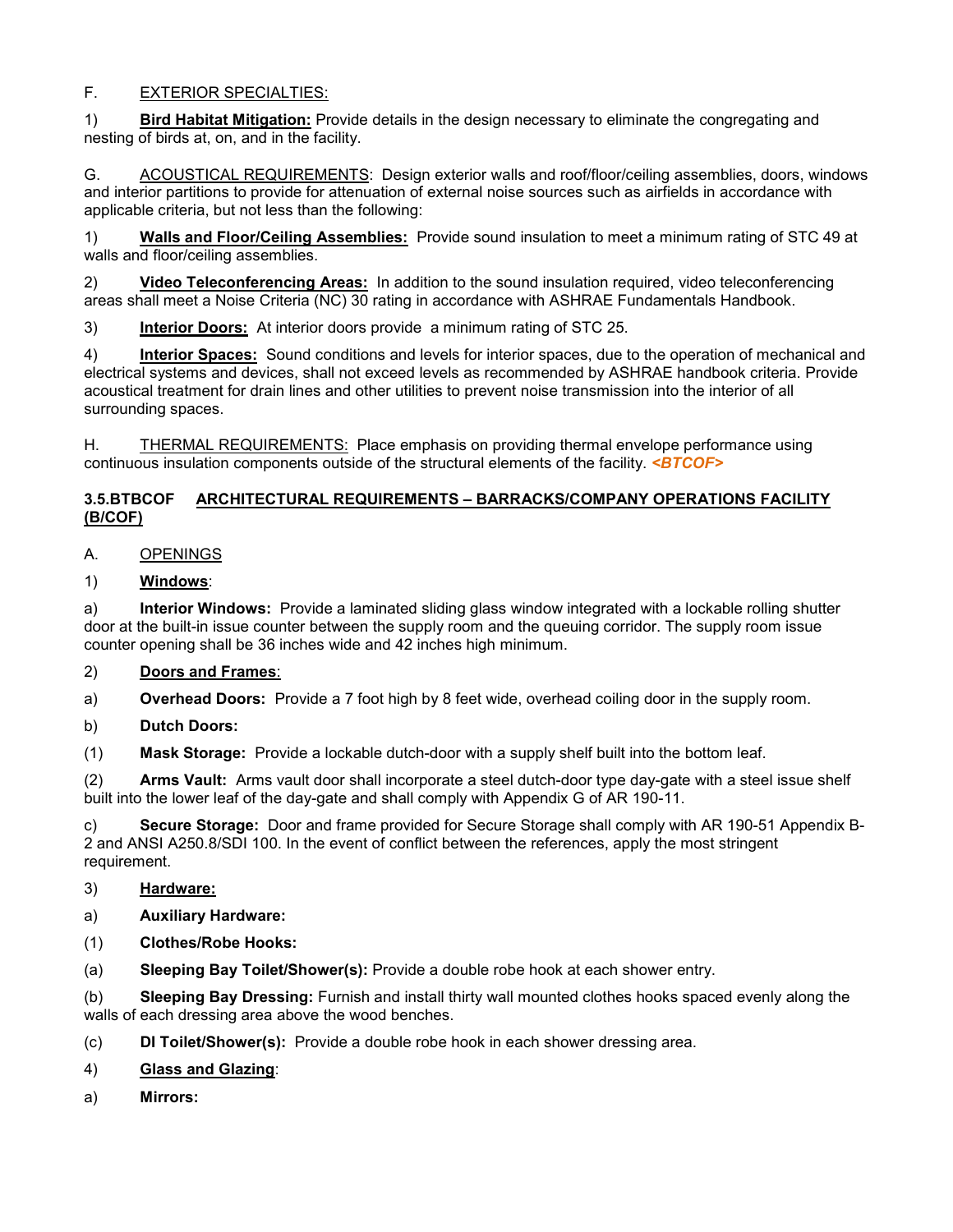(1) **Sleeping Bay Dressing Area:** Furnish and install four full length wall mirrors each,16 to 24 inches wide by 72 inches high, spaced evenly on one short wall of each dressing area.

# B. ACOUSTICAL REQUIREMENTS:

1) **Floors Separating Sleeping Spaces:** Provide sound insulation to meet a minimum rating of STC 50/IIC 55 at floors separating sleeping spaces.

2) **Sleeping Bay Gender Separation Walls:** Wall assembly shall have a minimum rating of STC 50.

3) **CO Office:** Provide sound insulation to meet a minimum STC rating of 50 at walls and doors.

## C. THERMAL REQUIREMENTS

1) **Thermal Insulation**: Provide exterior wall, floor, and roof/ceiling assemblies with thermal transmittance (u-values) required to comply with the proposed energy conservation requirements. Insulation shall not be installed directly on top of suspended acoustical panel ceiling systems

2) **Building Envelope Sealing Performance Requirement**: Requirements of paragraph 5.6.2 are fully applicable except that envelope leakage test shall be a maximum of 0.15 cfm/sf for measured area. Place emphasis on provided thermal envelope performance using continuous installation components outside of the structural elements of the facility.

D. VAULT REQUIREMENTS: Arms vault for storage of arms shall comply with Appendix G of AR 190-11, Physical Security of Arms, Ammunition, and Explosives. Vendors shall be DAQ Level 3, Level 1 Certified.*</BTCOF><BTBN>*

# **3.5.BTBN ARCHITECTURAL REQUIREMENTS – BATTALION HEADQUARTERS (BNHQ)**

- A. OPENINGS:
- 1) **Windows**:
- a) **Interior Windows:**

(1) **Administration (S1):** Provide a laminated sliding glass window integrated with a lockable rolling shutter door at the built-in issue counter between message center and the corridor. Counter opening shall be 36 inches wide by 42 inches high minimum.

**Staff Duty:** Provide a laminated sliding glass window integrated with a lockable rolling shutter door at the built-in issue counter between message center and the corridor. Counter opening shall be 36 inches wide by 42 inches high minimum.

B. ACOUSTICAL REQUIREMENTS:

1) **Classroom Partitions:** Partitions shall have a minimum STC rating of 45.

2) **Chaplain Office & Assistant/Waiting Area:**Provide sound insulation to meet a minimum STC rating of 50 at walls and doors.*</BTBN><BTLEB>*

# **3.5.BTLEB ARCHITECTURAL REQUIREMENTS – LAWN EQUIPMENT BUILDING (LEB)**

#### A. OPENINGS

1) **Doors and Frames:** Each overhead coiling door shall be lockable and a minimum eight feet wide by seven feet high for access.*</BTLEB>*

3.5.1. FINISHES AND INTERIOR SPECIALTIES

A. GENERAL: Arrange spaces in an efficient, functional manner. Provide sustainable materials and furnishings that are easily maintained and replaced. Maximize use of daylighting. Provide interior surfaces that are easy to clean and light in color. Structure interior spaces to allow maximum flexibility for future modifications.

#### B. FINISHES: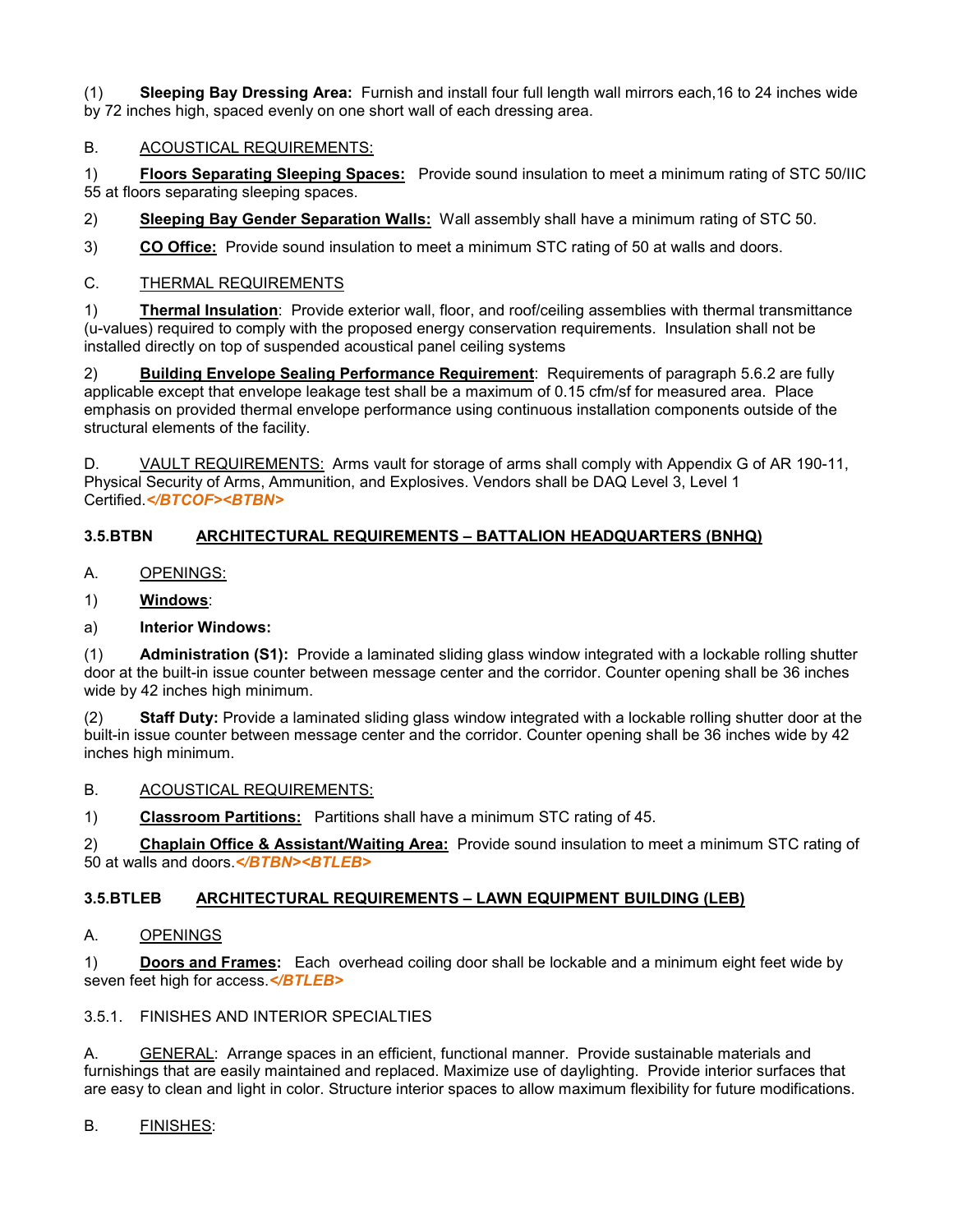1) **Minimum Finish Requirements:** Designers are not limited to finishes listed in the following INTERIOR FINISHES table(s) and are encouraged to offer higher quality finishes. Wall, ceiling and floor finishes and movable partitions shall conform to the requirements of the IBC, NFPA and UFC 3-600-01 Fire Protection Engineering for Facilities. Where code requirements conflict, the most stringent code requirement shall apply.

a) **Walls:** All walls shall be minimum 5/8" painted gypsum board, except where stated otherwise. Use impact resistant gypsum board in vestibule, corridors, stairs, laundry, vending areas and storage areas. Provide a Level 4 Finish in accordance with USG Handbook, latest edition.

b) **Ceilings:** All ceilings shall be minimum 5/8" painted gypsum board, except where stated otherwise. Provide a Level 4 Finish in accordance with USG Handbook, latest edition.

(1) **Acoustical Ceiling Tiles (ACT):** Shall be 24"x 24" Acoustical tile panels of 5/8 inch minimum thickness. Type as indicated, Class A. Light reflectance shall exceed 75 percent, color, texture and finish shall be as indicated. When not indicated provide white, fissured texture acoustical panels with a beveled tegular edge. NRC not less than 0.60, CAC not less than 35.

(2) **Ceiling Grid**: Provide a 9/16" suspension system - Type as indicated. Color, texture and finish shall be as indicated. When not indicated provide white, hot-dipped galvanized steel, exposed tee grid with hold down clips for ceiling tiles.

c) **Floors:** Resilient Flooring shall be minimum 1/8 inch thick, conforming to ASTM F 1066, Class 2, through pattern tile, Composition 1, asbestos free, with color and pattern uniformly distributed throughout the thickness of the tile.

d) **Countertops:** Provide solid surfacing of cast 100 percent acrylic polymer to be used for countertops and backsplashes, 1/2-inch minimum thickness. Must meet ANSI/NEMA LD 3 and ASTM E 84. High-Pressure Laminate will not be allowed for countertops in restroom, toilet room, kitchen or break room applications. Provide countertops with waterfall front edge and integral coved backsplash, minimum 4" high.

e) **Window Stools:** Provide solid surfacing of cast 100 percent acrylic polymer 1/2-inch minimum thickness. Must meet ANSI/NEMA LD 3 and ASTM E 84.

2) **Minimum Paint Finish Requirements:** All paints used shall be listed on the "Approved product list" of the Master Painters Institute, (MPI). Follow application criteria recommended by MPI guide specifications for the substrate to be painted and the environmental conditions existing at the project site. Except factory pre-finished material, provide surfaces receiving paint with a minimum of one prime coat and two finish coats. Paints having a lead content over 0.06 percent by weight of nonvolatile content are unacceptable. Paints containing zincchromate, strontium-chromate, mercury or mercury compounds, confirmed or suspected human carcinogens shall not be used on this project.

a) **Exterior Surfaces:** Exterior paints and coating products shall be classified as containing low volatile organic compounds (VOCs) in accordance with MPI criteria. Provide an MPI Gloss Level 5 Finish (Semi-gloss), unless otherwise specified.

b) **Interior Surfaces:** Interior paints and coating products shall contain a maximum level of 150 g/l (grams per liter) VOCs for non-flat coatings and 50 g/l of VOCs for flat coatings. Provide an MPI Gloss Level 5 Finish (semi-gloss) in wet areas and a flat finish in all other areas.

# C. INTERIOR SPECIALTIES:

# 1) **Signage & Directories:**

a) **Signage:** Signage shall be provided for all public amenities and all signage shall be mechanically attached.

b) **Room Signage:** Provide room number sign with changeable two-line message strip signage. Changeable message strip signs shall be of same construction as standard room signs to include a clear sleeve that will accept a paper or plastic insert with identifying changeable text. The insert shall be prepared typeset message photographically enlarged to size and mounted on paper card stock.

# 2) **Visual Display Units/Cases:**

a) **Bulletin Boards:** Where required, bulletin boards shall be 4 feet high and 6 feet wide with a header panel and lockable glazed doors.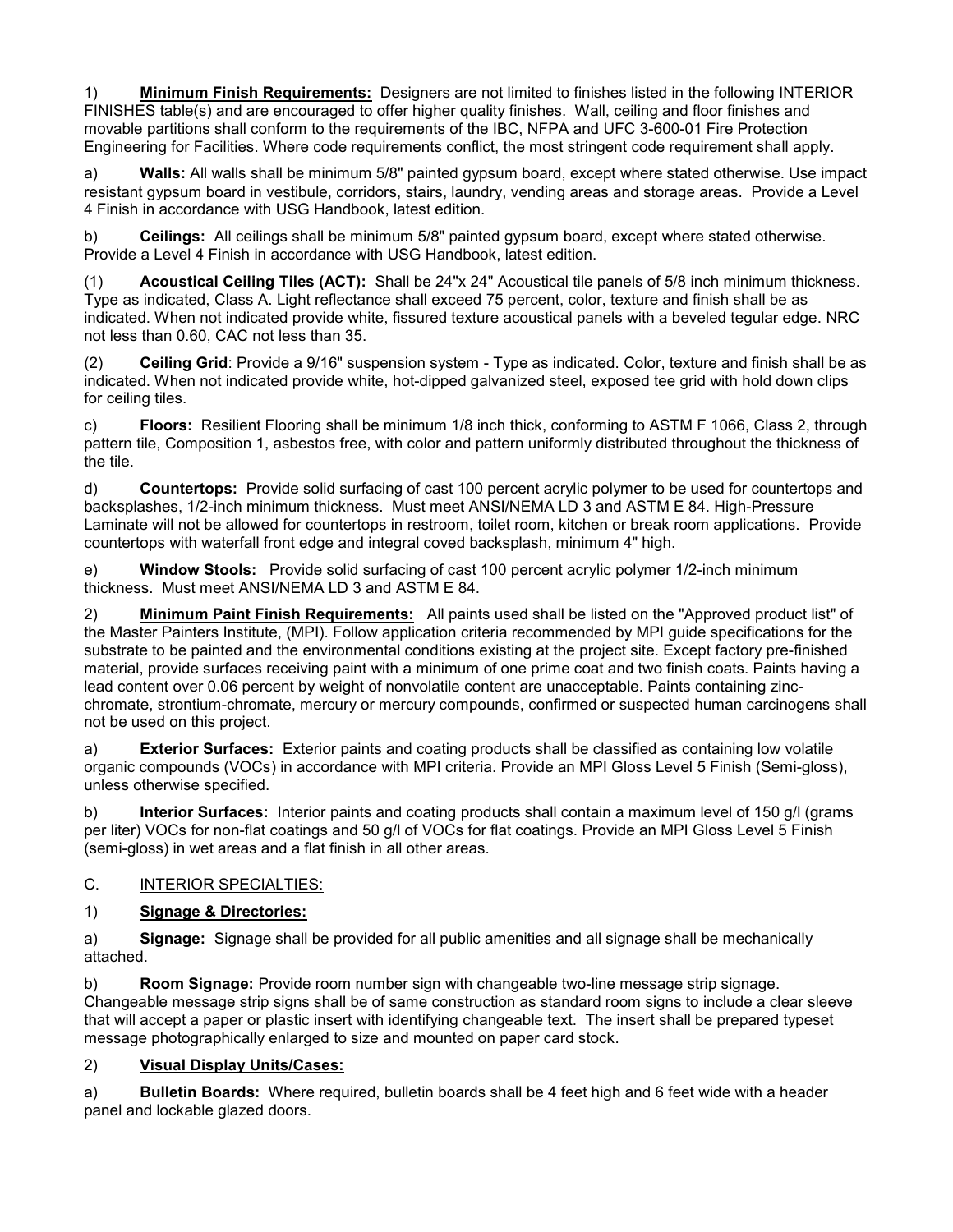3) **Toilet Accessories:** Furnish and install the items listed below and all other toilet accessories necessary for a complete and usable facility. All toilet accessories shall be Type 304 stainless steel with satin finish. Toilet accessories shall include the following:

# a) **Toilet/Shower(s):**

- (1) Glass Mirror/Shelf 18 inch by 24 inch glass mirror on stainless steel frame with shelf at each lavatory
- (2) Hands free liquid soap dispenser at each lavatory
- (3) Hands free paper-towel dispenser
- (4) Waste receptacle recessed mounted at each lavatory/toilet area
- (5) Sanitary napkin disposal at each female toilet
- (6) Toilet paper dispenser lockable multiple roll at each toilet
- (7) Sanitary toilet seat cover dispenser at each toilet stall
- (8) Shower curtain rod, extra heavy duty at each shower stall
- (9) Shower curtain, white anti-bacterial nylon/vinyl fabric shower curtain at each shower stall
- (10) Soap dish in shower
- (11) Grab bars as required by ABA

## 4) **Wall Protection:**

a) **Chair Rail:** Install chair rails in areas prone to hi-impact use, such as corridors and lobby seating area.

b) **Corner Guards:** Provide surface mounted, high impact resistant, integral color, snap-on type resilient corner guards, extending from floor to ceiling for wall/column outside corners in high traffic areas. Furnish factory fabricated end closure caps for top and bottom of surface mounted corner guards.

#### 5) **Storage Shelving:**

a) **Janitor Closet:** Provide each janitor closet with a four holder mop rack and two 18 inch deep by 48 inch long heavy duty stainless steel shelves for storage of cleaning supplies.

6) **Fire Extinguishers, Cabinets & Mounting Brackets:** Furnish a list of installed fire extinguisher cabinets and mounting brackets (including location, size and type) to the Contracting Office Representative. Provide a list of all required portable fire extinguishers, with descriptions (location, size, type, etc.) and total number per type. See also Section 01 33 16, Attachment D, "SAMPLE FIRE PROTECTION AND LIFE SAFETY CODE REVIEW", paragraph 1.14.*<BTCOF>*

#### **3.5.1.BTBCOF FINISHES AND INTERIOR SPECIALTIES – B/COF**

A. **GENERAL:** Design B/COF barracks area with a residential ambience. Design B/COF company operations area with an office ambience.

#### B. FINISHES:

#### 1) **Minimum Finish Requirements:**

a) **Sleeping Bay Gender Separation Walls**: Finish shall be a minimum of one layer of 5/8 inch impact resistant gypsum wallboard on each side of wall framing and shall be one-hour fire rated.

# 2) **Excluded Finishes:**

- a) **Floors:** Carpet shall not be used as a floor finish in the B/COF.
- 3) **Finish Table:**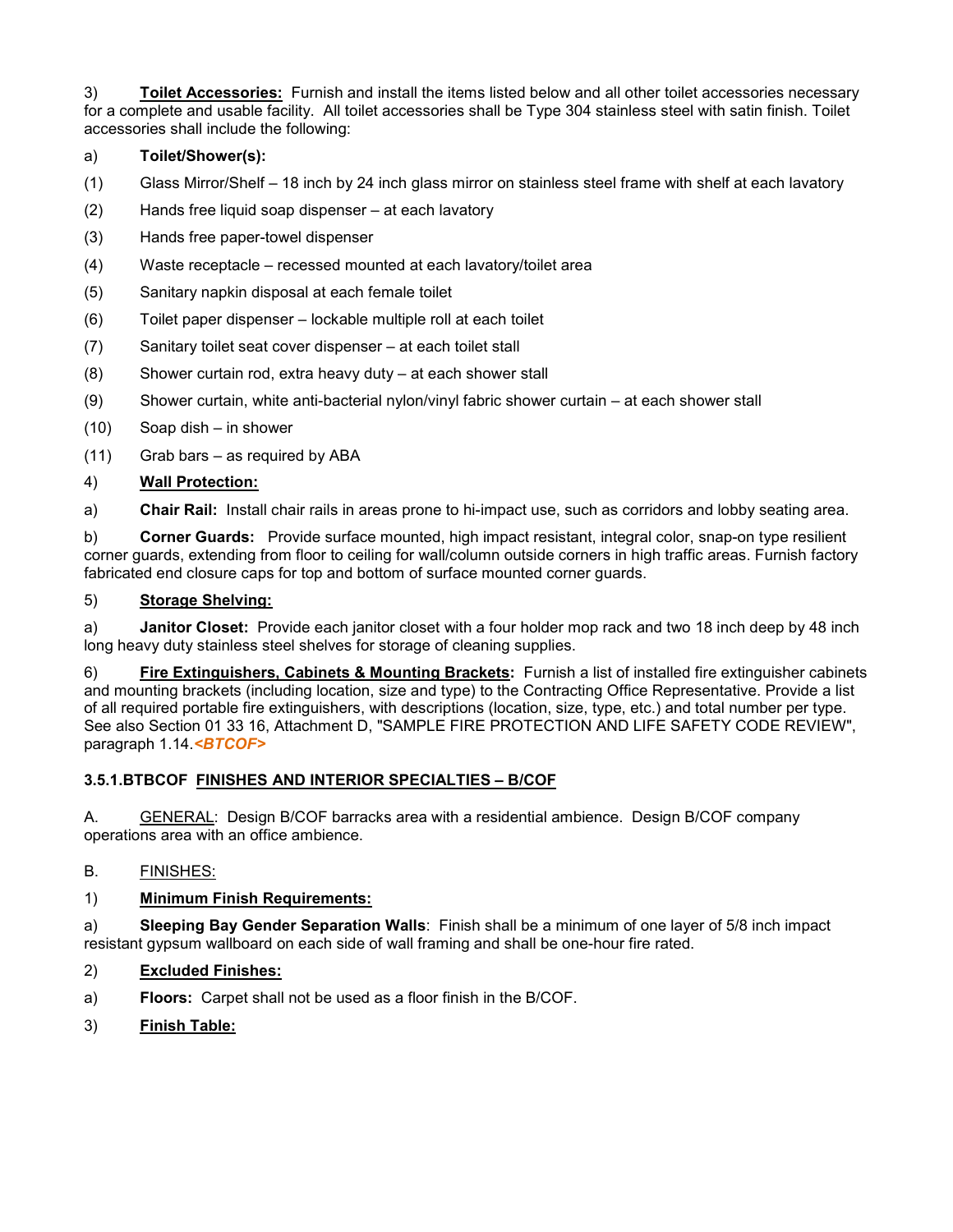|                                                                                                                                                                                                                                              |                        |                               |               |                      |                 |                        |                          |              |                                                | <b>B/COF INTERIOR FINISHES</b>                     |                                  |                     |                                                                      |                             |                         |           |                                                                                |                         |
|----------------------------------------------------------------------------------------------------------------------------------------------------------------------------------------------------------------------------------------------|------------------------|-------------------------------|---------------|----------------------|-----------------|------------------------|--------------------------|--------------|------------------------------------------------|----------------------------------------------------|----------------------------------|---------------------|----------------------------------------------------------------------|-----------------------------|-------------------------|-----------|--------------------------------------------------------------------------------|-------------------------|
|                                                                                                                                                                                                                                              |                        |                               | <b>Floors</b> |                      |                 |                        | <b>Base</b>              |              |                                                | <b>Walls</b>                                       |                                  |                     |                                                                      |                             | <b>Ceiling</b>          |           |                                                                                | <b>Remarks</b>          |
|                                                                                                                                                                                                                                              | ESILIENT FLOORING      | TILE<br>QUARRY<br>ORCELAIN OR | ERAMIC TILE   | ENTRY MAT<br>ECESSED | SEALED CONCRETE | ESILIENT BASE          | PORCELAIN OR QUARRY TILE | CERAMIC TILE | $-$ PAINT<br><b>BOARD</b><br><b>JAW MOSCAS</b> | _AMINATED GLASS, INSULATED<br>"LIRTAIN.WALL SYSTEM | SEALED CMU OR SEALED<br>CONCRETE | <b>CERAMIC TILE</b> | <b>PAINT</b><br>$\blacksquare$<br><b>BOARD</b><br><b>TIMM MNSdAS</b> | ш<br>ACOUSTICAL CEILING TIL | ш<br>CONCRET<br>SEALED. | EXPOSED   | EXCEPT<br>$\mathbf{\hat{o}}$<br>ED OTHERWIS<br>ΜΙΝΙΜUΜ ΗΕΙGHT<br>STATED ΩΤΗΕRW | REFER TO<br><b>NOTE</b> |
| <b>1ST FLOOR</b>                                                                                                                                                                                                                             |                        |                               |               |                      |                 |                        |                          |              |                                                |                                                    |                                  |                     |                                                                      |                             |                         |           |                                                                                |                         |
| <b>VESTIBULE</b>                                                                                                                                                                                                                             |                        | $\bullet$                     |               | $\bullet$            |                 |                        | $\bullet$                |              | $\bullet$                                      | $\bullet$                                          |                                  |                     | $\bullet$                                                            |                             |                         |           | 9'                                                                             |                         |
| <b>STAIR</b><br><b>RECEPTION/CQ</b>                                                                                                                                                                                                          | $\bullet$              |                               |               |                      | $\bullet$       | $\bullet$              |                          |              | $\bullet$                                      |                                                    |                                  |                     |                                                                      |                             |                         | $\bullet$ | 9'<br>9'                                                                       | <b>NOTE 6 &amp; 3</b>   |
| CO                                                                                                                                                                                                                                           | $\bullet$              | $\bullet$                     |               |                      |                 | $\bullet$              | $\bullet$                |              | $\bullet$<br>$\bullet$                         |                                                    |                                  |                     | $\bullet$                                                            | $\bullet$                   |                         |           |                                                                                | NOTE 10                 |
| XO                                                                                                                                                                                                                                           | $\bullet$              |                               |               |                      |                 | $\bullet$              |                          |              | $\bullet$                                      |                                                    |                                  |                     |                                                                      | $\bullet$                   |                         |           |                                                                                |                         |
| 1ST SGT                                                                                                                                                                                                                                      | $\bullet$              |                               |               |                      |                 | $\bullet$              |                          |              | $\bullet$                                      |                                                    |                                  |                     |                                                                      | $\bullet$                   |                         |           |                                                                                |                         |
| <b>TRO</b>                                                                                                                                                                                                                                   | $\bullet$              |                               |               |                      |                 | $\bullet$              |                          |              | $\bullet$                                      |                                                    |                                  |                     |                                                                      | $\bullet$                   |                         |           |                                                                                |                         |
| <b>MEN'S TOILET/SHOWER</b>                                                                                                                                                                                                                   |                        |                               | $\bullet$     |                      |                 |                        |                          | $\bullet$    | $\bullet$                                      |                                                    |                                  | $\bullet$           | $\bullet$                                                            |                             |                         |           |                                                                                | <b>NOTE 1 &amp; 4</b>   |
| WOMEN'S TOILET/SHOWER                                                                                                                                                                                                                        |                        |                               | ٠             |                      |                 |                        |                          | $\bullet$    | ٠                                              |                                                    |                                  | $\bullet$           | $\bullet$                                                            |                             |                         |           |                                                                                | <b>NOTE 1 &amp; 4</b>   |
| <b>JANITOR CLOSET</b>                                                                                                                                                                                                                        |                        |                               | $\bullet$     |                      |                 |                        |                          | $\bullet$    | $\bullet$                                      |                                                    |                                  | $\bullet$           | $\bullet$                                                            |                             |                         |           |                                                                                | NOTE <sub>2</sub>       |
| RECYCLABLES STORAGE                                                                                                                                                                                                                          |                        |                               |               |                      |                 |                        |                          |              |                                                |                                                    |                                  |                     |                                                                      |                             |                         |           |                                                                                | NOTE <sub>5</sub>       |
| LUGGAGE STORAGE                                                                                                                                                                                                                              |                        |                               |               |                      | $\bullet$       | $\bullet$              |                          |              | $\bullet$                                      |                                                    |                                  |                     |                                                                      |                             |                         | $\bullet$ |                                                                                |                         |
| <b>COMPANY SUPPLY</b>                                                                                                                                                                                                                        |                        |                               |               |                      | $\bullet$       | $\bullet$              |                          |              | $\bullet$                                      |                                                    |                                  |                     | $\bullet$                                                            |                             |                         |           |                                                                                |                         |
| <b>SECURE STORAGE</b>                                                                                                                                                                                                                        |                        |                               |               |                      | $\bullet$       | $\bullet$              |                          |              | $\bullet$                                      |                                                    |                                  |                     | $\bullet$                                                            |                             |                         |           |                                                                                |                         |
| <b>MASK STORAGE</b>                                                                                                                                                                                                                          |                        |                               |               |                      | $\bullet$       | $\bullet$              |                          |              | $\bullet$                                      |                                                    |                                  |                     | $\bullet$                                                            |                             |                         |           |                                                                                |                         |
| <b>ARMS VAULT</b>                                                                                                                                                                                                                            |                        |                               |               |                      | $\bullet$       | $\bullet$              |                          |              |                                                |                                                    | $\bullet$                        |                     |                                                                      |                             | $\bullet$               |           |                                                                                |                         |
| <b>CORRIDORS</b>                                                                                                                                                                                                                             |                        | $\bullet$                     |               |                      |                 |                        | $\bullet$                |              | $\bullet$                                      |                                                    |                                  |                     | $\bullet$                                                            |                             |                         |           | 9'                                                                             |                         |
| <b>QUEUING CORRIDOR</b>                                                                                                                                                                                                                      |                        | $\bullet$                     |               |                      |                 |                        | $\bullet$                |              | $\bullet$                                      |                                                    |                                  |                     | $\bullet$                                                            |                             |                         |           | 9'                                                                             |                         |
| MULTIPURPOSE ROOM                                                                                                                                                                                                                            | $\bullet$              |                               |               |                      |                 | $\bullet$              |                          |              | $\bullet$                                      |                                                    |                                  |                     | $\bullet$                                                            |                             |                         |           | 9'                                                                             |                         |
| <b>SCRUB ROOM</b>                                                                                                                                                                                                                            |                        |                               | $\bullet$     |                      |                 |                        |                          | $\bullet$    | $\bullet$                                      |                                                    |                                  | $\bullet$           | $\bullet$                                                            |                             |                         |           | 9'                                                                             | <b>NOTE 4 &amp; 8</b>   |
| <b>MECHANICAL</b>                                                                                                                                                                                                                            |                        |                               |               |                      | $\bullet$       | $\bullet$              |                          |              | $\bullet$                                      |                                                    |                                  |                     | $\bullet$                                                            |                             |                         | $\bullet$ |                                                                                | NOTE <sub>9</sub>       |
| <b>ELECTRICAL</b>                                                                                                                                                                                                                            |                        |                               |               |                      | $\bullet$       | $\bullet$              |                          |              | $\bullet$                                      |                                                    |                                  |                     |                                                                      |                             |                         | $\bullet$ |                                                                                | NOTE <sub>9</sub>       |
| <b>TELECOMMUNICATIONS</b>                                                                                                                                                                                                                    | $\bullet$              |                               |               |                      |                 | $\bullet$              |                          |              | $\bullet$                                      |                                                    |                                  |                     | $\bullet$                                                            |                             |                         | $\bullet$ |                                                                                | NOTE 11                 |
| <b>COVERED TRAINING AREA</b>                                                                                                                                                                                                                 |                        |                               |               |                      | $\bullet$       |                        |                          |              |                                                |                                                    |                                  |                     |                                                                      |                             |                         |           | 9'                                                                             | NOTE <sub>7</sub>       |
| <b>2ND AND 3RD FLOORS</b>                                                                                                                                                                                                                    |                        |                               |               |                      |                 |                        |                          |              |                                                |                                                    |                                  |                     |                                                                      |                             |                         |           |                                                                                |                         |
| <b>VESTIBULE</b>                                                                                                                                                                                                                             |                        |                               |               |                      | ٠               |                        | $\bullet$                |              | $\bullet$                                      | $\bullet$                                          |                                  |                     | $\bullet$                                                            |                             |                         |           | 9'                                                                             |                         |
| <b>STAIR</b>                                                                                                                                                                                                                                 | $\bullet$              |                               |               |                      | $\bullet$       | $\bullet$              |                          |              | $\bullet$                                      |                                                    |                                  |                     |                                                                      |                             |                         | $\bullet$ | 9'                                                                             | <b>NOTE 6 &amp; 3</b>   |
| <b>SLEEPING BAY</b>                                                                                                                                                                                                                          | $\bullet$              |                               |               |                      |                 | $\bullet$              |                          |              | $\bullet$                                      |                                                    |                                  |                     | $\bullet$                                                            |                             |                         |           | 9'                                                                             |                         |
| TOILET/SHOWER/DRESSING                                                                                                                                                                                                                       |                        |                               | $\bullet$     |                      |                 |                        |                          | $\bullet$    | $\bullet$                                      |                                                    |                                  | $\bullet$           | $\bullet$                                                            |                             |                         |           |                                                                                | <b>NOTE 1 &amp; 4</b>   |
| <b>LAUNDRY</b>                                                                                                                                                                                                                               |                        | $\bullet$                     |               |                      |                 |                        | $\bullet$                |              | $\bullet$                                      |                                                    |                                  |                     | $\bullet$                                                            |                             |                         |           |                                                                                | NOTE <sub>4</sub>       |
| <b>CORRIDORS</b>                                                                                                                                                                                                                             |                        | $\bullet$                     |               |                      |                 |                        | $\bullet$                |              | $\bullet$                                      |                                                    |                                  |                     | $\bullet$                                                            |                             |                         |           | 9'                                                                             |                         |
| DI OFFICE                                                                                                                                                                                                                                    | $\bullet$              |                               |               |                      |                 | $\bullet$              |                          |              | $\bullet$                                      |                                                    |                                  |                     |                                                                      | $\bullet$                   |                         |           |                                                                                |                         |
| DI TOILET/SHOWER<br>PLATOON CLASSROOMS                                                                                                                                                                                                       |                        |                               | $\bullet$     |                      |                 |                        |                          | $\bullet$    | $\bullet$                                      |                                                    |                                  | $\bullet$           | $\bullet$                                                            |                             |                         |           | 10'                                                                            | <b>NOTE 1 &amp; 4</b>   |
| <b>STORAGE</b>                                                                                                                                                                                                                               | $\bullet$<br>$\bullet$ |                               |               |                      |                 | $\bullet$<br>$\bullet$ |                          |              | $\bullet$<br>$\bullet$                         |                                                    |                                  |                     | $\bullet$                                                            | $\bullet$                   |                         |           |                                                                                |                         |
| TA-50 STORAGE                                                                                                                                                                                                                                | $\bullet$              |                               |               |                      |                 | $\bullet$              |                          |              | $\bullet$                                      |                                                    |                                  |                     | $\bullet$                                                            |                             |                         |           |                                                                                |                         |
| <b>GENERAL STORAGE</b>                                                                                                                                                                                                                       | $\bullet$              |                               |               |                      |                 | $\bullet$              |                          |              | $\bullet$                                      |                                                    |                                  |                     | $\bullet$                                                            |                             |                         |           |                                                                                |                         |
| <b>JANITOR CLOSET</b>                                                                                                                                                                                                                        |                        |                               | $\bullet$     |                      |                 |                        |                          | $\bullet$    | $\bullet$                                      |                                                    |                                  | $\bullet$           | $\bullet$                                                            |                             |                         |           |                                                                                | NOTE <sub>2</sub>       |
| <b>MECHANICAL</b>                                                                                                                                                                                                                            |                        |                               |               |                      | $\bullet$       | $\bullet$              |                          |              | $\bullet$                                      |                                                    |                                  |                     |                                                                      |                             |                         | $\bullet$ |                                                                                | NOTE <sub>9</sub>       |
| <b>ELECTRICAL</b>                                                                                                                                                                                                                            |                        |                               |               |                      | $\bullet$       | $\bullet$              |                          |              | $\bullet$                                      |                                                    |                                  |                     |                                                                      |                             |                         | $\bullet$ |                                                                                | NOTE 9                  |
|                                                                                                                                                                                                                                              |                        |                               |               |                      |                 |                        |                          |              |                                                |                                                    |                                  |                     |                                                                      |                             |                         |           |                                                                                | <b>NOTE 11 &amp;</b>    |
| <b>TELECOMMUNICATIONS</b>                                                                                                                                                                                                                    | $\bullet$              |                               |               |                      |                 | $\bullet$              |                          |              | $\bullet$                                      |                                                    |                                  |                     | $\bullet$                                                            |                             |                         | $\bullet$ |                                                                                | 12                      |
| <b>NOTES:</b><br>1. ALL WET WALLS IN TOILET ROOMS SHALL HAVE 6'-0" HIGH CERAMIC TILE WAINSCOT. ALL SHOWERS SHALL HAVE FULL HEIGHT<br>CERAMIC TILE WALLS.<br>2. WALLS ADJACENT TO JANITOR SINK SHALL HAVE A 6'-0" HIGH CERAMIC TILE WAINSCOT. |                        |                               |               |                      |                 |                        |                          |              |                                                |                                                    |                                  |                     |                                                                      |                             |                         |           |                                                                                |                         |

3. PROVIDE PAINTED GYP. BOARD CEILING @ 3RD FLOOR ONLY. 4. ALL COUNTERS SHALL HAVE A MINIMUM OF 4" HIGH BACKSPLASH.

5. IN VENDING OR RECYCLABLES STORAGE AREA, MATCH FLOORING, WALL, AND CEILING FINISHES TO THOSE OF ADJACENT AREA.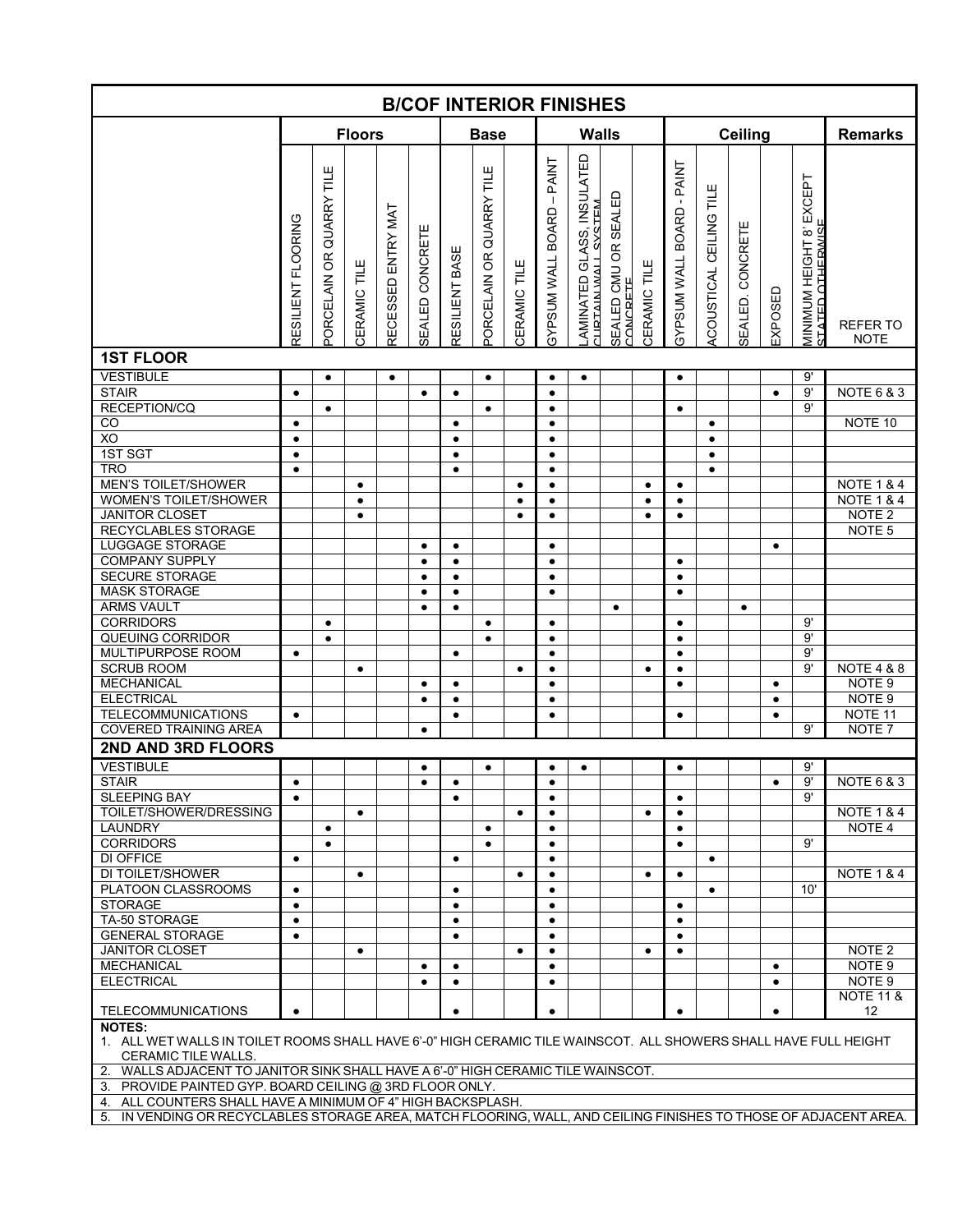|                                                                                                                                                                                              |                              |                                    |               |                                 |                 |                   |                            |              |                                             | <b>B/COF INTERIOR FINISHES</b>                             |                                                        |                     |                                             |                           |                          |         |                                                               |                                |
|----------------------------------------------------------------------------------------------------------------------------------------------------------------------------------------------|------------------------------|------------------------------------|---------------|---------------------------------|-----------------|-------------------|----------------------------|--------------|---------------------------------------------|------------------------------------------------------------|--------------------------------------------------------|---------------------|---------------------------------------------|---------------------------|--------------------------|---------|---------------------------------------------------------------|--------------------------------|
|                                                                                                                                                                                              |                              |                                    | <b>Floors</b> |                                 |                 |                   | <b>Base</b>                |              |                                             | Walls                                                      |                                                        |                     |                                             |                           | <b>Ceiling</b>           |         |                                                               | <b>Remarks</b>                 |
|                                                                                                                                                                                              | <b>FLOORING</b><br>RESILIENT | TILE<br>T<br>QUARRY<br>ORCELAIN OR | CERAMIC TILE  | <b>TAM</b><br>ENTRY<br>RECESSED | SEALED CONCRETE | BASE<br>RESILIENT | Ξ<br>QUARRY<br>ORCELAIN OR | CERAMIC TILE | PAINT<br><b>BOARD</b><br><b>TIAM MUSLAS</b> | S, INSULATED<br>STEM<br>GLASS,<br>LAMINATED<br>CLIRTAIN.WA | <b>SEALED</b><br>OR.<br>SEALED CMU (<br>CONCRETE<br>59 | <b>CERAMIC TILE</b> | PAINT<br><b>BOARD</b><br><b>TIAM MUSLAS</b> | CEILING TILE<br>COUSTICAL | CONCRETE<br>ALED.<br>မ္ဟ | EXPOSED | 눕<br>EXCEI<br>$\infty$<br>보<br>HEIGI<br>MININIMUM<br>STATED_C | <b>REFER TO</b><br><b>NOTE</b> |
| RISERS SHALL BE PAINTED STEEL. STAIR LANDINGS AND TREADS SHALL HAVE RESILIENT FLOORING OR SEALED CONCRETE.<br>6.<br>PROVIDE TREADS WITH SLIP RESISTANT NOSING. PAINT ALL EXPOSED STRUCTURES. |                              |                                    |               |                                 |                 |                   |                            |              |                                             |                                                            |                                                        |                     |                                             |                           |                          |         |                                                               |                                |
| PROVIDE INSULATED METAL PANELS @ CEILING.                                                                                                                                                    |                              |                                    |               |                                 |                 |                   |                            |              |                                             |                                                            |                                                        |                     |                                             |                           |                          |         |                                                               |                                |
| PROVIDE 6'-0" HIGH CERAMIC TILE WAINSCOT ON ALL WALLS.<br>8.                                                                                                                                 |                              |                                    |               |                                 |                 |                   |                            |              |                                             |                                                            |                                                        |                     |                                             |                           |                          |         |                                                               |                                |
| CEILING MAY BE PAINTED EXPOSED STRUCTURE IF ALLOWED BY APPLICABLE CODE.<br>9.                                                                                                                |                              |                                    |               |                                 |                 |                   |                            |              |                                             |                                                            |                                                        |                     |                                             |                           |                          |         |                                                               |                                |
| EXTEND PARTITIONS TO DECK. REFERENCE ACOUSTICAL REQ. IN PARAGRAPH 3.5 BTBCOF FOR MINIMUM STC RATINGS.<br>10.                                                                                 |                              |                                    |               |                                 |                 |                   |                            |              |                                             |                                                            |                                                        |                     |                                             |                           |                          |         |                                                               |                                |
|                                                                                                                                                                                              |                              |                                    |               |                                 |                 |                   |                            |              |                                             |                                                            |                                                        |                     |                                             |                           |                          |         |                                                               |                                |
| COMPLY WITH THE REQUIREMENTS OF ANSI/TIA/EIA-596-B (GYPSUM BOARD CEILINGS ARE ACCEPTABLE)<br>12. STATIC-DISSIPATIVE TILE SHALL BE USED.                                                      |                              |                                    |               |                                 |                 |                   |                            |              |                                             |                                                            |                                                        |                     |                                             |                           |                          |         |                                                               |                                |

#### C. **INTERIOR SPECIALTIES:**

#### 1) **Visual Display Units/Cases:**

a) **Bulletin Boards:** In each B/COF provide one bulletin board per floor. Locate bulletin board at the main vestibule on the first floor and at the entry vestibule on the upper floors.

#### b) **Marker Boards:**

(1) **Platoon Classrooms:** Provide each classroom with 48 inches high dry-eraser marker boards along entire length of front and side walls.

(2) **Multipurpose Rooms:** Provide each room with 48 inches high dry-eraser marker boards along entire length of front and side walls.

2) **Toilet Accessories:** Furnish and install the items listed below and all other toilet accessories necessary for a complete and usable facility. All toilet accessories shall be Type 304 stainless steel with satin finish. Toilet accessories shall include the following:

#### a) **Sleeping Bay Toilet/Shower(s):**

- (1) Combination Glass Mirror/Shelf at each lavatory
- (2) Mirror shall be minimum 18 inches wide by 24 inches high.
- (3) Stainless steel shelf length shall be full width of mirror and minimum 5 inches deep**.**
- (4) Hands free liquid soap dispenser at each lavatory
- (5) Hands free paper towel dispenser at each lavatory/toilet area
- (6) Waste receptacle recessed mounted at each lavatory/toilet area
- (7) Sanitary napkin disposal at each toilet, in one toilet wing, in sleeping bay with gender separation wall
- (8) Toilet paper dispenser lockable double toilet paper dispenser at each toilet
- (9) Sanitary toilet seat cover dispenser at each toilet stall
- (10) Shower curtain rod, extra heavy duty at each shower stall
- (11) Shower curtain, white anti-bacterial nylon/vinyl fabric shower curtain at each shower stall
- (12) Soap dish in each shower
- (13) Combination tumbler/6 toothbrush holder at each lavatory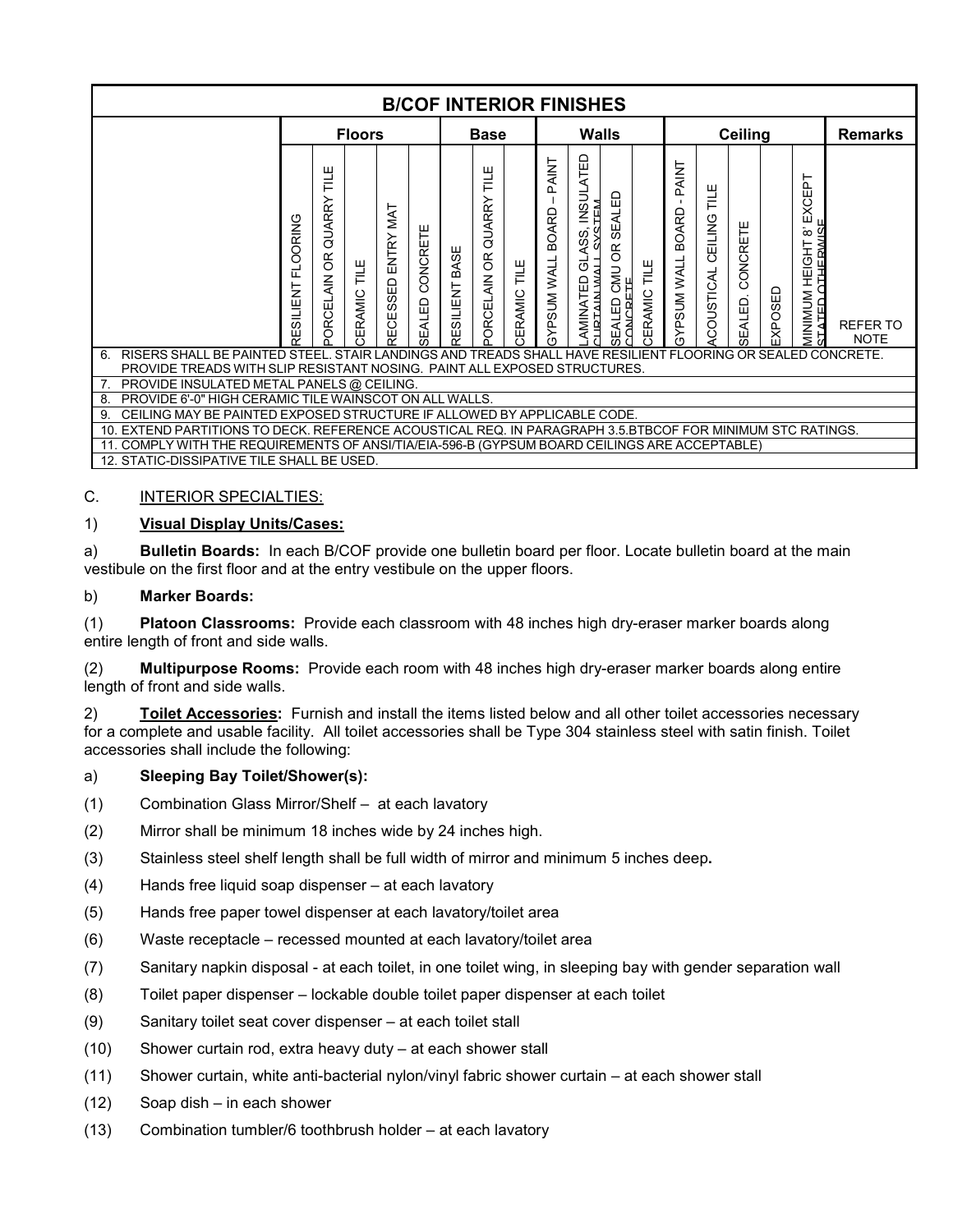#### b) **DI Toilet/Shower(s):**

- (1) Glass Mirror/Shelf 18 inch by 24 inch glass mirror on stainless steel frame with shelf at each lavatory.
- (2) Liquid soap dispenser at each lavatory
- (3) Combination paper towel dispenser/waste receptacle recessed mounted at each lavatory/toilet area
- (4) Toilet paper dispenser lockable double toilet paper dispenser at each toilet
- (5) Sanitary toilet seat cover dispenser at each toilet
- (6) Shower curtain rod, extra heavy duty at each shower stall
- (7) Shower curtain, white anti-bacterial nylon/vinyl fabric shower curtain at each shower stall
- (8) Soap dish in each shower
- (9) Combination tumbler/6 toothbrush holder at each lavatory

3) **Wall Protection:** Provide 8 foot (8') high wall guard panels with trimmings and a finish color that complements the interior finishes within the classroom corridors, queuing corridors, and stairway vestibules.

#### 4) **Storage Shelving:**

a) **Secured Storage:** Provide 18 inch deep built-in storage shelves, spaced at 18 inches on center vertically and capable of supporting a minimum of 20 pounds per linear foot. Permanently affix to slab. Total linear footage of storage shelves shall be three times the perimeter of storage room.

b) **Mask Storage:** Provide 12 inch deep built-in storage shelves, spaced at 15 inches on center vertically and capable of supporting a minimum of 20 pounds per linear foot. Total linear footage of storage shelves shall be along the long wall of the storage room.

c) **Platoon Classroom Storage:** Provide 18 inch deep built-in storage shelves, spaced at 18 inches on center vertically and capable of supporting a minimum of 20 pounds per linear foot. Total linear footage of storage shelves shall be two times the perimeter of the storage room.

d) **TA-50 Storage:** Provide 24 inch deep built-in storage shelves, spaced at 24 inches on center vertically and capable of supporting a minimum of 30 pounds per linear foot. Total linear footage of storage shelves shall be three times the perimeter of the storage room.

5) **Lockers:** Furnish and install two single tier lockable metal lockers in each DI toilet/shower. Each locker shall be 18 inches wide by 18 inches deep by 78 inches high.*</BTCOF><BTBN>*

#### **3.5.1.BTBN FINISHES AND INTERIOR SPECIALTIES – BATTALION HEADQUARTERS (BNHQ)**

A. GENERAL: Design headquarters building with an office ambience.

B. FINISHES:

#### 1) **Minimum Finish Requirements:**

a) **Floors:** Carpet shall be minimum of 2 yarn ply, modular tile conforming to ISO 2551, ASTM D 418, ASTM D 5793, ASTM D 5848, solution dyed, tufted, cut and loop pile, commercial 100% branded (federally registered trademark) nylon continuous filament.

#### 2) **Finish Table:**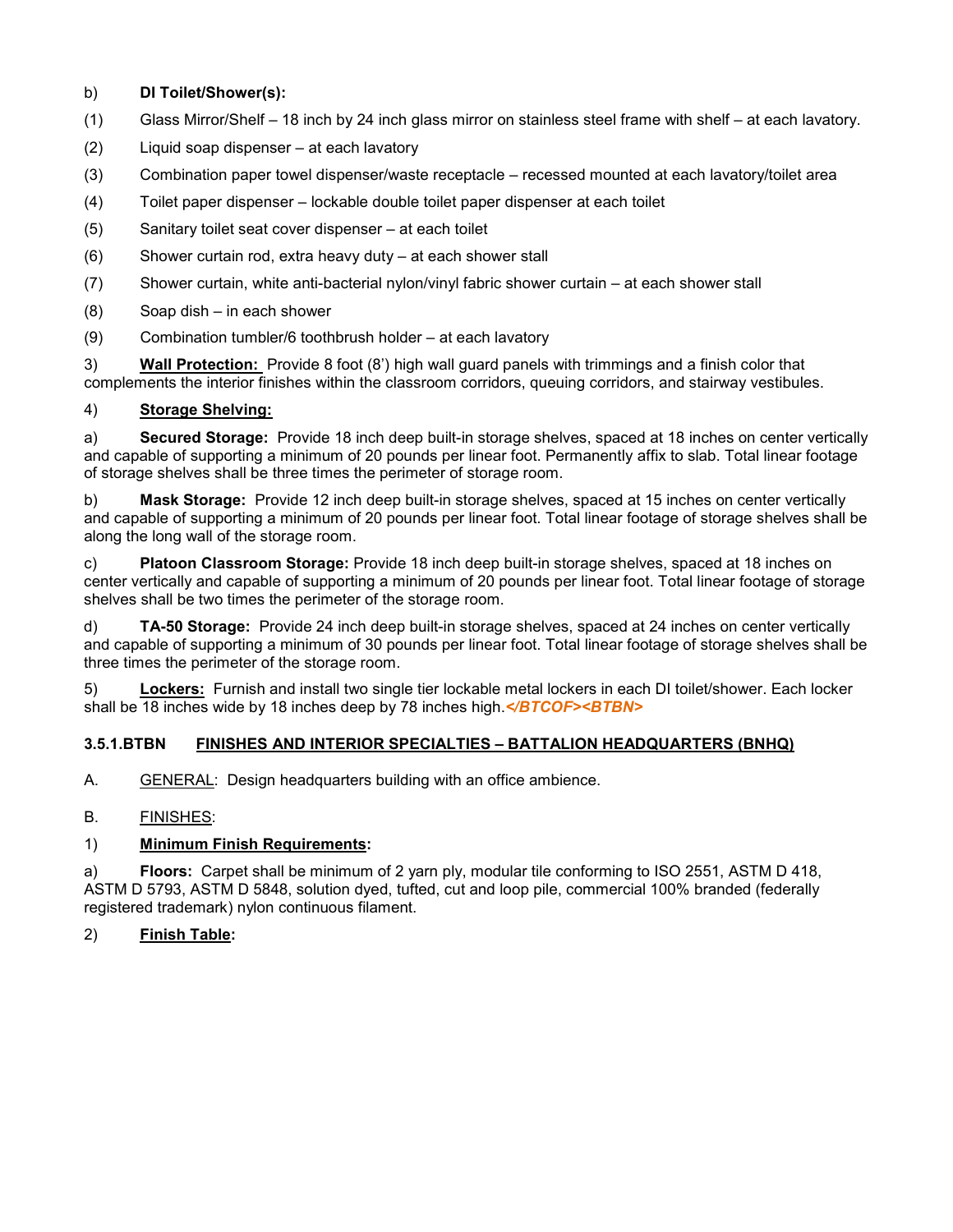|                                                                                                                                           |                    |                          |                     |                    |                       |           |                |                              |              |                                                   | <b>BNHQ INTERIOR FINISHES</b>                                     |                                  |                     |                                                           |                              |                                |                 |           |                                                 |                                |
|-------------------------------------------------------------------------------------------------------------------------------------------|--------------------|--------------------------|---------------------|--------------------|-----------------------|-----------|----------------|------------------------------|--------------|---------------------------------------------------|-------------------------------------------------------------------|----------------------------------|---------------------|-----------------------------------------------------------|------------------------------|--------------------------------|-----------------|-----------|-------------------------------------------------|--------------------------------|
|                                                                                                                                           |                    |                          |                     | <b>Floors</b>      |                       |           |                | <b>Base</b>                  |              |                                                   |                                                                   | <b>Walls</b>                     |                     |                                                           |                              |                                | <b>Ceiling</b>  |           |                                                 | <b>Remarks</b>                 |
|                                                                                                                                           | RESILIENT FLOORING | PORCELAIN OR QUARRY TILE | <b>CERAMIC TILE</b> | RECESSED ENTRY MAT | <b>SEALED CONCRET</b> | CARPET    | RESILIENT BASE | Щ<br>PORCELAIN OR QUARRY TIL | CERAMIC TILE | <b>PAINT</b><br>$\mathbf{I}$<br>GYPSUM WALL BOARD | _AMINATED GLASS, INSULATED<br>CURTAIN WALL SYSTEM<br>CURTAIN WALI | SEALED CMU OR SEALED<br>CONCRETE | <b>CERAMIC TILE</b> | AMINATED GLASS, INSULATED<br>SYSTEM<br><b>CURTAIN WAL</b> | - PAINT<br>GYPSUM WALL BOARD | Ë<br><b>ACOUSTICAL CEILING</b> | SEALED CONCRETE | EXPOSED   | EXCEPT<br>MINIMUM HEIGHT 8'<br>STATED OTHERWISI | <b>REFER TO</b><br><b>NOTE</b> |
| <b>VESTIBULE</b>                                                                                                                          |                    | $\bullet$                |                     | $\bullet$          |                       |           |                | $\bullet$                    |              | $\bullet$                                         | $\bullet$                                                         |                                  |                     |                                                           | $\bullet$                    |                                |                 |           |                                                 |                                |
| <b>LOBBY</b>                                                                                                                              |                    | $\bullet$                |                     |                    |                       |           |                | $\bullet$                    |              | $\bullet$                                         |                                                                   |                                  |                     |                                                           | $\bullet$                    |                                |                 |           |                                                 | NOTE <sub>5</sub>              |
| STAFF DUTY                                                                                                                                | $\bullet$          |                          |                     |                    |                       |           | $\bullet$      |                              |              | $\bullet$                                         |                                                                   |                                  |                     |                                                           |                              | $\bullet$                      |                 |           |                                                 |                                |
| COPY ROOM                                                                                                                                 | $\bullet$          |                          |                     |                    |                       |           | $\bullet$      |                              |              | $\bullet$                                         |                                                                   |                                  |                     |                                                           |                              | $\bullet$                      |                 |           |                                                 |                                |
| BN CO                                                                                                                                     |                    |                          |                     |                    |                       | $\bullet$ | $\bullet$      |                              |              | $\bullet$                                         |                                                                   |                                  |                     |                                                           |                              | $\bullet$                      |                 |           |                                                 | <b>NOTE 3 &amp; 7</b>          |
| XO                                                                                                                                        |                    |                          |                     |                    |                       | $\bullet$ | $\bullet$      |                              |              | $\bullet$                                         |                                                                   |                                  |                     |                                                           |                              | $\bullet$                      |                 |           |                                                 |                                |
| <b>CSM</b>                                                                                                                                |                    |                          |                     |                    |                       | $\bullet$ | $\bullet$      |                              |              | $\bullet$                                         |                                                                   |                                  |                     |                                                           |                              | $\bullet$                      |                 |           |                                                 |                                |
| <b>OPEN OFFICE/RECEPTION</b>                                                                                                              |                    | $\bullet$                |                     |                    |                       |           |                | $\bullet$                    |              | $\bullet$                                         |                                                                   |                                  |                     |                                                           |                              | $\bullet$                      |                 |           |                                                 |                                |
| <b>COMMAND TOILET/SHOWER</b>                                                                                                              |                    |                          | $\bullet$           |                    |                       |           |                |                              | $\bullet$    | $\bullet$                                         |                                                                   |                                  | $\bullet$           |                                                           | $\bullet$                    |                                |                 |           |                                                 | <b>NOTE 1 &amp; 4</b>          |
| COMMAND CONFERENCE RM                                                                                                                     |                    |                          |                     |                    |                       | $\bullet$ | $\bullet$      |                              |              | $\bullet$                                         |                                                                   |                                  |                     |                                                           |                              | $\bullet$                      |                 |           |                                                 | NOTE <sub>7</sub>              |
| S2 OFFICE                                                                                                                                 | $\bullet$          |                          |                     |                    |                       |           | $\bullet$      |                              |              | $\bullet$                                         |                                                                   |                                  |                     |                                                           |                              | $\bullet$                      |                 |           |                                                 |                                |
| S3 OFFICE                                                                                                                                 | $\bullet$          |                          |                     |                    |                       |           | $\bullet$      |                              |              | $\bullet$                                         |                                                                   |                                  |                     |                                                           |                              | $\bullet$                      |                 |           |                                                 |                                |
| OPERATIONS OFFICE                                                                                                                         | $\bullet$          |                          |                     |                    |                       |           | $\bullet$      |                              |              | $\bullet$                                         |                                                                   |                                  |                     |                                                           |                              | $\bullet$                      |                 |           |                                                 |                                |
| OPERATIONS STORAGE                                                                                                                        | $\bullet$          |                          |                     |                    |                       |           | $\bullet$      |                              |              | $\bullet$                                         |                                                                   |                                  |                     |                                                           | ٠                            |                                |                 |           |                                                 |                                |
| S1 OFFICE                                                                                                                                 | $\bullet$          |                          |                     |                    |                       |           | $\bullet$      |                              |              | $\bullet$                                         |                                                                   |                                  |                     |                                                           | $\bullet$                    |                                |                 |           |                                                 |                                |
| S1 - PAC OFFICE                                                                                                                           | $\bullet$          |                          |                     |                    |                       |           | $\bullet$      |                              |              | $\bullet$                                         |                                                                   |                                  |                     |                                                           |                              | $\bullet$                      |                 |           |                                                 |                                |
| <b>MESSAGE CENTER</b>                                                                                                                     | $\bullet$          |                          |                     |                    |                       |           | $\bullet$      |                              |              | $\bullet$                                         |                                                                   |                                  |                     |                                                           |                              | $\bullet$                      |                 |           |                                                 |                                |
| S4 OFFICE                                                                                                                                 | $\bullet$          |                          |                     |                    |                       |           | $\bullet$      |                              |              | $\bullet$                                         |                                                                   |                                  |                     |                                                           | $\bullet$                    |                                |                 |           |                                                 |                                |
| <b>STORAGE</b>                                                                                                                            | $\bullet$          |                          |                     |                    |                       |           | $\bullet$      |                              |              | $\bullet$                                         |                                                                   |                                  |                     |                                                           | $\bullet$                    |                                |                 |           |                                                 |                                |
| <b>CHAPLAIN</b>                                                                                                                           |                    |                          |                     |                    |                       | $\bullet$ | $\bullet$      |                              |              | $\bullet$                                         |                                                                   |                                  |                     |                                                           |                              |                                |                 |           |                                                 | NOTE <sub>7</sub>              |
| <b>ASSISTANT CHAPLAIN/ WAITING</b>                                                                                                        |                    |                          |                     |                    |                       | $\bullet$ | $\bullet$      |                              |              | $\bullet$                                         |                                                                   |                                  |                     |                                                           |                              |                                |                 |           |                                                 |                                |
| <b>AREA</b>                                                                                                                               |                    |                          |                     |                    |                       |           |                |                              |              |                                                   |                                                                   |                                  |                     |                                                           |                              |                                |                 |           |                                                 | <b>NOTE 3 &amp; 7</b>          |
| <b>CORRIDORS</b>                                                                                                                          |                    | $\bullet$                |                     |                    |                       |           |                | $\bullet$                    |              | $\bullet$                                         |                                                                   |                                  |                     |                                                           | $\bullet$                    |                                |                 |           |                                                 |                                |
| MEN'S TOILET/SHOWER                                                                                                                       |                    |                          | $\bullet$           |                    |                       |           |                |                              | $\bullet$    | $\bullet$                                         |                                                                   |                                  | $\bullet$           |                                                           | $\bullet$                    |                                |                 |           |                                                 | <b>NOTE 1 &amp; 4</b>          |
| WOMEN'S TOILET/SHOWER                                                                                                                     |                    |                          | $\bullet$           |                    |                       |           |                |                              | ٠            | $\bullet$                                         |                                                                   |                                  | ٠                   |                                                           | $\bullet$                    |                                |                 |           |                                                 | <b>NOTE 1 &amp; 4</b>          |
| <b>JANITOR CLOSET</b>                                                                                                                     |                    |                          | $\bullet$           |                    |                       |           |                |                              | ٠            | $\bullet$                                         |                                                                   |                                  | $\bullet$           |                                                           | $\bullet$                    |                                |                 |           |                                                 | NOTE <sub>2</sub>              |
| <b>RECYCLABLES STORAGE</b>                                                                                                                |                    |                          |                     |                    |                       |           |                |                              |              |                                                   |                                                                   |                                  |                     |                                                           |                              |                                |                 |           |                                                 | NOTE <sub>5</sub>              |
| <b>VENDING</b>                                                                                                                            |                    |                          |                     |                    |                       |           |                |                              |              |                                                   |                                                                   |                                  |                     |                                                           |                              |                                |                 |           |                                                 | NOTE <sub>5</sub>              |
| <b>CLASSROOMS</b>                                                                                                                         | $\bullet$          |                          |                     |                    |                       |           | $\bullet$      |                              |              | $\bullet$                                         |                                                                   |                                  |                     |                                                           |                              | $\bullet$                      |                 |           | 14'                                             |                                |
| <b>CLASSROOM STORAGE</b>                                                                                                                  | $\bullet$          |                          |                     |                    |                       |           | $\bullet$      |                              |              | $\bullet$                                         |                                                                   |                                  |                     |                                                           | ٠                            |                                |                 |           |                                                 |                                |
| <b>CLASSROOM VESTIBULE</b>                                                                                                                |                    | $\bullet$                |                     | ٠                  |                       |           |                | $\bullet$                    |              | $\bullet$                                         |                                                                   |                                  |                     |                                                           | $\bullet$                    |                                |                 |           |                                                 |                                |
| <b>CLASSROOM HALL</b>                                                                                                                     |                    | $\bullet$                |                     |                    |                       |           |                | $\bullet$                    |              | $\bullet$                                         |                                                                   |                                  |                     |                                                           | $\bullet$                    |                                |                 |           |                                                 |                                |
| <b>MEN'S TOILET (CLASSROOM)</b>                                                                                                           |                    |                          | $\bullet$           |                    |                       |           |                |                              | $\bullet$    | $\bullet$                                         |                                                                   |                                  | $\bullet$           |                                                           | $\bullet$                    |                                |                 |           |                                                 | NOTE <sub>1</sub>              |
| WOMEN'S TOILET (CLASSROOM)                                                                                                                |                    |                          | $\bullet$           |                    |                       |           |                |                              | ٠            | $\bullet$                                         |                                                                   |                                  | ٠                   |                                                           | ٠                            |                                |                 |           |                                                 | NOTE <sub>1</sub>              |
| <b>MECHANICAL</b>                                                                                                                         |                    |                          |                     |                    |                       |           | $\bullet$      |                              |              | $\bullet$                                         |                                                                   |                                  |                     |                                                           |                              |                                |                 | ٠         |                                                 | NOTE 6                         |
| <b>ELECTRICAL</b>                                                                                                                         |                    |                          |                     |                    | ٠                     |           | $\bullet$      |                              |              | $\bullet$                                         |                                                                   |                                  |                     |                                                           |                              |                                |                 | $\bullet$ |                                                 | NOTE 6                         |
| <b>TELECOMMUNICATIONS</b><br>1. ALL WALLS IN TOILET ROOMS SHALL HAVE 6'-0" HIGH CERAMIC TILE WAINSCOT. ALL SHOWERS SHALL HAVE FULL HEIGHT | $\bullet$          |                          |                     |                    |                       |           | $\bullet$      |                              |              | $\bullet$                                         |                                                                   |                                  |                     |                                                           | $\bullet$                    |                                |                 | $\bullet$ |                                                 | <b>NOTE 8 &amp; 9</b>          |
| CERAMIC TILE WALLS.                                                                                                                       |                    |                          |                     |                    |                       |           |                |                              |              |                                                   |                                                                   |                                  |                     |                                                           |                              |                                |                 |           |                                                 |                                |
| WALLS ADJACENT TO JANITOR SINK SHALL HAVE A 6'-0" HIGH CERAMIC TILE WAINSCOT.<br>2.                                                       |                    |                          |                     |                    |                       |           |                |                              |              |                                                   |                                                                   |                                  |                     |                                                           |                              |                                |                 |           |                                                 |                                |
| 3. USE SAME FINISHES IN ADJACENT CLOSET OR STORAGE ROOM.                                                                                  |                    |                          |                     |                    |                       |           |                |                              |              |                                                   |                                                                   |                                  |                     |                                                           |                              |                                |                 |           |                                                 |                                |
| 4. ALL COUNTERS SHALL HAVE A MINIMUM OF 4" HIGH BACKSPLASH.                                                                               |                    |                          |                     |                    |                       |           |                |                              |              |                                                   |                                                                   |                                  |                     |                                                           |                              |                                |                 |           |                                                 |                                |
| IN VENDING OR RECYCLABLES STORAGE AREA, MATCH FLOORING, WALL, AND CEILING FINISHES TO THOSE OF ADJACENT AREA.<br>5.                       |                    |                          |                     |                    |                       |           |                |                              |              |                                                   |                                                                   |                                  |                     |                                                           |                              |                                |                 |           |                                                 |                                |
| CEILING MAY BE PAINTED EXPOSED STRUCTURE IF ALLOWED BY APPLICABLE CODE.<br>6.                                                             |                    |                          |                     |                    |                       |           |                |                              |              |                                                   |                                                                   |                                  |                     |                                                           |                              |                                |                 |           |                                                 |                                |
| EXTEND PARTITIONS TO DECK. REFERENCE ACOUSTICAL REQ. IN PARAGRAPH 3.5.BTBN FOR MINIMUM STC RATINGS.<br>7.                                 |                    |                          |                     |                    |                       |           |                |                              |              |                                                   |                                                                   |                                  |                     |                                                           |                              |                                |                 |           |                                                 |                                |
| COMPLY WITH THE REQUIREMENTS OF ANSI/TIA/EIA-596-B (GYPSUM BOARD CEILINGS ARE ACCEPTABLE).<br>8.                                          |                    |                          |                     |                    |                       |           |                |                              |              |                                                   |                                                                   |                                  |                     |                                                           |                              |                                |                 |           |                                                 |                                |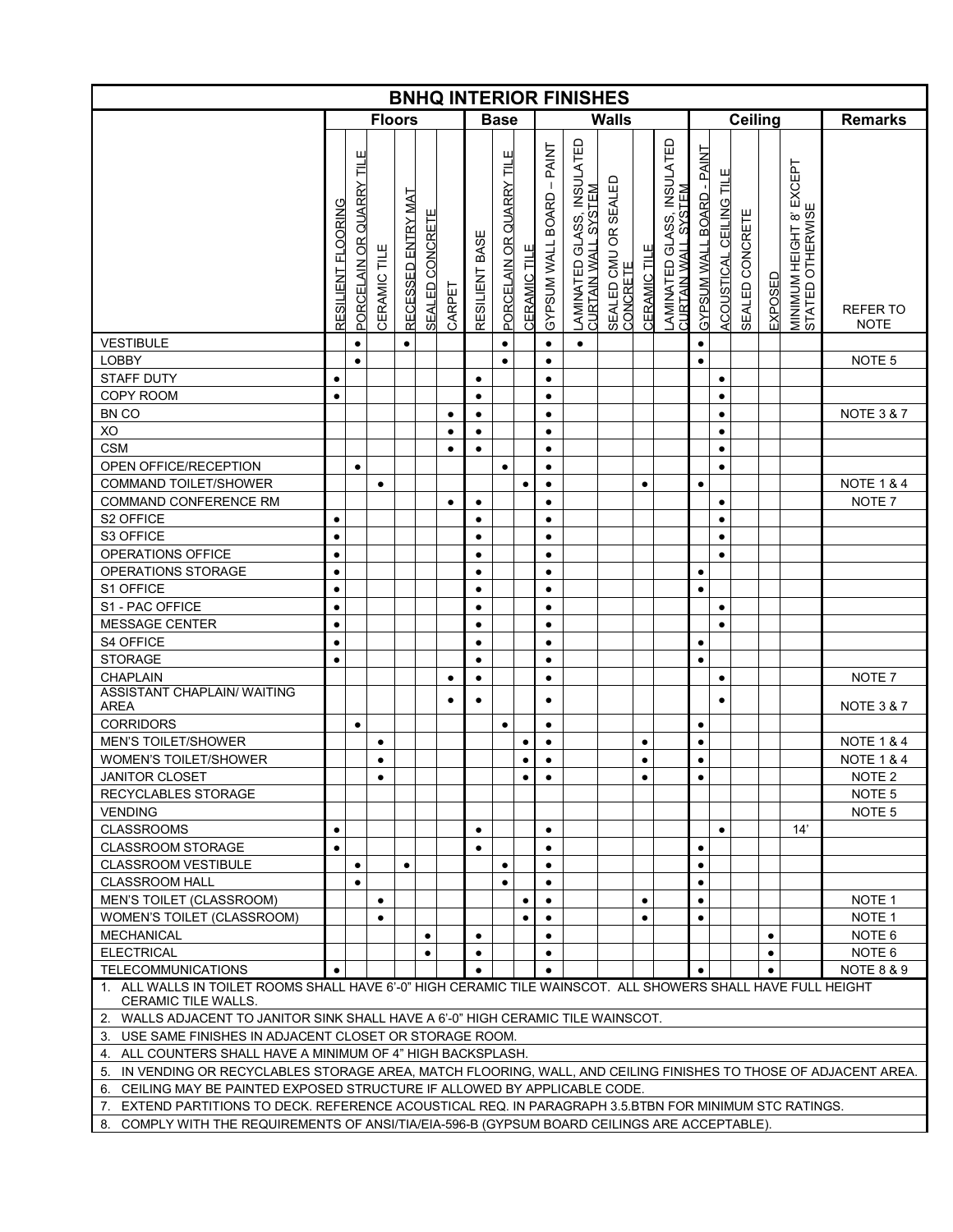|                                              |                                                                                                   | <b>BNHQ INTERIOR FINISHES</b>                                   |                            |                                                             |                                                |                                                                                                        |                                                    |                   |                                                                                    |                                    |                                                      |                    |                                                                                                                         |                                |
|----------------------------------------------|---------------------------------------------------------------------------------------------------|-----------------------------------------------------------------|----------------------------|-------------------------------------------------------------|------------------------------------------------|--------------------------------------------------------------------------------------------------------|----------------------------------------------------|-------------------|------------------------------------------------------------------------------------|------------------------------------|------------------------------------------------------|--------------------|-------------------------------------------------------------------------------------------------------------------------|--------------------------------|
|                                              | <b>Floors</b>                                                                                     |                                                                 |                            | <b>Base</b>                                                 |                                                |                                                                                                        | <b>Walls</b>                                       |                   |                                                                                    |                                    | Ceiling                                              |                    |                                                                                                                         | <b>Remarks</b>                 |
|                                              | ш<br>Ē<br>QUARRY<br>OORING<br>8<br>ш<br>긑<br>囸<br>$\frac{Z}{d}$<br>RESILIENT<br>CERAMIC<br>PORCEL | RECESSED ENTRY MAT<br>CONCRETE<br><b>SEALED</b><br><b>ARPET</b> | 9€<br>∢<br>മ്<br>RESILIENT | ๔<br>ಸ<br>∢<br>ō<br>g<br>当<br>⋚<br><b>CERAMIC</b><br>PORCEL | TNIK<br>n<br>BOARD<br><b>WALL</b><br>PSUM<br>δ | <b>ATED</b><br><b>INSUL</b><br>TEM<br>ASS<br>SYS<br>ಕ<br>₹<br>AMINATED<br>;URTAIN W/<br>≱<br>≨<br>CURT | 읎<br>EAL<br>$\omega$<br>ЭŘ<br>CMD<br>≏<br>Щ<br>ناع | щ<br>Ē<br>ΜN<br>≃ | <b>TED</b><br><b>INSUL</b><br>≊<br>戸<br>SS<br>৩<br>ੜ<br>⊞<br>≥<br>╡<br>VNIN<br>JRT | PAINT<br>BOARD<br><b>AW MUSHAS</b> | ≓<br>CEILING<br>CONCRETE<br>ACOUSTICAL<br>ALED<br>99 | <b>OSED</b><br>EXP | $\overline{\mathbf{a}}$<br>ш<br>O<br>×<br>ш<br>THERWISE<br>$\infty$<br>I<br>HEIGI<br>О<br><b>MININIUM</b><br>ATED<br>Ò. | <b>REFER TO</b><br><b>NOTE</b> |
| STATIC DISSIPATIVE TILE SHALL BE USED.<br>9. |                                                                                                   |                                                                 |                            |                                                             |                                                |                                                                                                        |                                                    |                   |                                                                                    |                                    |                                                      |                    |                                                                                                                         |                                |

## C. INTERIOR SPECIALTIES:

# 1) **Visual Display Units/Cases:**

a) **Bulletin Boards:** In the headquarters building provide one bulletin board near the main entrance.

b) **Marker Boards:** Each classroom shall have 48 inches high dry-eraser marker boards along entire length of front and side walls.

2) **Partitions:** Provide ceiling hung, operable partitions in Classrooms.*</BTBN><BTLEB>*

#### **3.5.1.BTLEB FINISHES AND INTERIOR SPECIALTIES – LAWN EQUIPMENT BUILDING (LEB)**

#### A. FINISHES:

#### 1) **Minimum Finish Requirements:**

- a) **Walls:** Walls shall be painted impact resistant gypsum wallboard.
- b) **Floors:** Floors shall be sealed concrete with a resilient base.*</BTLEB><BTCCP>*

#### **3.5.1.BTCCP FINISHES AND INTERIOR SPECIALTIES – CENTRAL ENERGY PLANT (CCP)**

#### A. FINISHES:

# 1) **Minimum Finish Requirements:**

- a) **Walls:** Walls shall be painted impact resistant gypsum wallboard.
- b) **Floors:** Floors shall be sealed concrete with a resilient base.*</BTCCP>*
- 3.6. STRUCTURAL REQUIREMENTS
- A. GENERAL: Design and construct as a complete system in accordance with APPLICABLE CRITERIA.
- B. DESIGN LOADS: Note that the minimum live loads indicated do not include partition loads.
- 1) **Live Loads:** Design live loads per IBC but not lower than the following minimums:
- a) **Slab On Grade** 150 psf minimum*<BTCOF>*

#### **3.6.BTBCOF STRUCTURAL REQUIREMENTS – B/COF**

- A. DESIGN LOADS: Note that the minimum live loads indicated do not include partition loads.
- 1) **Live Loads:** Design live loads per IBC but not lower than the following minimums:
- a) **Elevated Floors** 60 pounds per square foot (psf) minimum
- b) **Sleeping Bays w/o Partitioned Rooms** 80 psf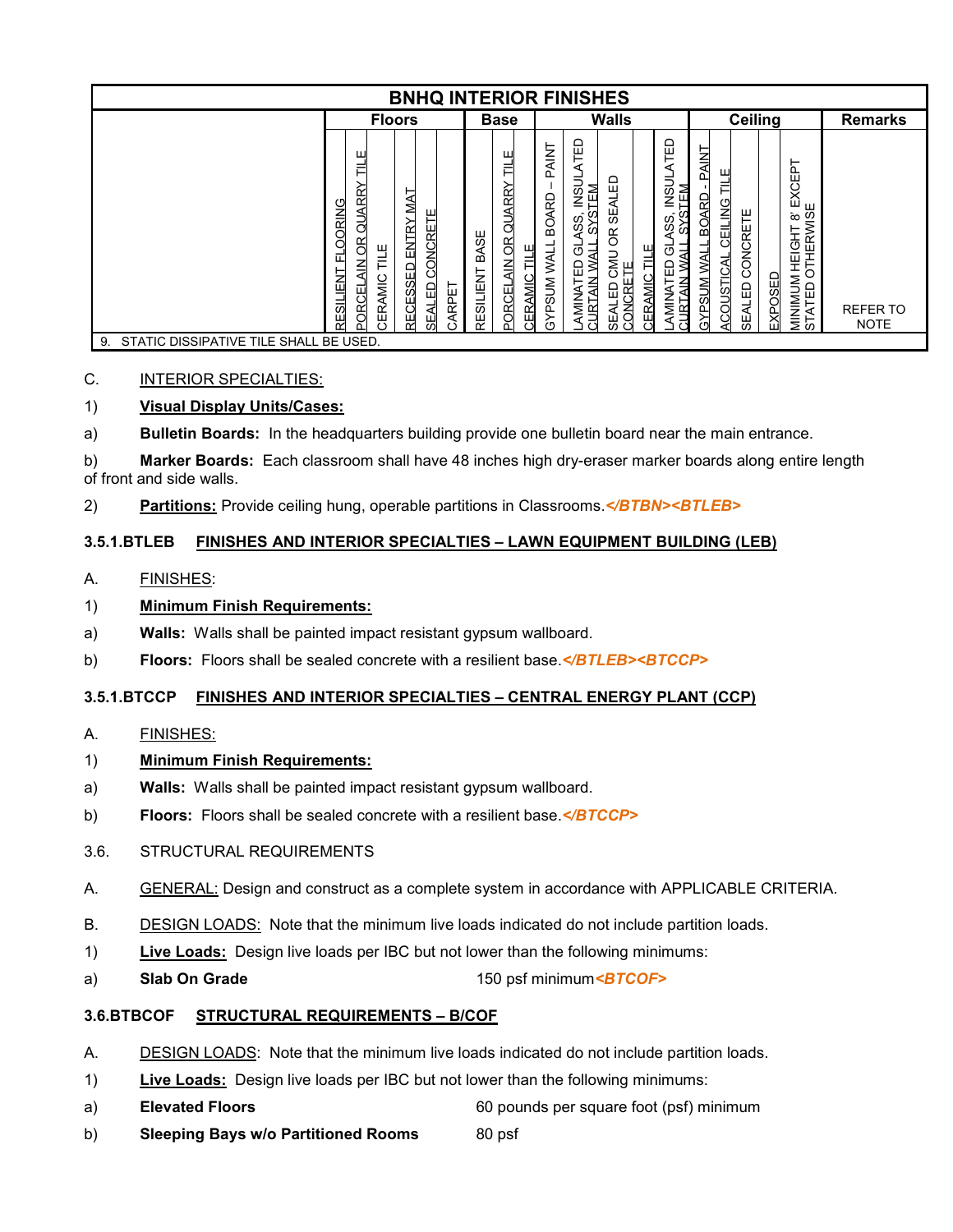c) **Centralized Laundry Area** 150 psf, (but not less than actual equipment)

d) **Partitions:** Partition loads of 15 pounds per square foot (psf) shall be added to all areas with a live load of 80 psf or less.*</BTCOF>*

3.7. SEE PARAGRAPH 6.7 THERMAL PERFORMANCE – NOT USED

# 3.8. **PLUMBING REQUIREMENTS**

#### A. FIXTURE FLOW RATES:

- 1) **Shower Heads:** Provide water conserving type with a maximum rated flow rate of 1.5 gpm.
- 2) **Lavatory Faucets:** Provide water conserving type with a maximum rated flow rate of .25 gpm.
- 3) **Water Closets:** Provide water conserving type with a maximum rated flow rate of 0.8 gallons per flush

## B. PLUMBING FIXTURES:

## 1) **Commercial Plumbing Fixtures:**

a) **Mop Sinks:** Provide a 10 inch deep floor mounted stainless steel mop sink, with hot and cold service faucet in each janitor closet.

b) **Water closets:** All water closets shall be the siphon jet, flush valve type.*<BTCOF>*

# **3.8.BTBCOF PLUMBING REQUIREMENTS – BARRACKS/COMPANY OPERATIONS FACILITIES (B/COF)**

## A. DOMESTIC WATER:

1) **Heating System:** Size domestic water heating system in accordance with UFC 3-420-01, Appendix E, except as amended herein. Base hot water consumption on 2 gpm per shower head with a delivered temperature of 110 deg F. Peak period duration shall be 19 minutes (3 groups with 5 minutes of shower operation each and 2 minutes of transition between groups). In addition to simultaneous shower operation, all lavatories and washing machine demand must be included without diversity. Base hot water storage capacity on 75% usable storage and a storage temperature of 140 deg F. Domestic hot water distribution shall be at 120 deg F from a central system mixing valve. Design domestic hot water distribution piping to handle up to 180 deg F water temperatures. Provide domestic hot water by separate water heating boiler and tank systems or storage water heating systems, located within the barracks mechanical rooms.

2) **Pipe Sizing:** Base domestic hot and cold water pipe sizing on all fixtures operating simultaneously. Size waste stacks, building waste drains, venting and lift stations with consideration to the increased flow rates as well.

3) **Drain Water Heat Recovery System:** Gravity Film Heat Exchanger (GFX) is a vertical counter flow heat exchanger that extracts heat out of drain water [and applies it to preheat the cold water and mixed with hot water to be used in the shower]. The GFX consists of a central copper pipe (that carries the warm waste water) with a  $\frac{1}{2}$ - inch copper coils wound around the central pipe. Heat is transferred from the waste water passing through the large, central pipe to the cold water simultaneously moving upward through the coils on the outside of the pipe. Provide GFX on all shower drains only drain piping.

#### B. FIXTURE FLOW RATES:

1) **Scrub Room Faucets:** Faucets located in the Scrub Room shall have a maximum flow rate of 2.2

# C. DRAINS, INTERCEPTORS, SEPARATORS & CLEANOUTS:

#### 1) **Interceptors**:

a) **Sand Interceptors**: Provide Scrub Room <**BOOT\_WASH>**and Bootwash drains</**BOOT\_WASH>** with easily maintainable sand interceptors.

b) **Solids Interceptors:** Laundry facilities shall be considered commercial laundries with respect to the International Plumbing Code (IPC) and shall be provided with easily maintainable solids interceptor(s) in accordance with the IPC.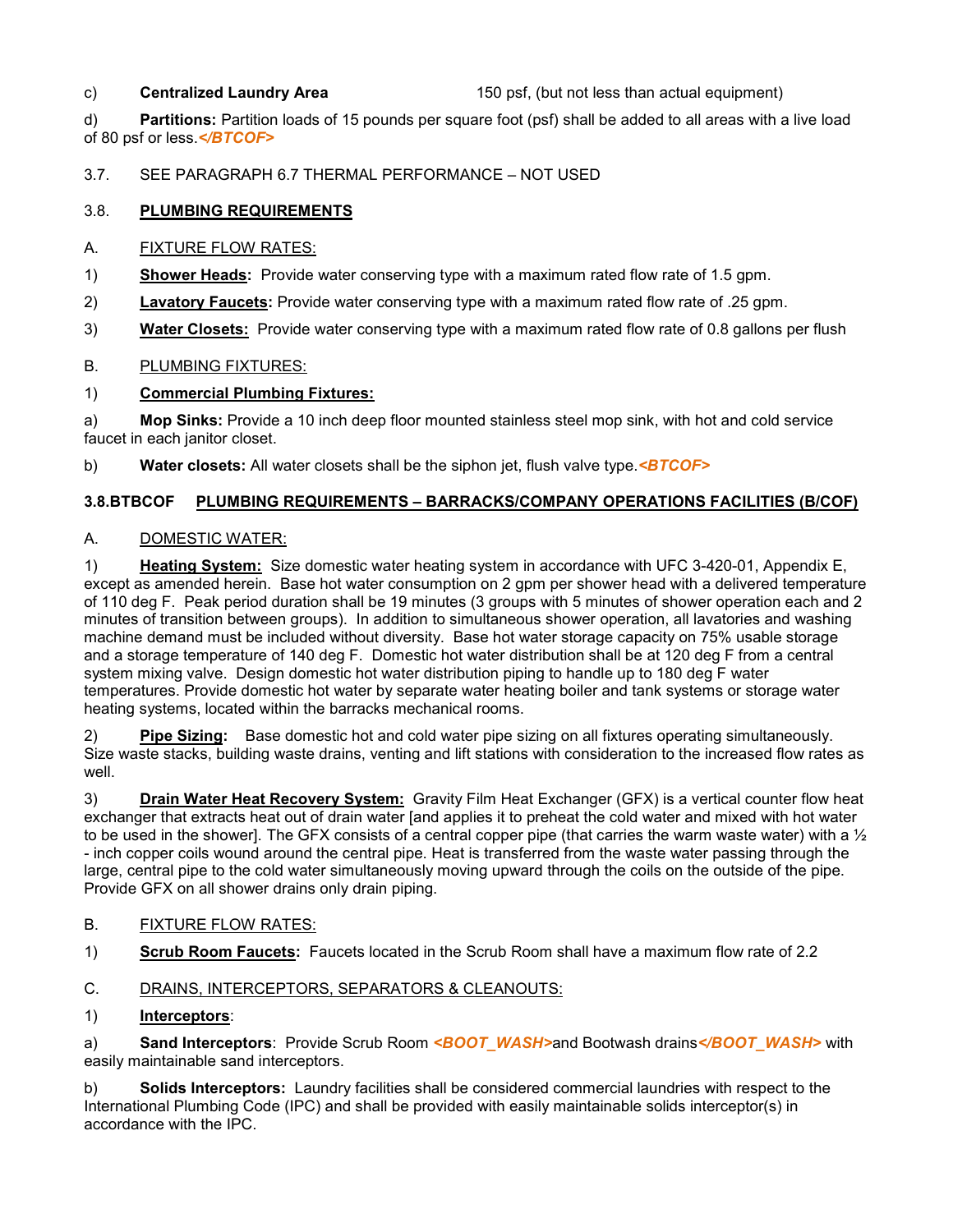#### 2) **Drains**:

a) **Boot wash:** *<BOOT\_WASH>*Provide each Bootwash station with a grated drain assembly. *</BOOT\_WASH><BOOT\_SCRAPER>* Not Used. *</BOOT\_SCRAPER>*

b) **Scrub Room:** Each station, where required, shall be provided with a grated drain assembly.

D. PLUMBING FIXTURES:

#### 1) **Commercial Plumbing Fixtures:**

a) **Drinking Fountains:** Provide drinking fountains in accordance with IPC. Provide a minimum of one per floor.

## b) **Water closets:**

(1) **COF:** Water closets in the COF area shall be hands free type operation.

(2) **Sleeping Bay:** Provide hands free operation type water closets in the barracks Sleeping Bay.

- c) **Lavatories**:
- (1) **COF:** Lavatories in the COF area shall be hands free type operation.
- (2) **Sleeping Bay:** Provide hand operated fixtures at lavatories in the sleeping bay toilet /shower.

d) **Showerheads**: Provide tamper resistant showerheads in the Sleeping Bay Toilet/Showers.

e) **Hose Bibs:** Provide domestic hot and cold water hose bibs in laundry rooms and latrines for use in area cleanup/wash down.

f) **Bootwash:** *<BOOT\_WASH>*Each bootwash station shall consist of two freeze-proof hydrants located adjacent to drain. Provide two spray nozzles on 60 inch long flexible hoses per hydrant.*</BOOT\_WASH><BOOT\_SCRAPER>*Not Used. *</BOOT\_SCRAPER>*

g) **Scrub Room**: Furnish each Scrub Room with:

(1) **Wash Troughs:** Provide fixed continuous heavy gauge (minimum 16 gauge, type 304 stainless steel) 4 inches deep troughs. Locate the first washing trough along the wall and sub-divide into six wash positions, each measuring 4 feet wide and 3 feet deep. Place the second trough in the center of the room and sub-divide into four wash positions each measuring 6 feet wide and 3 feet deep for a minimum dimension of 12 by 6 feet.

(2) **Wash Positions:** Separately drained each wash position and furnish with a 9 inches high goose-necked, cold/hot water faucet with paddle type handles.

E. GAS PIPING: Provide natural gas connection (where gas is available to site.) *</BTCOF><BTBN>*

# **3.8.BTBN PLUMBING REQUIREMENTS – BATTALION HEADQUARTERS (BNHQ)**

#### A. PLUMBING FIXTURES:

#### 1) **Commercial Plumbing Fixtures:**

a) **Drinking Fountains:** Provide a minimum of 5 drinking fountains in the classroom hall and in accordance with IPC.*</BTBN><BTCCP>*

#### **3.8.BTCCP PLUMBING REQUIREMENTS – CENTRAL ENERGY PLAN (CCP)**

A. GENERAL: Provide the Central Energy Plant with all necessary plumbing to allow for make-up water, maintenance, leakage and condensate drainage, blowdown drainage, and anything else necessary for a fully functional and maintainable central cooling plant.*</BTCCP>*

#### 3.9. **COMMUNICATIONS AND SECURITY SYSTEMS**

A. TELECOMMUNICATION SYSTEMS: Provide telecommunication outlets per the applicable criteria based on functional purpose of the space within the building and in accordance with other provisions of this RFP.

# 1) **Cabling, Patch Panels & Connectors:**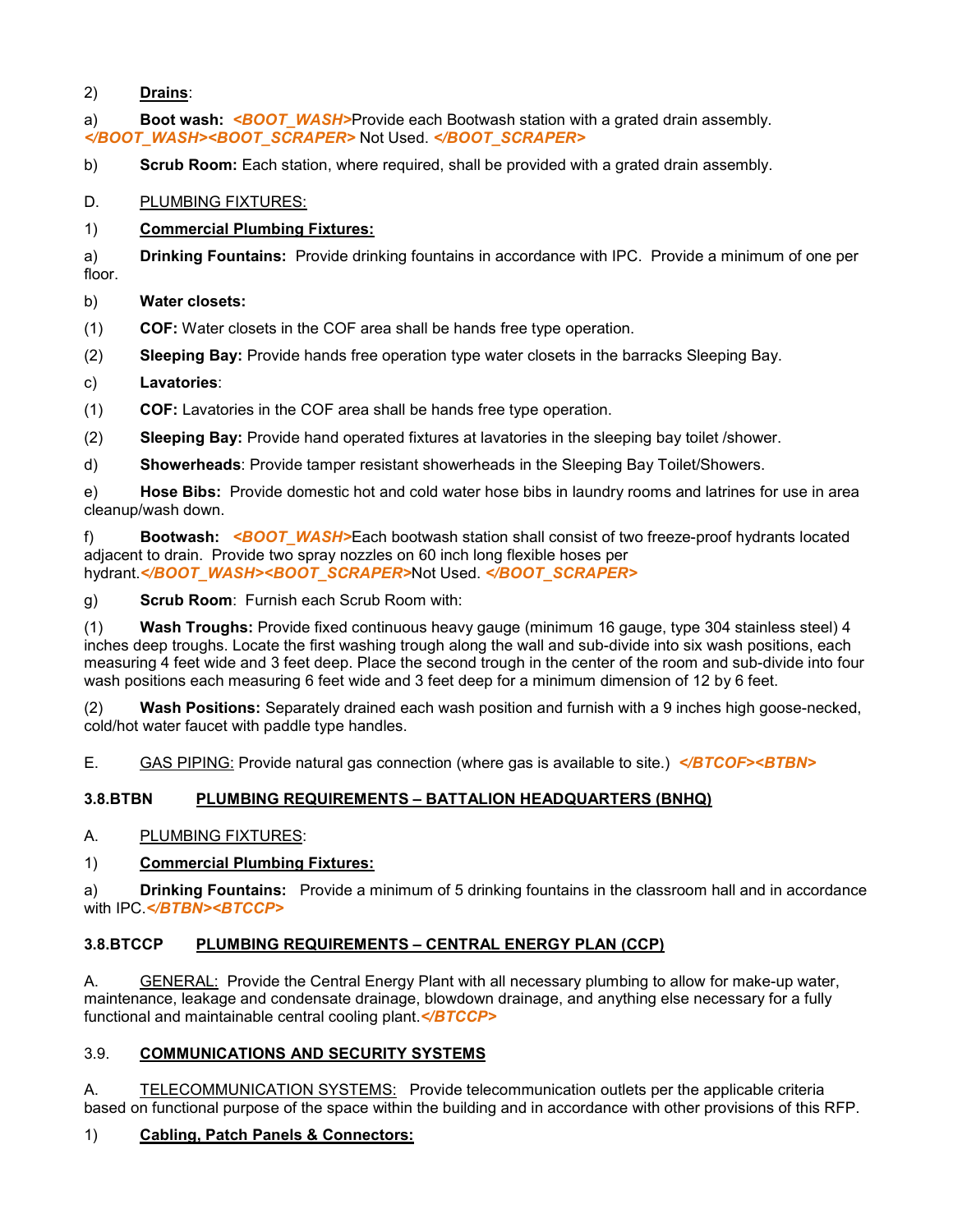a) Provide voice and data connection capability to all workstations.

b) The required connection capability in classrooms is a minimum of one voice and one data outlet per room or partitioned area within the room.

2) **CATV:** All CATV outlet boxes, connectors, cabling, and cabinets shall conform to the Technical Criteria for I3A unless noted otherwise. All horizontal cabling shall be homerun from the CATV outlet to the nearest telecommunications room.

B. MASS NOTIFICATION SYSTEMS: Provide Mass notification system in accordance with UFC 4-021-01. *<BTCOF>*

# **3.9.BTBCOF COMMUNICATIONS AND SECURITY SYSTEMS –B/COF**

## A. TELECOMMUNICATION SYSTEMS:

1) **Cabling, Patch Panels & Connectors:** Provide connectivity for 5 pay phones within each covered training area per local telephone company requirements.

2) **CATV:** Provide CATV connectivity in all classrooms, multipurpose rooms, drill instructor offices and private offices.

#### B. SECURITY INFRASTRUCTURE/SYSTEMS:

1) **Intrusion Detection System (IDS):** Infrastructure shall consist of conduit, pull wire and outlet boxes. Outlet boxes are required for a control panel, balanced magnetic switch, motion sensor, and duress switch unless specified otherwise in paragraph 6.10. Coordinate system requirements with the Installation.

a) **Arms Vault:** Provide infrastructure for an IDS for each Arms Vault. DOD ICIDS III is required for each arms vault.

b) **Secure Storage:** IDS Infrastructure is required for Secure Storage rooms/area assessed at Risk Level III. If the Secure Storage Room is assessed at this level by the Installation, contractor to provide infrastructure in accordance with AR 190-51 Paragraph 3-6.

2) **Door Status/Alarm Monitoring:** Provide a door monitoring system consisting of a door status/alarm panel and door balanced magnetic switches. Provide door status/alarms on all doors leading into and within sleeping bays in order to accommodate gender segregation. System shall allow each door alarm to be individually activated or deactivated. Locate a door status/alarm panel that monitors all doors in the reception area near the CQ workstation. In addition, each Drill Instructor office (four total) shall have a door status/alarm panel that monitors only those doors associated with the adjacent sleeping bay. Panel shall provide both an audio and visual signal when alarm is activated.

# 3) **Security Observation System Infrastructure:** *<BCOF\_CAMERA\_NO>*Not

Used</BCOF\_CAMERA\_NO><BCOF\_CAMERA>Install security infrastructure to support thirteen total cameras. See Security Cameras in paragraph 3.19.2.BTBCOF Equipment for camera locations. Infrastructure shall consist of 1-inch conduit, pull wire and outlet boxes. Conduits shall homerun from camera location outlet boxes to back of the luggage storage room located closest to CQ desk. This is where an equipment rack for GFGI monitoring equipment will be located. Provide a 2-inch conduit through the wall to provide pathway between the monitoring equipment and the CQ desk. *</BCOF\_CAMERA>*

# C. MASS NOTIFICATION SYSTEMS

#### D. AUDIO/VISUAL SYSTEMS & INFRASTRUCTURE:

1) **Projectors:** In each classroom, provide a dual Cat 6 data jack adjacent to the duplex receptacles in the above ceiling location and one in the wall next to the wall mounted outlet box.

2) **Podiums:** Install a dual Cat 6 jack adjacent to the floor mounted box in each classroom.

3) **Video Teleconferencing (VTC):** Provide a dual (coaxial F type and 8-pin modular) jack outlet for video teleconferencing connectivity in each classroom.*</BTCOF><BTBN>*

#### **3.9.BTBN COMMUNCIATIONS AND SECURITY SYSTEMS – BATTALION HEADQUARTERS (BNHQ)**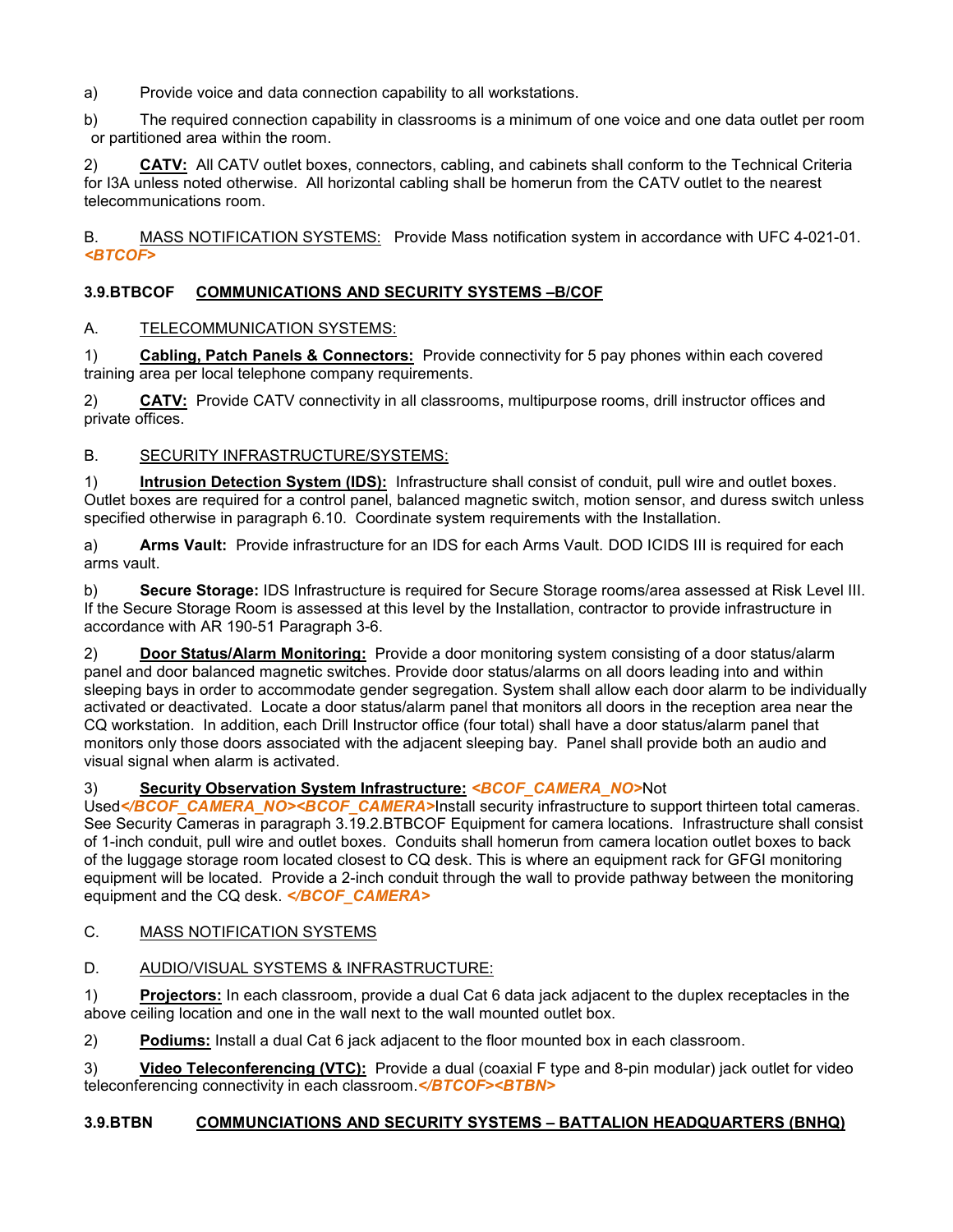## A. TELECOMMUNICATION SYSTEMS:

1) **CATV:** Provide CATV connectivity in conference room, partitioned areas within each classroom and private offices.

## B. SECURITY INFRASTRUCTURE/SYSTEMS:

1) **Security Observation System Infrastructure:** Install security infrastructure to support Government furnished equipment including cameras, door alarms, and motion sensors. These devices will be utilized at all exterior entrances with the exception of utility room entrances. Infrastructure shall consist of conduit, pull wire and outlet boxes per user requirements. Conduits shall be homerun from outlet boxes for equipment connection to Staff Duty officer room.

## C. MASS NOTIFICATION SYSTEMS

## D. AUDIO/VISUAL SYSTEMS & INFRASTRUCTURE:

1) **Projectors:** Provide an empty 1" conduit (with pull wire) above the ceiling from each GFGI ceiling mounted projector location to a wall mounted outlet box at the front of each classroom and conference room.

2) **PA Systems:** Provide a zoned paging system throughout the facility and integrate with the telephone system. System may utilize mass notification amplifiers and speakers, but shall be overridden by the mass notification system if mass notification system is activated while the paging system is being utilized. System shall have a minimum capacity of eight zones. Zone facility per user requirements.

3) **Video Teleconferencing (VTC):** Provide a dual (coaxial F type and 8-pin modular) jack outlet for video teleconferencing connectivity in each partitioned area in each classroom and conference room.*</BTBN>*

## 3.10. ELECTRICAL REQUIREMENTS

A. GENERAL: Select electrical characteristics of the power system to provide a safe, efficient, and economical distribution of power based upon the size and types of loads to be served. Use distribution and utilization voltages of the highest level that is practical for the load to be served. Consider the effect of nonlinear loads such as computers, other electronic equipment and accommodated as necessary. Voltage drop shall not exceed the maximum allowed per ASHRAE 90.1. Provide transient voltage surge protection on service equipment.

B. POWER: Provide power for all installed equipment requiring power including all Government Furnished Contractor Installed GFCI equipment and all GFGI equipment. Power poles are not allowed.

#### 1) **Outlets:**

a) Provide 125-volt duplex receptacles per NFPA 70 in conjunction with the proposed equipment and furniture layouts, and as per other stated requirements elsewhere in the RFP.

b) In addition to receptacles required elsewhere in the RFP provide one 125-volt duplex receptacle per wall in all normally occupied spaces unless otherwise noted.

c) For housekeeping purposes provide a minimum of one 125-volt, duplex receptacle per corridor and a minimum of one 125-volt duplex receptacle on each wall with in the lobby. No point along bottom of corridor or lobby walls shall be more than 25 feet from a receptacle. In BNHQ a hall shall be considered a corridor.

d) Provide 125-volt duplex receptacles mounted adjacent to lavatories. Provide a minimum of one for every two adjacent lavatories. Each single lavatory shall also be provided a receptacle.

e) Provide a minimum of two 125-volt, duplex receptacles in each mechanical room in addition to NFPA 70 requirements. Provide a minimum of one 125-volt duplex receptacle in each electrical room.

#### C. LIGHTING LEVELS, FIXTURES & CONTROLS:

- 1) Provide lighting levels within +/- 10% of required lighting levels.
- 2) Illuminate mechanical and electrical to a level of 30 foot-candles.
- 3) Fixtures shall utilize LED technology where practical.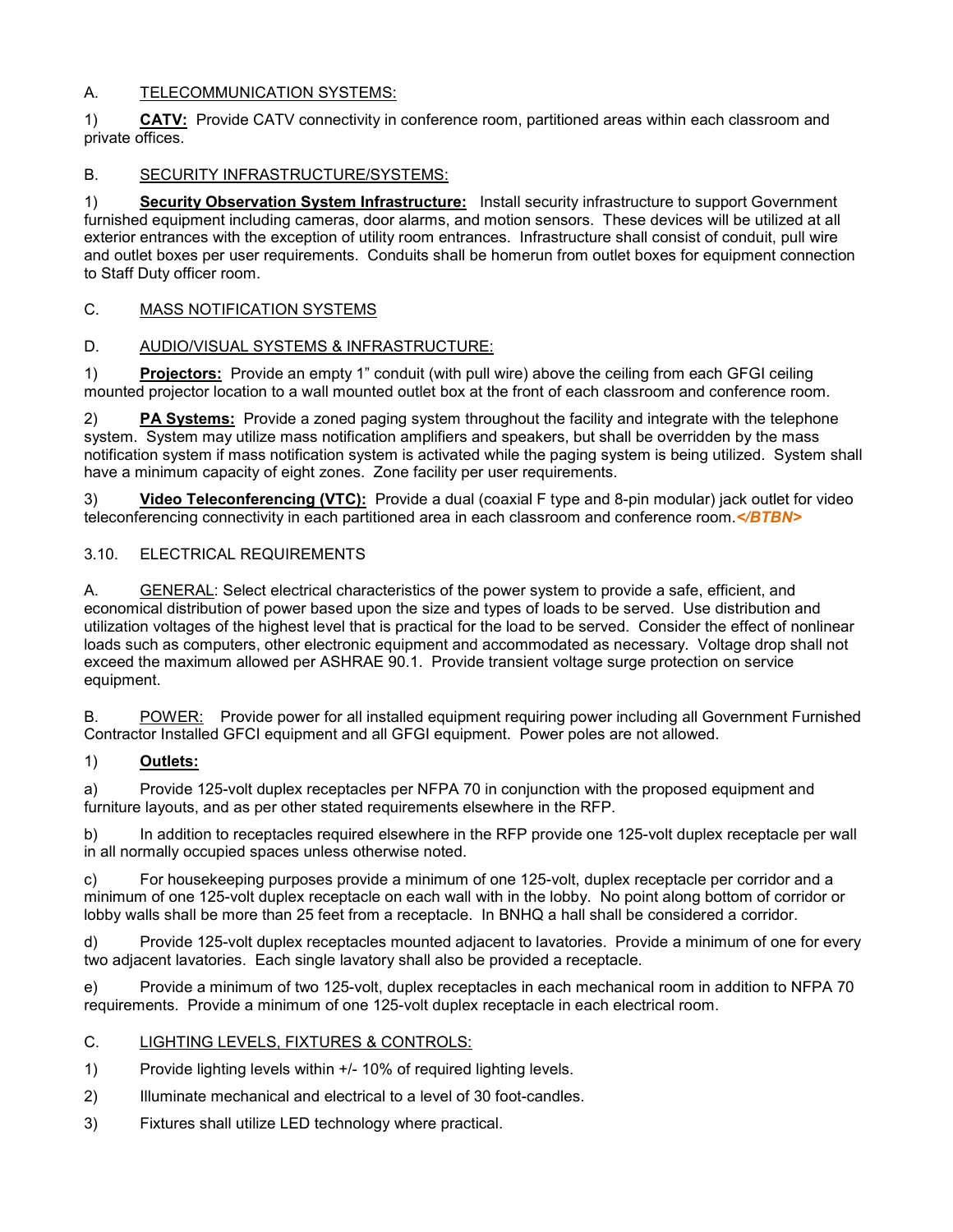4) **Physical Training Areas:**If PT areas are required by the RFP, PT Running Track and Pit shall be illuminated to a minimum level of 3 foot-candles and shall be switch operated.

D. GROUNDING: Provide grounding in accordance with NFPA 70 and the Technical Criteria for I3A. In addition raised flooring shall be grounded to the building's primary grounding electrode.*<BTCOF>*

# **3.10.BTBCOF ELECTRICAL REQUIREMENTS –B/COF**

#### A. POWER:

1) **Outlets:**

a) **Sleeping Bay:** Provide six 125-volt duplex receptacles spaced evenly along exterior walls in each sleeping bay and two evenly spaced along each end wall.

b) **Laundry:** Provide electrical service for dryers regardless of whether or not electric dryers are to be used.

#### c) **Platoon Classrooms:**

(1) **Projectors:** Provide an empty 2" conduit (with pull wire) from above the ceiling at the center of the room to a wall mounted outlet in the respective classroom exterior wall approximately 6' from the front of the classroom. Provide two duplex receptacles each on a dedicated circuit at the above ceiling location and one quad receptacle on a dedicated circuit in the wall next to the wall mounted outlet box.

(2) **Podium:** At a location approximately 4' from the classroom side wall and approximately 6' from the front wall, provide a flush, floor mounted outlet box with an empty 2" conduit (with pull wire) run under the floor to a wall mounted outlet box located adjacent to the outlet box described above. Install a flush, floor mounted duplex receptacle on a dedicated circuit to the floor mounted box.

#### B. LIGHTING LEVELS, FIXTURES & CONTROLS:

1) Local manual controls shall supplement automatic controls in offices, classrooms and specialized areas such as scrub rooms, multipurpose rooms, and covered training areas.

2) **Arms Vault:** Provide an un-switched vandal resistant fixture with emergency ballast at each arms vault entrance.

3) **Covered Training Areas:** Illuminate covered training areas to a level of 15 foot-candles.

4) **Reception/CQ Station:** Illuminate reception area to a level of 10 foot-candles and the CQ workstation within the lobby to a level of 30 foot-candles.

5) Illuminate supply rooms, arms vault, TA-50 storage rooms, multipurpose rooms and mask storage room to a level of 30 foot-candles.*</BTCOF><BTBN>*

#### **3.10.BTBN ELECTRICAL REQUIREMENTS – BATTALION HEADQUARTERS (BNHQ)**

A. POWER:

1) **Outlets:**

a) **Reception/CQ Station:** Provide a 125-volt quadraplex receptacle on a dedicated circuit for the reception area workstation.

b) **Command Conference Room:** In addition to convenience receptacles, provide two floor mounted 125 volt duplex receptacles located at the ends of a conference room table in the command conference room. Furnish and install concealed electrical wiring, connections and accessories necessary for projector operation.

c) **Classrooms:** Furnish and install concealed electrical wiring, connections and accessories necessary for projector operation.

d) **Vending Area:** Provide power receptacles for vending machines.

#### B. LIGHTING LEVELS, FIXTURES & CONTROLS:

1) Local manual controls shall supplement automatic controls in offices, classrooms and specialized areas such as conference rooms and large open work spaces.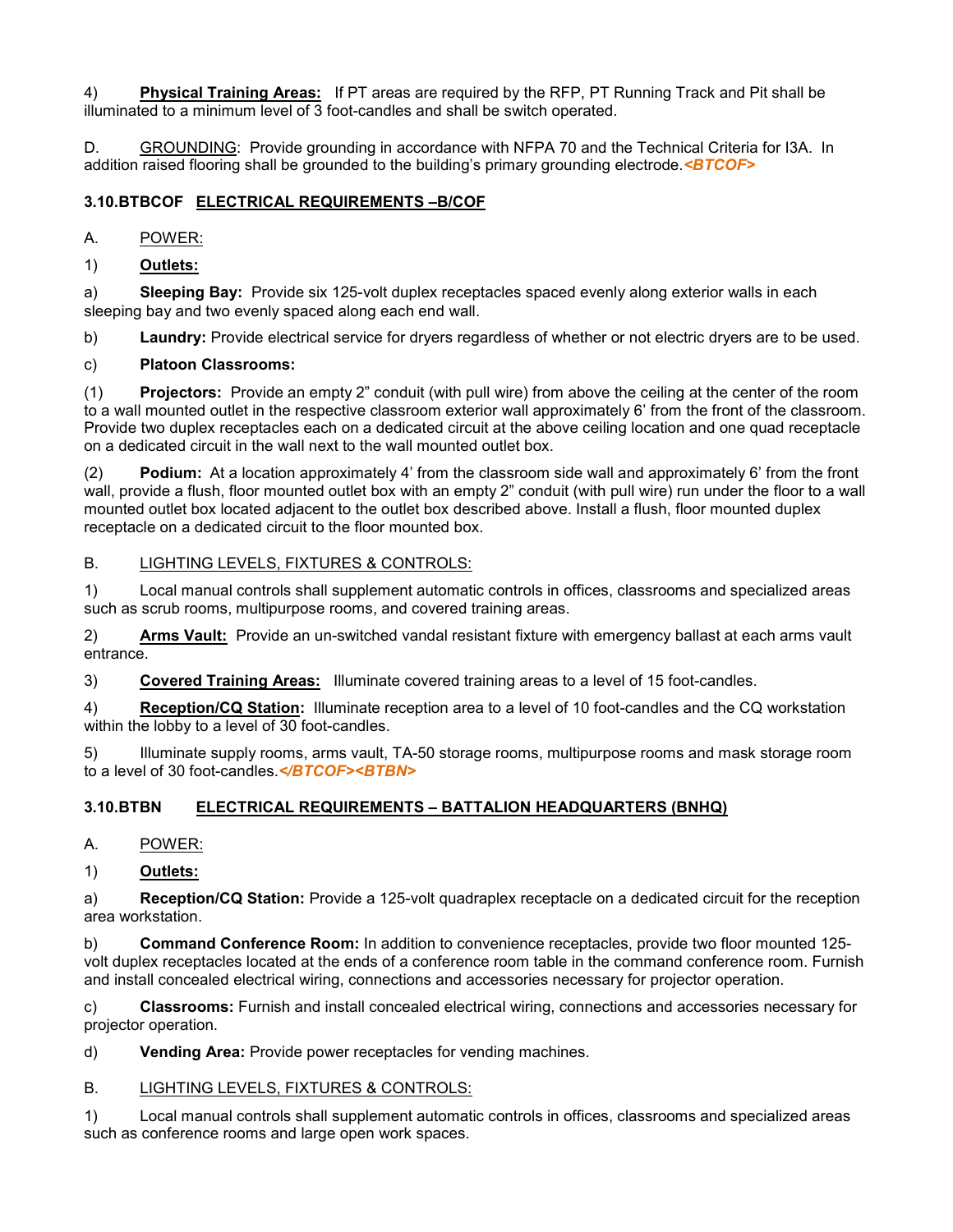2) **Supply Room:** Illuminate supply room to a level of 30 foot-candles.

3) **Lobby:** Illuminate hall and lobby to a level of 20 foot-candles. Provide accent lighting for display area in lobby and illuminate reception desk within lobby to 30 foot-candles.

4) Provide lighting compatible with security cameras and security requirements.*</BTBN><BTLEB>*

# **3.10.BTLEB ELECTRICAL REQUIREMENTS – LAWN EQUIPEMENT BUILDING (LEB)**

## A. POWER:

1) **Outlets:** Provide a minimum of two 125-volt, duplex receptacles in each of the separate secure spaces within the LEB. Place one receptacle near the overhead roll up door and one on the wall opposite the door.

B. LIGHTING LEVELS, FIXTURES & CONTROLS: Separately switch each secure space within the LEB and illuminate to a level of 10 foot-candles.*</BTLEB>*

## 3.11. HEATING VENTILATING AND AIR CONDITIONING (HVAC) REQUIREMENTS

A. GENERAL: For freeze protection, air handling unit heating coils shall either be placed in the pre-heating position or preheating coils shall be provided where mixed air temperature may fall below design cooling supply air temperatures or less than 45 degrees F or where stratification may occur. Freeze protection provisions shall be specifically documented.*<BTCOF>*

#### **3.11.BTBCOF HEATING, VENTILATING & AIR-CONDITIONING – BARRACKS/COMPANY OPERATIONS FACILITIES (B/COF)**

## A. HVAC DESIGN CRITERIA:

1) HVAC shall be designed per the latest UFC 3-410-01 Heating, Ventilating, and Air Conditioning System standard.

2) **Unit Location and Access:** Locate all HVAC air handling units in mechanical equipment rooms accessible through equipment room doors. Access for maintenance shall not require entry into the sleeping bays or classrooms. Locate air filters in duct or unit mounted filter boxes within the mechanical room. HVAC system selection shall be in accordance to ASHRAE 90.1. Chillers and cooling towers shall be located exterior to building in mechanical yard with applicable AT/FP requirements.

#### 3) **Loads:**

a) Heating, mechanical ventilation and air-conditioning shall be in accordance with ASHRAE Standard 62; design supply air volumes in occupied spaces shall be not less than 0.8 cubic feet/minute/square foot (cfm/sq. ft). Heating and cooling load calculations shall allow for a minimum of 0.3 air changes per hour from incidental infiltration for all building spaces. For severe winter climatic areas incorporation of low intensity, gas-fired infrared heating systems may be considered for adjoining covered training or assembly areas.

b) HVAC design loads must include plug loads of 4 watts/sf in classrooms and 1.5 watts/sf in sleeping bays. HVAC design loads must also account for surge population in sleeping bays and classrooms.

4) **Ventilation:** The HVAC system shall provide continuous outside air ventilation to each space and centralized exhaust systems with heat recovery between exhaust and the incoming outside air.

a) **Storage & Electrical spaces:** Storage and electrical spaces must be ventilated to limit summer interior temperatures and minimally heated (45 deg F). Communications spaces require separate cooling (24 hour cooling if required by the Installation Directorate of Information Management (DOIM) or similar organization).

b) **Laundry rooms:** Laundry rooms must be provided with sufficient tempered makeup air either from transfer air via the air handling systems serving the sleeping bays or their own air handling systems.

c) Continuous ventilation air must be provided throughout each building for indoor air quality, building pressurization, and makeup of exhausted air. The overall building shall be positively pressurized by approximately 10% to exclude unplanned infiltration. Provide all ventilation air using one or more dedicated outdoor air units. Dedicated outdoor air units shall continuously supply dehumidified, tempered air to the building. Supply air conditions from the dedicated outdoor air unit(s) shall be between 70 and 75 degrees F dry bulb and no greater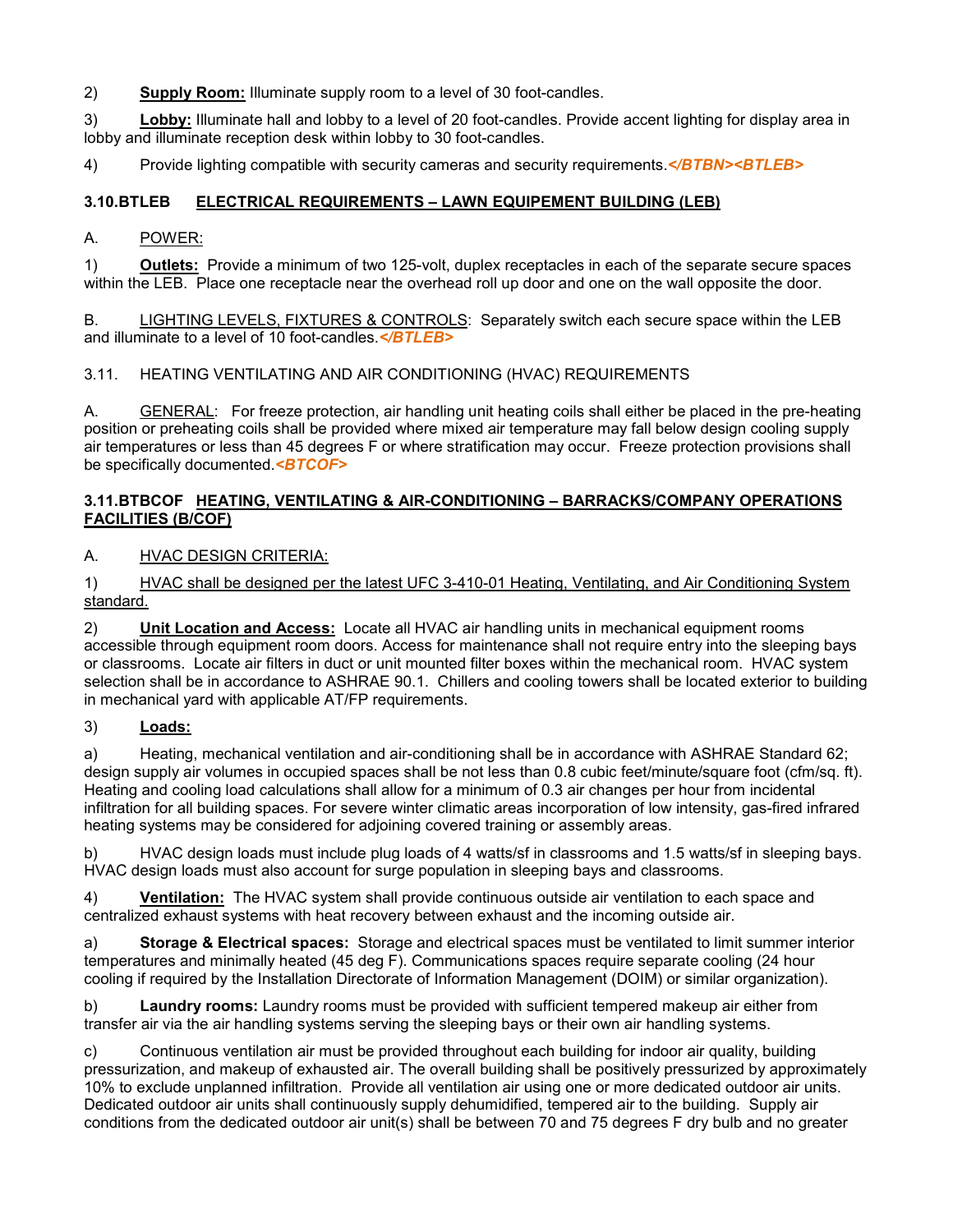than 48 degrees F dew point. DOAU unit shall be direct expansion (DX) type and cooling/dehumidification shall be available 24/7/365. DOAU units shall be minimum 14 SEER (3.52 COP) and equipped with hot gas reheat and auxiliary heat/ reheat coil.

5) **Exhaust:** Provide exhaust airflows and people ventilation as required by ASHRAE Standard 62. Exhaust calculations shall include all dryers on at same time (200 cubic feet/min./dryer) and exhaust for shower, drying areas and toilet exhaust, etc.

a) In sleeping areas, provide either 15 cubic feet/min./person or 10% of supply airflow for building pressurization plus makeup air for all exhausts, whichever is greater.

b) Exhausted dryers to the exterior. Do not manifold dryer exhaust vents. Dryer vent material shall be hard ducted.

## 6) **Ductwork:**

a) For purposes of prevention of respiratory illness, supply and return air in sleeping bays must be arranged to prevent air movement across multiple bunks. Supply and return air must be ducted to air distribution devices located between every other bunk.

b) Design ductwork in sleeping bays to prevent placement or concealment of contraband. Round ductwork is recommended.

## B. TEMPERATURE CONTROLS:

1) Due to possible fluctuations in trainee populations, HVAC controls must incorporate controls software and hardware to facilitate building or space shutdown or reduced utilization at various times during the year. During unoccupied times buildings or spaces must continue to be minimally heated (55 deg F), cooled (85 deg F dry bulb, 55 deg dew point) and ventilated (0.06 cfm/sf) to conserve energy, preclude molding problems, etc.

2) **Sleeping Bay:** Provide two separate controls in each sleeping bay such that a longitudinal privacy partition may be installed to divide the bay.

## C. ZONING:

1) **Sleeping Bay:** Design ductwork and controls to provide two separate zones within each sleeping bay such that a longitudinal privacy partition may be installed to divide the bay.

2) **Storage and Laundry:** Storage and laundry spaces may be served by single zone heating and ventilating fan coil and/or forced air systems, respectively.*</BTCOF><BTBN>*

# **3.11.BTBN HEATING, VENTILATING & AIR-CONDITIONING – BATTALION HEADQUARTERS (BNHQ)**

A. HVAC DESIGN CRITERIA: Air handling units shall run continuously during occupied hours.

1) **Unit Location and Access:** Locate all air handling units in mechanical rooms accessible only through an exterior door. Locate air filters in the mechanical room.

2) **Ventilation:** Similarly, outdoor ventilation air required by ASHRAE 62.1 shall be continuous during occupied hours.

B. ZONING: Zone each conference room and classroom separately. Other space zoning shall be based on exterior envelope exposures. Where VAV systems are used, limit individual zones to a maximum of 2,500 cfm.*</BTBN><BTCCP>*

# **3.11.BTCCP HEATING, VENTILATING & AIR-CONDITIONING – CENTRAL ENERGY PLANT (CCP)**

#### A. CENTRAL ENERGY PLANT:

1) Design the Central Energy Plant to support the peak block load of all connected buildings. Provide low temperature hot water if heating is provided for domestic water or building heat. Distributed steam or high temperature hot water shall not be used except in climate zones 6 and 7. Central plants providing heat source/heat sink for water source heat pumps are acceptable system types.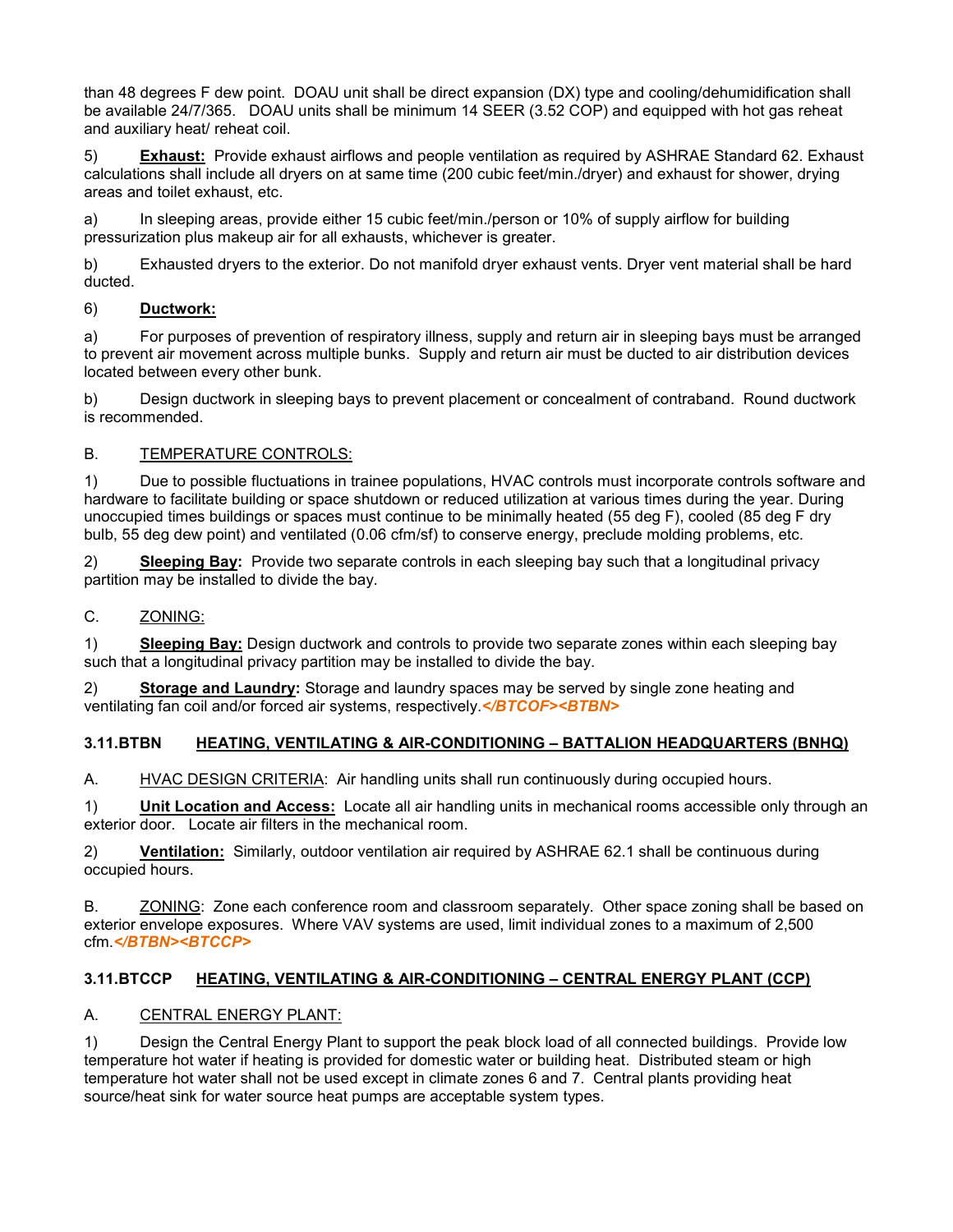2) Ventilate the CCP in accordance with ASHRAE 55 and ASHRAE 15. Provide space heat for freeze protection. No space within the CCP shall be air conditioned.

3) Provide multiple units for major equipment components such as chillers, boilers, pumps, and cooling towers so that no more than 50% capacity is lost in the event of a single failure. However, backup or spare capacity is not authorized. System design shall be in accordance with ASHRAE Handbooks.

4) Enclose equipment located outside in a screened equipment yard. Consider sound/noise in the selection of equipment. All hydronic systems shall have provisions for chemical treatment. Open loop systems shall incorporate continuous, automatic water treatment. Incorporate required AT/FP design for all exterior located HVAC equipment.

3.12. ENERGY CONSERVATION REQUIREMENTS <BTCOF\_NO>- NOT USED</BTCOF\_NO><BTCOF>

#### **3.12.BTBCOF ENERGY CONSERVATION REQUIREMENTS –B/COF**

A. LOAD & SET-POINT SCHEDULES: The following facility schedules must be used in all facility energy simulations for purposes of documenting compliance with energy performance requirement.

## 1) **Training Barracks Sleeping Bays Internal Load Schedules**

| Hr             |      | <b>Occupancy</b>        |      |      | Lighting              |      |      | <b>Plug Loads</b>      |      |      | <b>Service Hot Water</b> |      |
|----------------|------|-------------------------|------|------|-----------------------|------|------|------------------------|------|------|--------------------------|------|
|                | Wk   | Sat                     | Sun  | Wk   | Sat                   | Sun  | Wk   | Sat                    | Sun  | Wk   | Sat                      | Sun  |
| $\mathbf{1}$   | 1.00 | 1.00                    | 1.00 | 0.05 | 0.05                  | 0.05 | 0.05 | 0.05                   | 0.05 | 0.00 | 0.00                     | 0.00 |
| $\overline{2}$ | 1.00 | 1.00                    | 1.00 | 0.05 | 0.05                  | 0.05 | 0.05 | 0.05                   | 0.05 | 0.00 | 0.00                     | 0.00 |
| 3              | 1.00 | 1.00                    | 1.00 | 0.05 | 0.05                  | 0.05 | 0.05 | 0.05                   | 0.05 | 0.00 | 0.00                     | 0.00 |
| 4              | 1.00 | 1.00                    | 1.00 | 0.05 | 0.05                  | 0.05 | 0.05 | 0.05                   | 0.05 | 0.00 | 0.00                     | 0.00 |
| 5              | 1.00 | 1.00                    | 1.00 | 0.90 | 0.90                  | 0.90 | 0.05 | 0.05                   | 0.05 | 0.10 | 0.10                     | 0.10 |
| 6              | 0.00 | 0.00                    | 0.00 | 0.50 | 0.50                  | 0.50 | 0.05 | 0.05                   | 0.05 | 0.00 | 0.00                     | 0.00 |
| $\overline{7}$ | 0.00 | 0.00                    | 0.00 | 0.10 | 0.10                  | 0.10 | 0.05 | 0.05                   | 0.05 | 0.00 | 0.00                     | 0.00 |
| 8              | 1.00 | 1.00                    | 1.00 | 0.90 | 0.90                  | 0.90 | 0.05 | 0.05                   | 0.05 | 1.00 | 1.00                     | 1.00 |
| 9              | 0.00 | 0.00                    | 0.00 | 0.10 | 0.10                  | 0.10 | 0.05 | 0.05                   | 0.05 | 0.00 | 0.00                     | 0.00 |
| 10             | 0.00 | 0.00                    | 0.00 | 0.10 | 0.10                  | 0.10 | 0.05 | 0.05                   | 0.05 | 0.00 | 0.00                     | 0.00 |
| 11             | 0.00 | 0.00                    | 0.00 | 0.10 | 0.10                  | 0.10 | 0.05 | 0.05                   | 0.05 | 0.00 | 0.00                     | 0.00 |
| 12             | 0.00 | 0.00                    | 0.00 | 0.10 | 0.10                  | 0.10 | 0.05 | 0.05                   | 0.05 | 0.00 | 0.00                     | 0.00 |
| 13             | 0.50 | 0.50                    | 0.50 | 0.90 | 0.90                  | 0.90 | 0.05 | 0.05                   | 0.05 | 0.00 | 0.00                     | 0.00 |
| 14             | 0.50 | 0.50                    | 0.50 | 0.90 | 0.90                  | 0.90 | 0.05 | 0.05                   | 0.05 | 0.00 | 0.00                     | 0.00 |
| 15             | 0.00 | 0.00                    | 0.00 | 0.10 | 0.10                  | 0.10 | 0.05 | 0.05                   | 0.05 | 0.00 | 0.00                     | 0.00 |
| 16             | 0.00 | 0.00                    | 0.00 | 0.10 | 0.10                  | 0.10 | 0.05 | 0.05                   | 0.05 | 0.00 | 0.00                     | 0.00 |
| 17             | 0.00 | 0.00                    | 0.00 | 0.10 | 0.10                  | 0.10 | 0.05 | 0.05                   | 0.05 | 0.00 | 0.00                     | 0.00 |
| 18             | 0.50 | 0.50                    | 0.50 | 0.90 | 0.90                  | 0.90 | 0.50 | 0.50                   | 0.50 | 0.10 | 0.10                     | 0.10 |
| 19             | 1.00 | 1.00                    | 1.00 | 0.90 | 0.90                  | 0.90 | 0.50 | 0.50                   | 0.50 | 0.10 | 0.10                     | 0.10 |
| 20             | 1.00 | 1.00                    | 1.00 | 0.90 | 0.90                  | 0.90 | 0.50 | 0.50                   | 0.50 | 0.10 | 0.10                     | 0.10 |
| 21             | 1.00 | 1.00                    | 1.00 | 0.50 | 0.50                  | 0.50 | 0.25 | 0.25                   | 0.25 | 0.10 | 0.10                     | 0.10 |
| 22             | 1.00 | 1.00                    | 1.00 | 0.20 | 0.20                  | 0.20 | 0.05 | 0.05                   | 0.05 | 0.00 | 0.00                     | 0.00 |
| 23             | 1.00 | 1.00                    | 1.00 | 0.05 | 0.05                  | 0.05 | 0.05 | 0.05                   | 0.05 | 0.00 | 0.00                     | 0.00 |
| 24             | 1.00 | 1.00                    | 1.00 | 0.05 | 0.05                  | 0.05 | 0.05 | 0.05                   | 0.05 | 0.00 | 0.00                     | 0.00 |
| Peak           |      | 60/72* occ/Sleeping Bay |      |      | 1.0 W/ft <sup>2</sup> |      |      | 0.25 W/ft <sup>2</sup> |      |      | 1770 gal/hr              |      |

\* For occupancy, the capacity of the HVAC equipment should handle 72 occupants per sleeping bay but the annual energy consumption should be based on a peak value of 60 occupants per sleeping bay.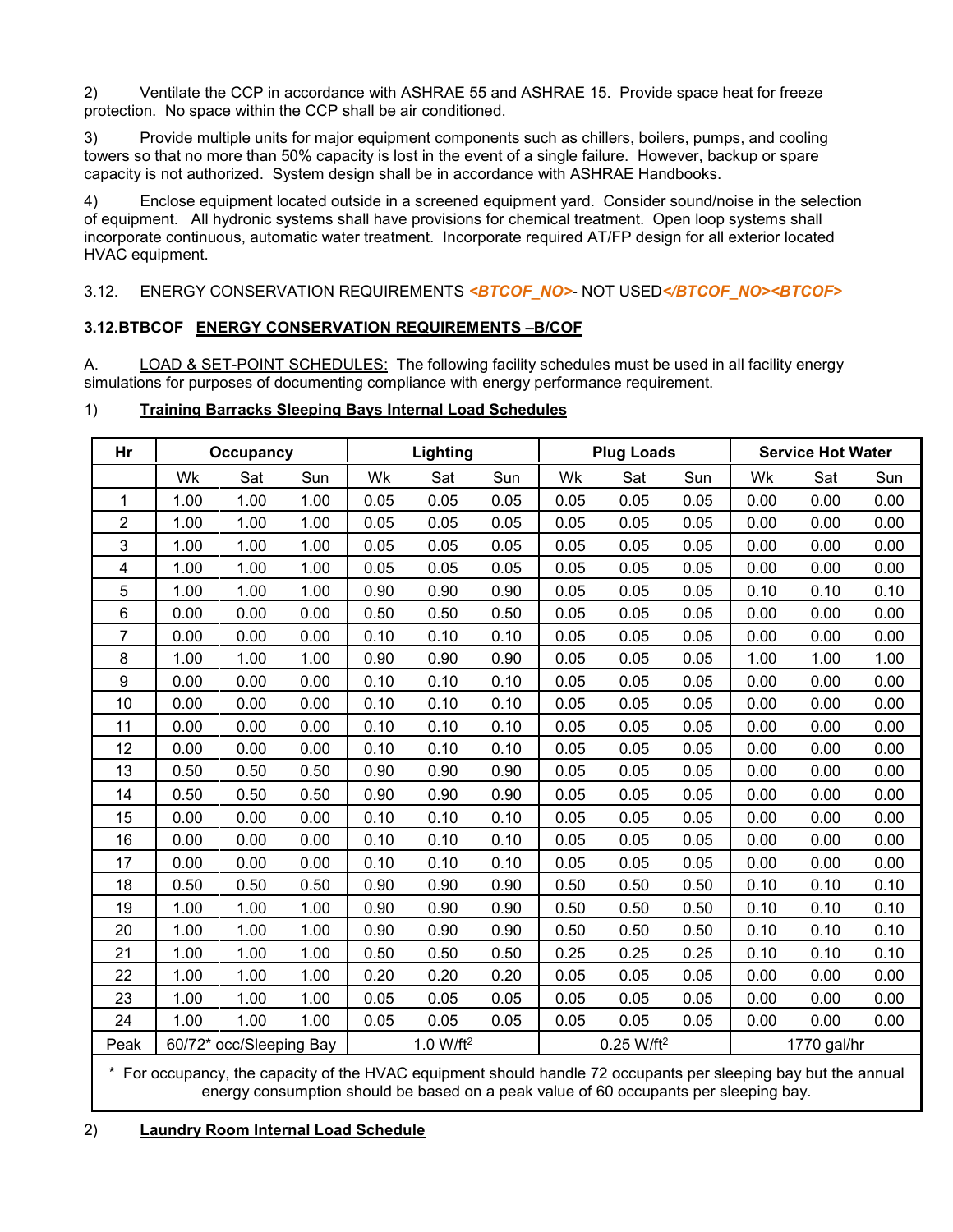| Hr       |      | <b>Washer/Dryer</b> |      |      | <b>Washer SHW</b> |      |
|----------|------|---------------------|------|------|-------------------|------|
|          | Wk   | Sat                 | Sun  | Wk   | Sat               | Sun  |
| $1 - 18$ | 0.00 | 0.00                | 0.00 | 0.00 | 0.00              | 0.00 |
| 19-21    | 1.00 | 1.00                | 1.00 | 1.00 | 1.00              | 1.00 |
| 22-24    | 0.00 | 0.00                | 0.00 | 0.00 | 0.00              | 0.00 |
|          |      | 44 kW/per Laundry   |      |      | 80gal/hr per      |      |
| Peak     |      | Room                |      |      | Laundry Room      |      |

# 3) **Training Barracks Sleeping Bay Thermostat Set-Point Schedules**

| Hr   |    | Heating (°F) |     |    | Heating $(^{\circ}C)$ |     |    | Cooling (°F) |     |    | Cooling $(^{\circ}C)$ |     |
|------|----|--------------|-----|----|-----------------------|-----|----|--------------|-----|----|-----------------------|-----|
|      | Wk | Sat          | Sun | Wk | Sat                   | Sun | Wk | Sat          | Sun | Wk | Sat                   | Sun |
| 24/7 |    |              |     |    |                       |     |    |              |     |    |                       |     |
| davs | 70 | 70           | 70  | 20 | 20                    | 20  | 75 | 75           | 75  | 24 | 24                    | 24  |

# 4) **Training Barracks Company Operations 1st, 2nd, 3rd Floor Admin Areas Internal Load Schedules**

| Hr                      |      | <b>Occupancy</b> |      |      | Lighting              |      |      | <b>Plug Loads</b>    |      |      | <b>Service Hot Water</b> |      |
|-------------------------|------|------------------|------|------|-----------------------|------|------|----------------------|------|------|--------------------------|------|
|                         | Wk   | Sat              | Sun  | Wk   | Sat                   | Sun  | Wk   | Sat                  | Sun  | Wk   | Sat                      | Sun  |
| 1                       | 0.07 | 0.07             | 0.07 | 0.05 | 0.05                  | 0.05 | 0.05 | 0.05                 | 0.05 | 0.00 | 0.00                     | 0.00 |
| $\overline{2}$          | 0.07 | 0.07             | 0.07 | 0.05 | 0.05                  | 0.05 | 0.05 | 0.05                 | 0.05 | 0.00 | 0.00                     | 0.00 |
| 3                       | 0.07 | 0.07             | 0.07 | 0.05 | 0.05                  | 0.05 | 0.05 | 0.05                 | 0.05 | 0.00 | 0.00                     | 0.00 |
| $\overline{\mathbf{4}}$ | 0.07 | 0.07             | 0.07 | 0.05 | 0.05                  | 0.05 | 0.05 | 0.05                 | 0.05 | 0.00 | 0.00                     | 0.00 |
| 5                       | 0.07 | 0.07             | 0.07 | 0.90 | 0.90                  | 0.90 | 0.05 | 0.05                 | 0.05 | 0.10 | 0.10                     | 0.10 |
| 6                       | 0.07 | 0.07             | 0.07 | 0.50 | 0.50                  | 0.50 | 0.05 | 0.05                 | 0.05 | 0.00 | 0.00                     | 0.00 |
| $\overline{7}$          | 0.07 | 0.07             | 0.07 | 0.05 | 0.05                  | 0.05 | 0.05 | 0.05                 | 0.05 | 0.00 | 0.00                     | 0.00 |
| 8                       | 0.90 | 0.20             | 0.20 | 0.50 | 0.20                  | 0.20 | 0.50 | 0.20                 | 0.20 | 0.10 | 0.00                     | 0.00 |
| 9                       | 0.90 | 0.20             | 0.20 | 0.50 | 0.20                  | 0.20 | 0.50 | 0.20                 | 0.20 | 0.50 | 0.05                     | 0.05 |
| 10                      | 0.90 | 0.20             | 0.20 | 0.50 | 0.20                  | 0.20 | 0.50 | 0.20                 | 0.20 | 0.10 | 0.05                     | 0.05 |
| 11                      | 0.90 | 0.20             | 0.20 | 0.50 | 0.20                  | 0.20 | 0.50 | 0.20                 | 0.20 | 0.10 | 0.05                     | 0.05 |
| 12                      | 0.90 | 0.20             | 0.20 | 0.50 | 0.20                  | 0.20 | 0.50 | 0.20                 | 0.20 | 0.10 | 0.05                     | 0.05 |
| 13                      | 0.50 | 0.50             | 0.50 | 0.50 | 0.20                  | 0.20 | 0.50 | 0.20                 | 0.20 | 0.10 | 0.05                     | 0.05 |
| 14                      | 0.90 | 0.20             | 0.20 | 0.50 | 0.20                  | 0.20 | 0.50 | 0.20                 | 0.20 | 0.10 | 0.05                     | 0.05 |
| 15                      | 0.90 | 0.20             | 0.20 | 0.50 | 0.20                  | 0.20 | 0.50 | 0.20                 | 0.20 | 0.10 | 0.05                     | 0.05 |
| 16                      | 0.90 | 0.20             | 0.20 | 0.50 | 0.20                  | 0.20 | 0.50 | 0.20                 | 0.20 | 0.10 | 0.05                     | 0.05 |
| 17                      | 0.90 | 0.20             | 0.20 | 0.50 | 0.20                  | 0.20 | 0.50 | 0.20                 | 0.20 | 0.00 | 0.00                     | 0.00 |
| 18                      | 0.20 | 0.20             | 0.20 | 0.50 | 0.20                  | 0.20 | 0.25 | 0.20                 | 0.20 | 0.00 | 0.00                     | 0.00 |
| 19                      | 0.07 | 0.07             | 0.07 | 0.05 | 0.05                  | 0.05 | 0.10 | 0.05                 | 0.05 | 0.00 | 0.00                     | 0.00 |
| 20                      | 0.07 | 0.07             | 0.07 | 0.05 | 0.05                  | 0.05 | 0.05 | 0.05                 | 0.05 | 0.00 | 0.00                     | 0.00 |
| 21                      | 0.07 | 0.07             | 0.07 | 0.05 | 0.05                  | 0.05 | 0.05 | 0.05                 | 0.05 | 0.00 | 0.00                     | 0.00 |
| 22                      | 0.07 | 0.07             | 0.07 | 0.05 | 0.05                  | 0.05 | 0.05 | 0.05                 | 0.05 | 0.00 | 0.00                     | 0.00 |
| 23                      | 0.07 | 0.07             | 0.07 | 0.05 | 0.05                  | 0.05 | 0.05 | 0.05                 | 0.05 | 0.00 | 0.00                     | 0.00 |
| 24                      | 0.07 | 0.07             | 0.07 | 0.05 | 0.05                  | 0.05 | 0.05 | 0.05                 | 0.05 | 0.00 | 0.00                     | 0.00 |
| Peak                    |      | 15 occ/floor     |      |      | 1.0 W/ft <sup>2</sup> |      |      | 0.5W/ft <sup>2</sup> |      |      | 10 gal/hr                |      |

# 5) **Training Barracks Company Operations First Floor Thermostat Set-Point Schedules**

| Hr | IO<br><b>Hea</b> ، | $n \alpha$ ( $0 \cap \beta$<br>neati | 10E | $10^{\circ}$ |
|----|--------------------|--------------------------------------|-----|--------------|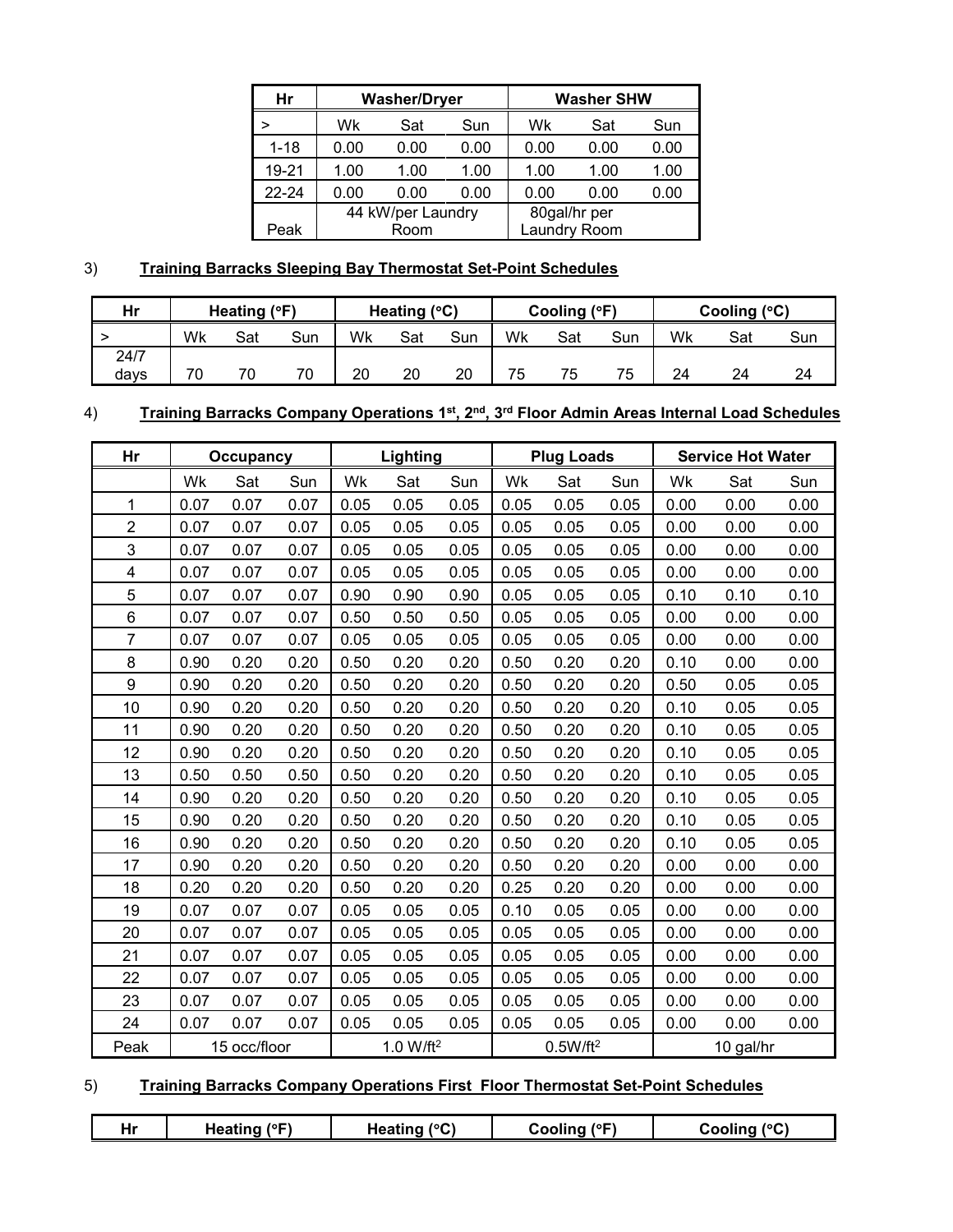|        | Wk | Sat     | Sun                            | Wk | Sat       | Sun             | Wk                            | Sat     | Sun                            | Wk      | $\sim$<br>Sat   | Sun        |
|--------|----|---------|--------------------------------|----|-----------|-----------------|-------------------------------|---------|--------------------------------|---------|-----------------|------------|
| 24-Jan | 70 | 70<br>╰ | $\overline{\phantom{a}}$<br>′∪ | 20 | 20<br>___ | ററ<br>∠∪<br>___ | $\overline{\phantom{a}}$<br>∽ | 75<br>ັ | 75<br>$\overline{\phantom{a}}$ | 24<br>- | 74<br><b>__</b> | ົາ 4<br>24 |

| 6) |  |  |  | Training Barracks Company Operations 2 <sup>nd</sup> & 3 <sup>rd</sup> Classrooms Internal Load Schedules |  |
|----|--|--|--|-----------------------------------------------------------------------------------------------------------|--|
|----|--|--|--|-----------------------------------------------------------------------------------------------------------|--|

| Hr                      |      | Occupancy               |      |                             | Lighting              |      |                                           | <b>Plug Loads</b>     |      |      | <b>Service Hot Water</b> |      |
|-------------------------|------|-------------------------|------|-----------------------------|-----------------------|------|-------------------------------------------|-----------------------|------|------|--------------------------|------|
|                         | Wk   | Sat                     | Sun  | Wk                          | Sat                   | Sun  | Wk                                        | Sat                   | Sun  | Wk   | Sat                      | Sun  |
| 1                       | 0.00 | 0.00                    | 0.00 | 0.05                        | 0.05                  | 0.05 | 0.05                                      | 0.05                  | 0.05 | 0.00 | 0.00                     | 0.00 |
| $\boldsymbol{2}$        | 0.00 | 0.00                    | 0.00 | 0.05                        | 0.05                  | 0.05 | 0.05                                      | 0.05                  | 0.05 | 0.00 | 0.00                     | 0.00 |
| 3                       | 0.00 | 0.00                    | 0.00 | 0.05                        | 0.05                  | 0.05 | 0.05                                      | 0.05                  | 0.05 | 0.00 | 0.00                     | 0.00 |
| $\overline{\mathbf{4}}$ | 0.00 | 0.00                    | 0.00 | 0.05                        | 0.05                  | 0.05 | 0.05                                      | 0.05                  | 0.05 | 0.00 | 0.00                     | 0.00 |
| 5                       | 0.02 | 0.02                    | 0.02 | 0.05                        | 0.05                  | 0.05 | 0.05                                      | 0.05                  | 0.05 | 0.10 | 0.10                     | 0.10 |
| $6\phantom{1}$          | 0.02 | 0.02                    | 0.02 | 0.05                        | 0.05                  | 0.05 | 0.05                                      | 0.05                  | 0.05 | 0.00 | 0.00                     | 0.00 |
| $\overline{7}$          | 0.07 | 0.07                    | 0.07 | 0.05                        | 0.05                  | 0.05 | 0.05                                      | 0.05                  | 0.05 | 0.10 | 0.00                     | 0.00 |
| 8                       | 0.05 | 0.05                    | 0.05 | 0.50                        | 0.20                  | 0.20 | 0.05                                      | 0.05                  | 0.05 | 0.10 | 0.00                     | 0.00 |
| 9                       | 0.05 | 0.05                    | 0.05 | 0.50                        | 0.20                  | 0.20 | 0.05                                      | 0.05                  | 0.05 | 0.10 | 0.05                     | 0.05 |
| 10                      | 1.00 | 0.10                    | 0.10 | 0.50                        | 0.20                  | 0.20 | 0.50                                      | 0.10                  | 0.10 | 0.20 | 0.05                     | 0.05 |
| 11                      | 1.00 | 0.10                    | 0.10 | 0.50                        | 0.20                  | 0.20 | 0.50                                      | 0.10                  | 0.10 | 0.20 | 0.05                     | 0.05 |
| 12                      | 0.10 | 0.10                    | 0.10 | 0.50                        | 0.20                  | 0.20 | 0.10                                      | 0.10                  | 0.10 | 0.20 | 0.05                     | 0.05 |
| 13                      | 0.10 | 0.10                    | 0.10 | 0.50                        | 0.20                  | 0.20 | 0.10                                      | 0.10                  | 0.10 | 0.20 | 0.05                     | 0.05 |
| 14                      | 0.25 | 0.10                    | 0.10 | 0.50                        | 0.20                  | 0.20 | 0.50                                      | 0.10                  | 0.10 | 0.20 | 0.05                     | 0.05 |
| 15                      | 1.00 | 0.10                    | 0.10 | 0.50                        | 0.20                  | 0.20 | 1.00                                      | 0.10                  | 0.10 | 0.20 | 0.05                     | 0.05 |
| 16                      | 1.00 | 0.10                    | 0.10 | 0.50                        | 0.20                  | 0.20 | 0.10                                      | 0.10                  | 0.10 | 0.10 | 0.05                     | 0.05 |
| 17                      | 0.05 | 0.05                    | 0.05 | 0.50                        | 0.20                  | 0.20 | 0.05                                      | 0.05                  | 0.05 | 0.10 | 0.05                     | 0.05 |
| 18                      | 0.05 | 0.05                    | 0.05 | 0.50                        | 0.20                  | 0.20 | 0.05                                      | 0.05                  | 0.05 | 0.00 | 0.00                     | 0.00 |
| 19                      | 0.02 | 0.02                    | 0.02 | 0.05                        | 0.05                  | 0.05 | 0.05                                      | 0.05                  | 0.05 | 0.00 | 0.00                     | 0.00 |
| 20                      | 0.02 | 0.02                    | 0.02 | 0.05                        | 0.05                  | 0.05 | 0.05                                      | 0.05                  | 0.05 | 0.00 | 0.00                     | 0.00 |
| 21                      | 0.02 | 0.02                    | 0.02 | 0.05                        | 0.05                  | 0.05 | 0.05                                      | 0.05                  | 0.05 | 0.00 | 0.00                     | 0.00 |
| 22                      | 0.00 | 0.00                    | 0.00 | 0.05                        | 0.05                  | 0.05 | 0.05                                      | 0.05                  | 0.05 | 0.00 | 0.00                     | 0.00 |
| 23                      | 0.00 | 0.00                    | 0.00 | 0.05                        | 0.05                  | 0.05 | 0.05                                      | 0.05                  | 0.05 | 0.00 | 0.00                     | 0.00 |
| 24                      | 0.00 | 0.00                    | 0.00 | 0.05                        | 0.05                  | 0.05 | 0.05                                      | 0.05                  | 0.05 | 0.00 | 0.00                     | 0.00 |
| Peak                    |      | 60/72*<br>occ/Classroom |      | $\sim$ $\sim$ $\sim$ $\sim$ | 1.0 W/ft <sup>2</sup> |      | $\sim$ $\sim$ $\sim$ $\sim$ $\sim$ $\sim$ | 4.0 W/ft <sup>2</sup> |      |      | 10 gal/hr                |      |

**\***For occupancy, the capacity of the HVAC equipment should handle 72 occupants per sleeping bay but the annual energy consumption should be based on a peak value of 60 occupants per classroom.

## 7) **Mechanical and Electric Rooms Thermostat Set-Point Schedules**

| Hr   |    | Heating (°F) |     | Cooling (°C) |     |     |  |
|------|----|--------------|-----|--------------|-----|-----|--|
|      | Wk | ۹n C         | Sun | Wk           | Sat | Sun |  |
| 24/7 | 55 | 55           | 55  | 90           | 90  | 90  |  |

8) **Training Barracks Company Operations 1st, 2ND & 3rd floor Thermostat Set Points Schedules for Administrative, Classroom, and Office Spaces.**

| Hr | Heating $(°F)$ |     | Heating $(^{\circ}C)$ |    | Cooling<br>$1^{\circ}$ |     |    | (°C)<br>Cooling |     |    |     |     |
|----|----------------|-----|-----------------------|----|------------------------|-----|----|-----------------|-----|----|-----|-----|
|    | Wk             | Sat | Sun                   | Wk | Sat                    | Sun | Wk | Sat             | Sun | Wk | Sat | Sun |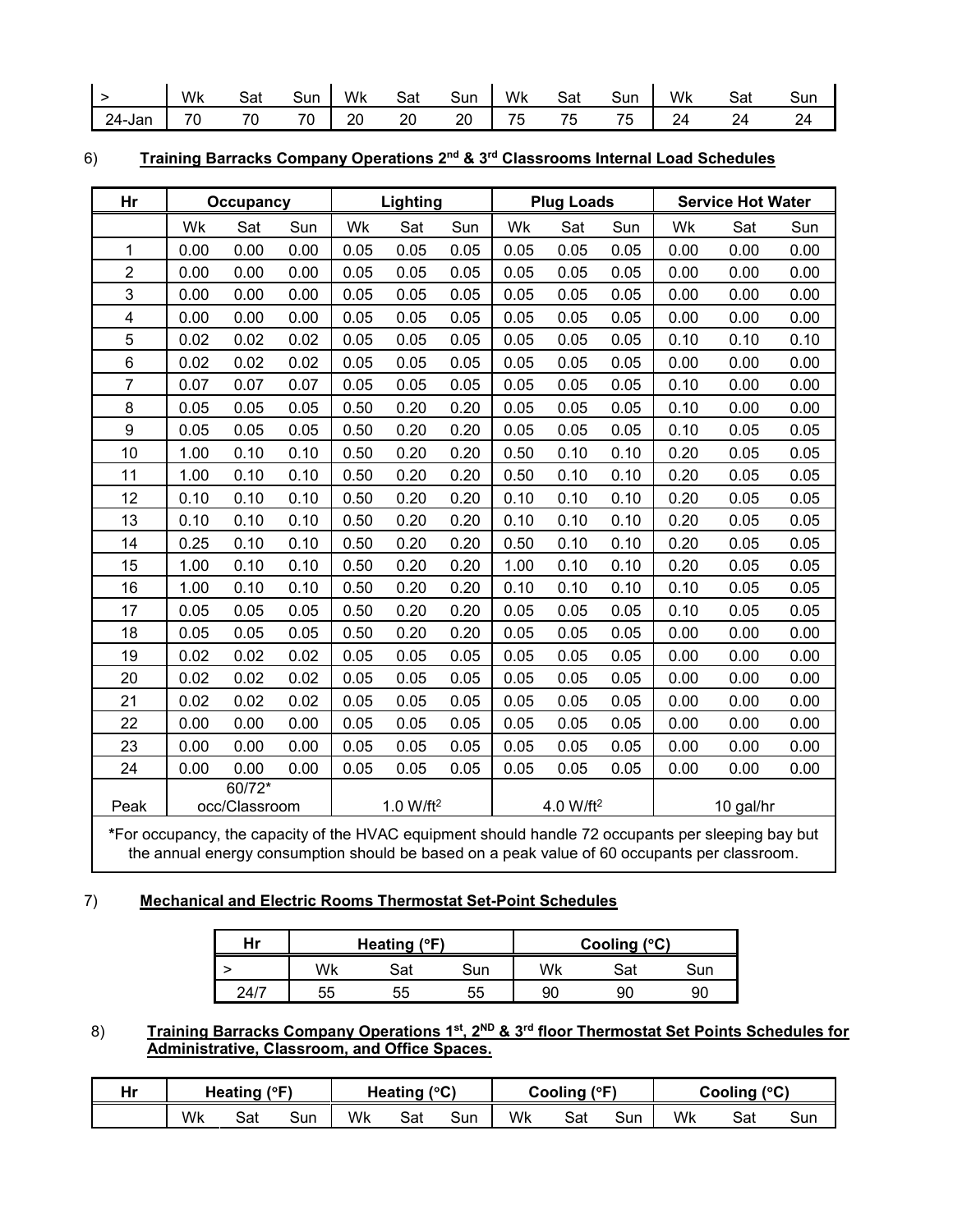| 1              | 60 | 60 | 60 | 15.6 | 15.6 | 15.6 | 85 | 85 | 85 | 29.4 | 29.4 | 29.4 |
|----------------|----|----|----|------|------|------|----|----|----|------|------|------|
| $\overline{2}$ | 60 | 60 | 60 | 15.6 | 15.6 | 15.6 | 85 | 85 | 85 | 29.4 | 29.4 | 29.4 |
| 3              | 60 | 60 | 60 | 15.6 | 15.6 | 15.6 | 85 | 85 | 85 | 29.4 | 29.4 | 29.4 |
| 4              | 60 | 60 | 60 | 15.6 | 15.6 | 15.6 | 85 | 85 | 85 | 29.4 | 29.4 | 29.4 |
| 5              | 60 | 60 | 60 | 15.6 | 15.6 | 15.6 | 85 | 85 | 85 | 29.4 | 29.4 | 29.4 |
| 6              | 60 | 60 | 60 | 15.6 | 15.6 | 15.6 | 85 | 85 | 85 | 29.4 | 29.4 | 29.4 |
| 7              | 70 | 70 | 70 | 21   | 21   | 21   | 75 | 75 | 75 | 24   | 24   | 24   |
| 8              | 70 | 70 | 70 | 21   | 21   | 21   | 75 | 75 | 75 | 24   | 24   | 24   |
| 9              | 70 | 70 | 70 | 21   | 21   | 21   | 75 | 75 | 75 | 24   | 24   | 24   |
| 10             | 70 | 70 | 70 | 21   | 21   | 21   | 75 | 75 | 75 | 24   | 24   | 24   |
| 11             | 70 | 70 | 70 | 21   | 21   | 21   | 75 | 75 | 75 | 24   | 24   | 24   |
| 12             | 70 | 70 | 70 | 21   | 21   | 21   | 75 | 75 | 75 | 24   | 24   | 24   |
| 13             | 70 | 70 | 70 | 21   | 21   | 21   | 75 | 75 | 75 | 24   | 24   | 24   |
| 14             | 70 | 70 | 70 | 21   | 21   | 21   | 75 | 75 | 75 | 24   | 24   | 24   |
| 15             | 70 | 70 | 70 | 21   | 21   | 21   | 75 | 75 | 75 | 24   | 24   | 24   |
| 16             | 70 | 70 | 70 | 21   | 21   | 21   | 75 | 75 | 75 | 24   | 24   | 24   |
| 17             | 70 | 70 | 70 | 21   | 21   | 21   | 75 | 75 | 75 | 24   | 24   | 24   |
| 18             | 70 | 70 | 70 | 21   | 21   | 21   | 75 | 75 | 75 | 24   | 24   | 24   |
| 19             | 60 | 60 | 60 | 15.6 | 15.6 | 15.6 | 85 | 85 | 85 | 29.4 | 29.4 | 29.4 |
| 20             | 60 | 60 | 60 | 15.6 | 15.6 | 15.6 | 85 | 85 | 85 | 29.4 | 29.4 | 29.4 |
| 21             | 60 | 60 | 60 | 15.6 | 15.6 | 15.6 | 85 | 85 | 85 | 29.4 | 29.4 | 29.4 |
| 22             | 60 | 60 | 60 | 15.6 | 15.6 | 15.6 | 85 | 85 | 85 | 29.4 | 29.4 | 29.4 |
| 23             | 60 | 60 | 60 | 15.6 | 15.6 | 15.6 | 85 | 85 | 85 | 29.4 | 29.4 | 29.4 |
| 24             | 60 | 60 | 60 | 15.6 | 15.6 | 15.6 | 85 | 85 | 85 | 29.4 | 29.4 | 29.4 |

# *</BTCOF>*

#### 3.13. FIRE PROTECTION REQUIREMENTS

#### A. FIRE DETECTION AND ALARM SYSTEMS:

1) All software, software locks, special tools and any other proprietary equipment required to maintain, add devices to or delete devices from the system, or test the Fire Alarm system shall become property of the Government and shall be furnished to the Contracting Officer's Representative prior to final inspection of the system.*<BTCOF>*

#### **3.13.BTBCOF FIRE PROTECTION REQUIREMENTS – BARRACKS/COMPANY OPERATIONS FACILITIES**

A. **FIRE SUPPRESSION SYSTEMS:** Design fire suppression in accordance with the latest edition of UFC  $3-600-01$ .

1) **Fire Sprinkler Systems:** The B/COF shall be classified as mission essential and shall be provided with sprinkler protection regardless of other criteria or code provisions. The facility shall be protected throughout by a complete automatic sprinkler system.

B. FIRE DETECTION AND ALARM SYSTEMS: Fire alarm systems shall be addressable type with addressable devices. Coordinate the type, function and location of the fire alarm annunciator with the local authority having jurisdiction.

1) **Smoke Detectors:** Provide smoke detectors in all sleeping bays. *<BTCOF\_SMOKE1>* Smoke detectors in bedrooms shall be monitored. Tampering with a smoke detector shall send a trouble signal. Trouble signals shall be transmitted to the fire department. **BICOF SMOKE1><BTCOF SMOKE2>** Smoke alarm signals shall not be transmitted to the fire department.</BTCOF\_SMOKE2><BTCOF\_SMOKE3> Smoke alarm signals shall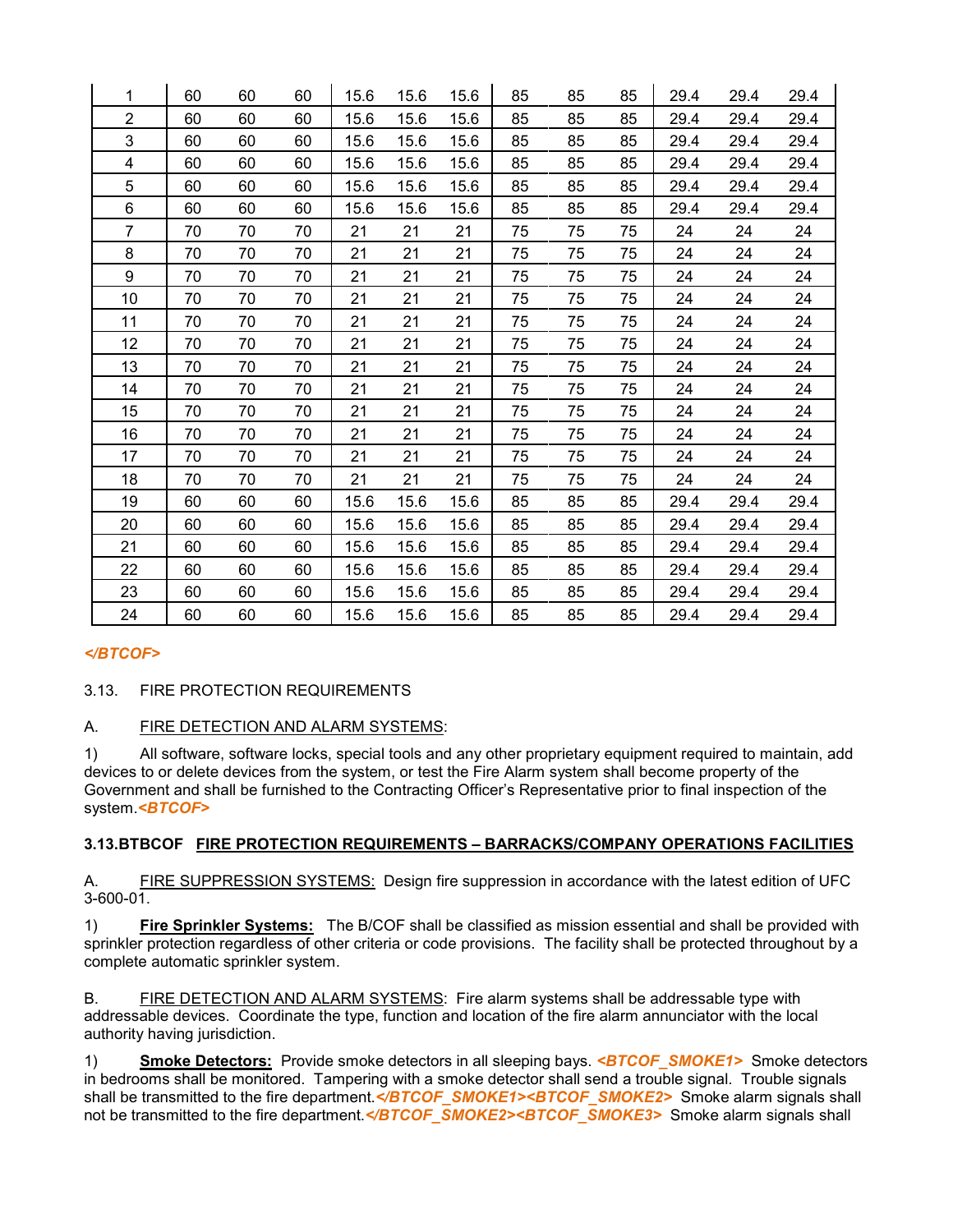be transmitted as a supervisory signal to the fire department.*</BTCOF\_SMOKE3><BTCOF\_SMOKE4>* Smoke alarm signals shall be transmitted as an alarm signal to the fire department.*</BTCOF\_SMOKE4></BTCOF>*

#### 3.14. SEE PARAGRAPH 6.14 SUSTAINABLE DESIGN

#### A. SUSTAINABLE DESIGN: The facility shall be designed and **constructed in consideration of mandated High Performance Sustainable Building guidance and LEED standards applicable to systems and material selection.**

- 3.15. SEE PARAGRAPH 6.15 ENVIRONMENTAL NOT USED
- 3.16. SEE PARAGRAPH 6.16 PERMITS NOT USED
- 3.17. SEE PARAGRAPH 6.17 DEMOLITION NOT USED`
- 3.18. SEE PARAGRAPH 6.18 ADDITIONAL FACILITIES NOT USED
- 3.19. EQUIPMENT AND FURNITURE REQUIREMENTS
- 3.19.1. FURNISHINGS

A. CASEWORK: Provide cabinets complying with Architectural Woodwork Institute (AWI) Quality Standards.

B. WINDOW TREATMENTS: Provide window treatment in all exterior windows. Maintain uniformity of window covering color and material to the maximum extent possible throughout each building.

#### C. FURNITURE LIST/CHARTS:

#### 1) **Furniture List:**

a) **Toilet/Shower(s**): Provide a built-in teak wooden bench at each dressing area, the length of shower minus 6 inches. Mount benches on powder-coated steel pedestals permanently anchored to the floor.

b) **Recyclables Storage:** Provide the necessary number of bins for metal/plastic/glass/paper/ cardboard items. Items may be combined to reduce the number of bins if approved by the installation and user. If the installation has a single stream recycling system, provide a minimum of two bins to cover all items. *<BTCOF>*

c) **All furnishings:** Sustainably sourced furniture and furnishings shall be provided to improve indoor environmental quality.

#### **3.19.1.BTBCOF FURNISHINGS – BARRACKS/COMPANY OPERATIONS FACILITIES (B/COF)**

A. FURNITURE LIST/CHARTS:

- 1) **Furniture List:**
- a) **Barracks:**

(1) **Sleeping Bay:** Sleeping bays must be able to accommodate one bunk frame 84 inches long by 42 inches wide and one wardrobe 42 inches wide x 24 inches deep for each trainee, with adequate circulation. All furniture listed here is GFGI. The sleeping beds shall not exceed a weight load of 500 lbs unloaded.

(2) **Sleeping Bay Dressing Area:** Furnish dressing area with continuous hardwood benches. Mount benches on powder-coated steel pedestals permanently anchored to the floor and run benches the entire length of the two longest walls of the dressing area.

2) **Furniture Chart:**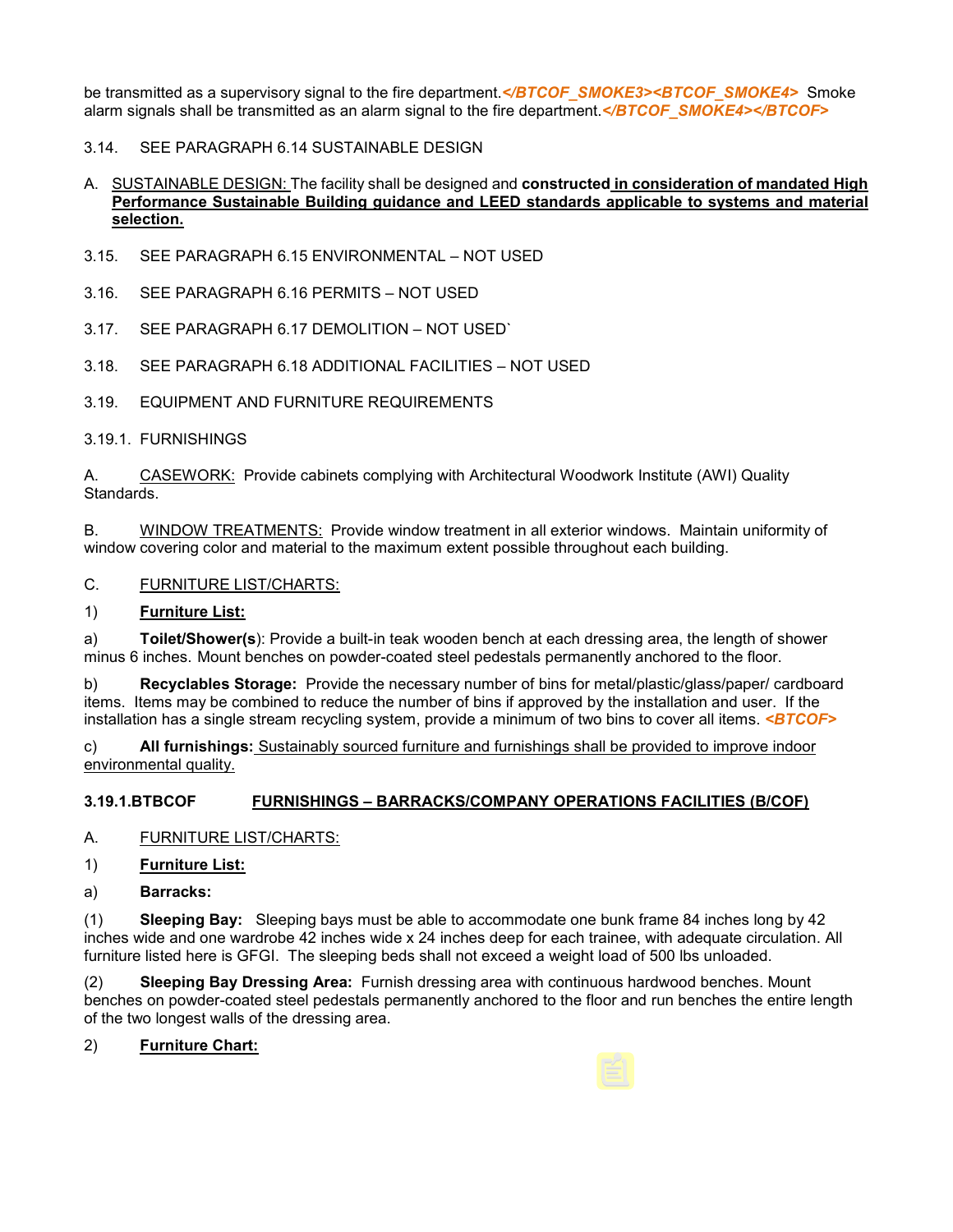| <b>B/COF FURNITURE CHART</b>                 |                       |                                                                                                                                                             |  |  |  |  |  |
|----------------------------------------------|-----------------------|-------------------------------------------------------------------------------------------------------------------------------------------------------------|--|--|--|--|--|
| <b>Description</b>                           | <b>Comments</b>       | <b>Furniture Required</b>                                                                                                                                   |  |  |  |  |  |
| Command Office (CO,<br>XO, OPS SGT, 1st SGT) | <b>Private Office</b> | Executive double pedestal desk unit, storage<br>credenza, two guest chairs, one executive chair -<br>CO, XO (or) one managerial chair - OPS SGT, 1st<br>SGT |  |  |  |  |  |
| Open Workstation (DI<br>Office)              | Open Workstation      | Systems furniture workstation, with work surfaces,<br>file pedestals, and overhead storage, one task<br>chair, one guest chair                              |  |  |  |  |  |
| Multi-Purpose                                | Multi-Purpose         | To be determined by Installation                                                                                                                            |  |  |  |  |  |
| Classroom                                    | Classroom             | 60 seats. Tables shall be 18" width by 4' - long (2)<br>chairs per table).                                                                                  |  |  |  |  |  |
| Arms Vault                                   | Storage               | 1 workstation                                                                                                                                               |  |  |  |  |  |
| Supply                                       | Storage               | Systems furniture workstation, with work surfaces,<br>file pedestals, and overhead storage, one task<br>chair. 21 Heavy-duty shelving units.                |  |  |  |  |  |
| <b>Reception Area</b>                        | <b>Reception Area</b> | Systems furniture open office area for one staff<br>member and 4 guest chairs                                                                               |  |  |  |  |  |
| Sleeping Bay                                 | <b>Barracks</b>       | 60 beds, 60 wardrobes                                                                                                                                       |  |  |  |  |  |

# B. WINDOW TREATMENTS:

1) **Barracks:** Provide room darkening mini blinds in B/COF barracks area.

2) **Platoon Classrooms:** Windows shall have operable blinds.*</BTCOF><BTBN>*

## **3.19.1.BTBN FURNISHINGS – BATTALION HEADQUARTERS (BNHQ)**

# A. FURNITURE LIST/CHARTS

#### 1) **Furniture Chart:**

| <b>BNHQ FURNITURE CHART</b>                 |                       |                                                                                                                                                                                |  |  |  |  |  |
|---------------------------------------------|-----------------------|--------------------------------------------------------------------------------------------------------------------------------------------------------------------------------|--|--|--|--|--|
| <b>Description</b>                          | <b>Comments</b>       | <b>Furniture Required</b>                                                                                                                                                      |  |  |  |  |  |
| <b>Battalion Commander</b><br>Office (BNCO) | <b>Private Office</b> | L-shaped Executive desk with two pedestals, one<br>bookcase, loveseat, one guest chair, one executive<br>chair                                                                 |  |  |  |  |  |
| Reception                                   | Open Office           | 1 workstation with 2 chairs, conference room table<br>with 8 chairs, 2 guest chairs                                                                                            |  |  |  |  |  |
| Executive Office (XO,<br>OPS SGT)           | <b>Private Office</b> | L-shaped Executive desk with two pedestals, one<br>4-drawer lateral file, one book case, two quest<br>chairs, one managerial chair                                             |  |  |  |  |  |
| Office 1 (S-1, S-2, S-3,<br>S-4, Chaplain)  | Private Office        | L-shaped desk with two pedestals, one 4-drawer<br>lateral file, two guest chairs (Chaplain - 3-seat<br>upholstered arrangement), one managerial chair                          |  |  |  |  |  |
| Office 2 (Chaplain<br>Assistant)            | Office                | One single pedestal desk, one task chair                                                                                                                                       |  |  |  |  |  |
| <b>Open Workstations</b>                    | Open Work spaces      | Systems furniture workstation, with work surfaces,<br>file pedestals, and overhead storage, two 4-drawer<br>lateral files per workstation, two guest chairs, one<br>task chair |  |  |  |  |  |
| Classroom                                   | Classroom             | 240 tablet-arm chair desks.                                                                                                                                                    |  |  |  |  |  |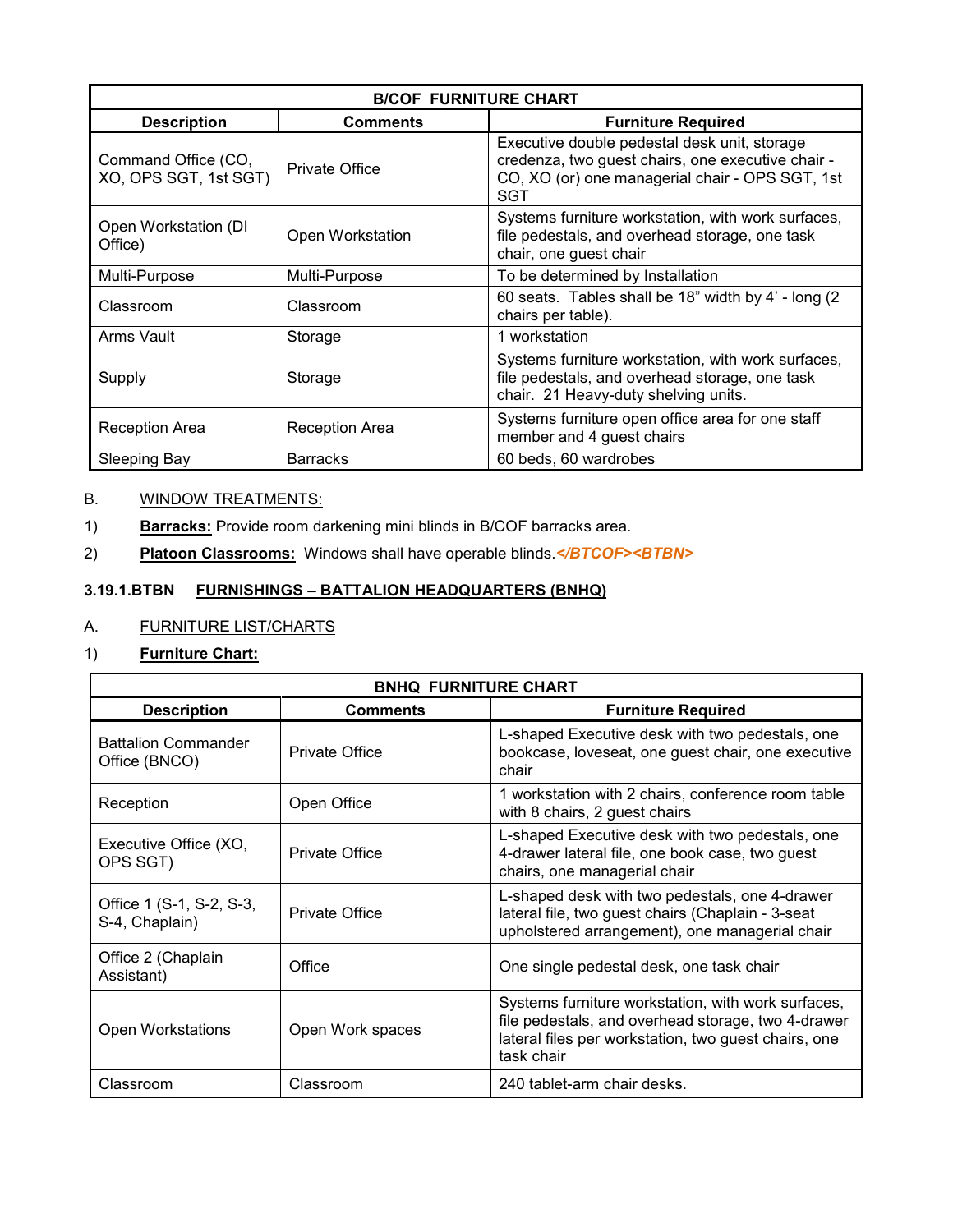| <b>BNHQ FURNITURE CHART</b>                          |                 |                                                                                                                                                 |  |  |  |  |
|------------------------------------------------------|-----------------|-------------------------------------------------------------------------------------------------------------------------------------------------|--|--|--|--|
| <b>Description</b>                                   | <b>Comments</b> | <b>Furniture Required</b>                                                                                                                       |  |  |  |  |
| <b>Command Conference</b><br>Conference Room<br>Room |                 | Wedge-shaped conference table, 15 conference<br>chairs, 12 side chairs, one storage credenza, 1-<br>workstation for projector equipment storage |  |  |  |  |
| Lobby                                                | Waiting area    | 10 guest chairs, four side tables                                                                                                               |  |  |  |  |
| <b>Staff Duty</b>                                    | Reception desk  | One task chair, two 4-drawer lateral files                                                                                                      |  |  |  |  |
| S-4 Storage                                          | Storage         | Six lockable storage cabinets, four 4-drawer lateral<br>files, 1- workstation                                                                   |  |  |  |  |

# *</BTBN>*

# 3.19.2. EQUIPMENT

# A. AUDIO/VISUAL EQUIPMENT:

## 1) **Projectors**:

a) **Projection Screens**: Screens will be GFGI power operated 8'-0" x 6'-0" ceiling flush mounted projection screens at front of the classroom. Projection screens shall be flame retardant, mildew resistant, and white matte with black masking borders.

b) **Projector Mounting System:** A low profile ceiling mounted projector mount system with each projection screen will be GFGI. Ceiling mount shall consist of a steel ball joint and universal projector bracket. Ceiling mount shall project a maximum 6 inches below finished ceiling height, and shall securely attach to ceiling and structure above. Steel ball joint shall attach to the universal projector bracket with twist-lock engagement. Mount shall provide up to 30° roll or pitch adjustment and 360° yaw adjustment at ball joint. Two setscrews lock ball joint in position. Projector mount shall be capable of supporting a 26 pound load. *<BTCOF>*

# **3.19.2.BTBCOF EQUIPMENT - BARRACKS/COMPANY OPERATIONS FACILITIES (B/COF)**

# A. AUDIO/VISUAL EQUIPMENT:

1) **Security Cameras:** *<BCOF\_CAMERA\_NO>*Not Used*</BCOF\_CAMERA\_NO><BCOF\_CAMERA>* The thirteen GFGI cameras will be placed underneath the covered training areas to monitor the two doors leading into the stairwells, the two doors (one camera) leading into the queuing corridor and the door leading into the Reception/CQ area. In addition, cameras will be used to monitor both entrances into the sleeping bays and the main entrance into the building (camera to be placed outside to monitor main entrance). *</BCOF CAMERA>* 

# B. COMMERCIAL EQUIPMENT:

1) **Scrub Room:** Furnish and install each scrub room with a fixed 3 feet deep by length of wall, minimum 16 gauge, type 304 stainless steel counter top, running the full length of one long wall of the room for weapons cleaning.

- 2) **Commercial Laundry Equipment:** Each laundry room shall accommodate the following:
- a) **Washers:** Washers shall be heavy-duty, extra capacity, commercial washers. GFGI
- b) **Dryers:** Dryers shall be heavy-duty, extra capacity, double stacked commercial dryers. GFGI

c) **Folding Tables:** Contractor to furnish and install fixed heavy gauge stainless steel clothes folding/hanging tables measuring 2 feet deep by 3 feet wide.

d) **Laundry Tray/Sink:** Furnish and install one stainless steel laundry tray and sink. *</BTCOF><BTBN>*

# **3.19.2.BTBN EQUIPMENT - BATTALION HEADQUARTERS (BNHQ)**

- A. COMMERCIAL EQUIPMENT:
- 1) **Vending Area:** Vending machines shall be full-size and GFGI. *</BTBN>*